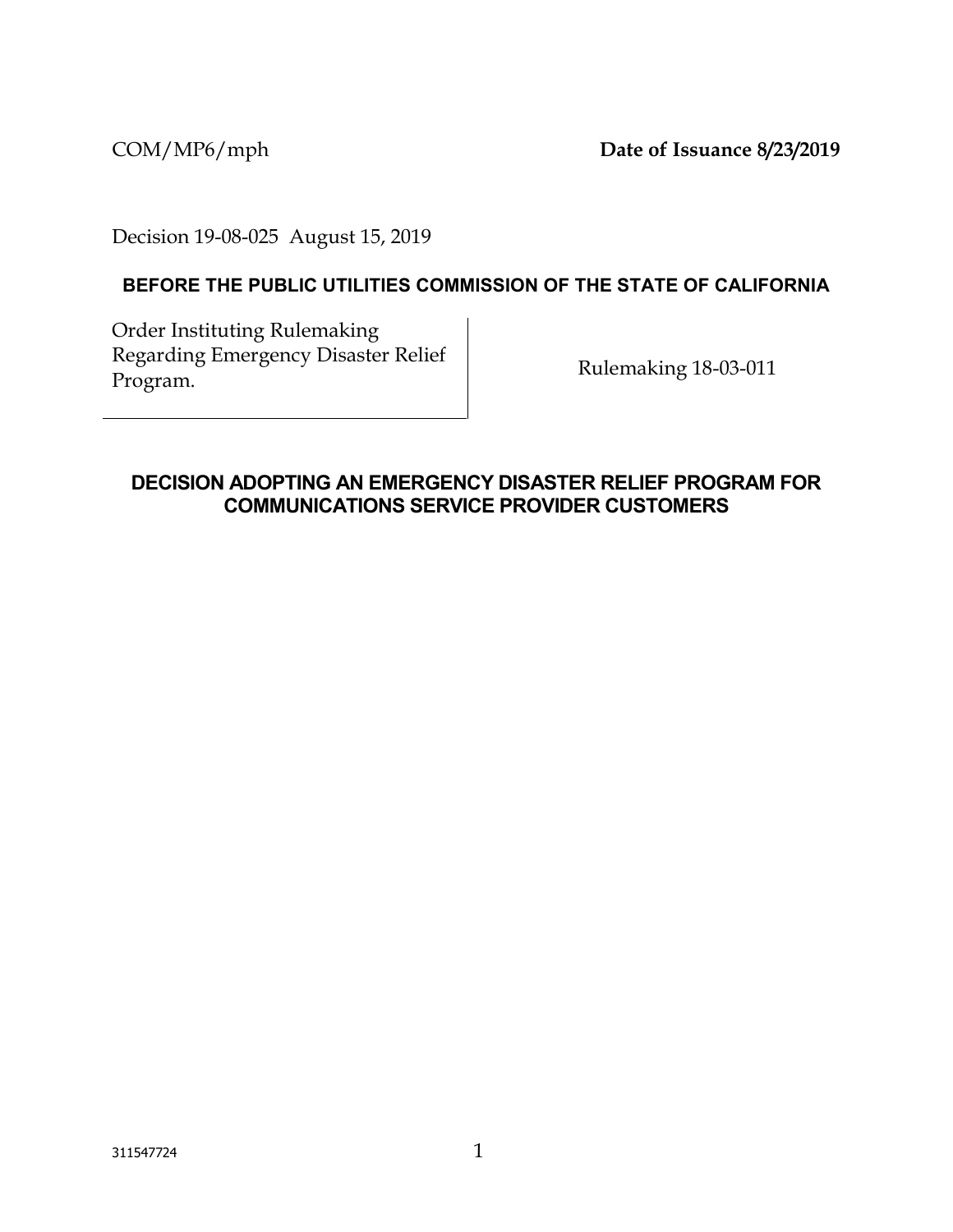$\ddot{\phantom{0}}$ 

# TABLE OF CONTENTS

| <b>Title</b>                                                            | Page |
|-------------------------------------------------------------------------|------|
| DECISION ADOPTING AN EMERGENCY DISASTER RELIEF PROGRAM FOR              |      |
|                                                                         |      |
|                                                                         |      |
| 1.                                                                      |      |
| 2.                                                                      |      |
| 3.                                                                      |      |
|                                                                         |      |
|                                                                         |      |
| 4.1.1.                                                                  |      |
|                                                                         |      |
|                                                                         |      |
|                                                                         |      |
|                                                                         |      |
|                                                                         |      |
|                                                                         |      |
|                                                                         |      |
|                                                                         |      |
|                                                                         |      |
| 4.5. Administrative Compliance Actions Taken Pre- and Post-Disaster  42 |      |
|                                                                         |      |
|                                                                         |      |
|                                                                         |      |
|                                                                         |      |
|                                                                         |      |
|                                                                         |      |
|                                                                         |      |
| 6.                                                                      |      |
| 7.                                                                      |      |
|                                                                         |      |
|                                                                         |      |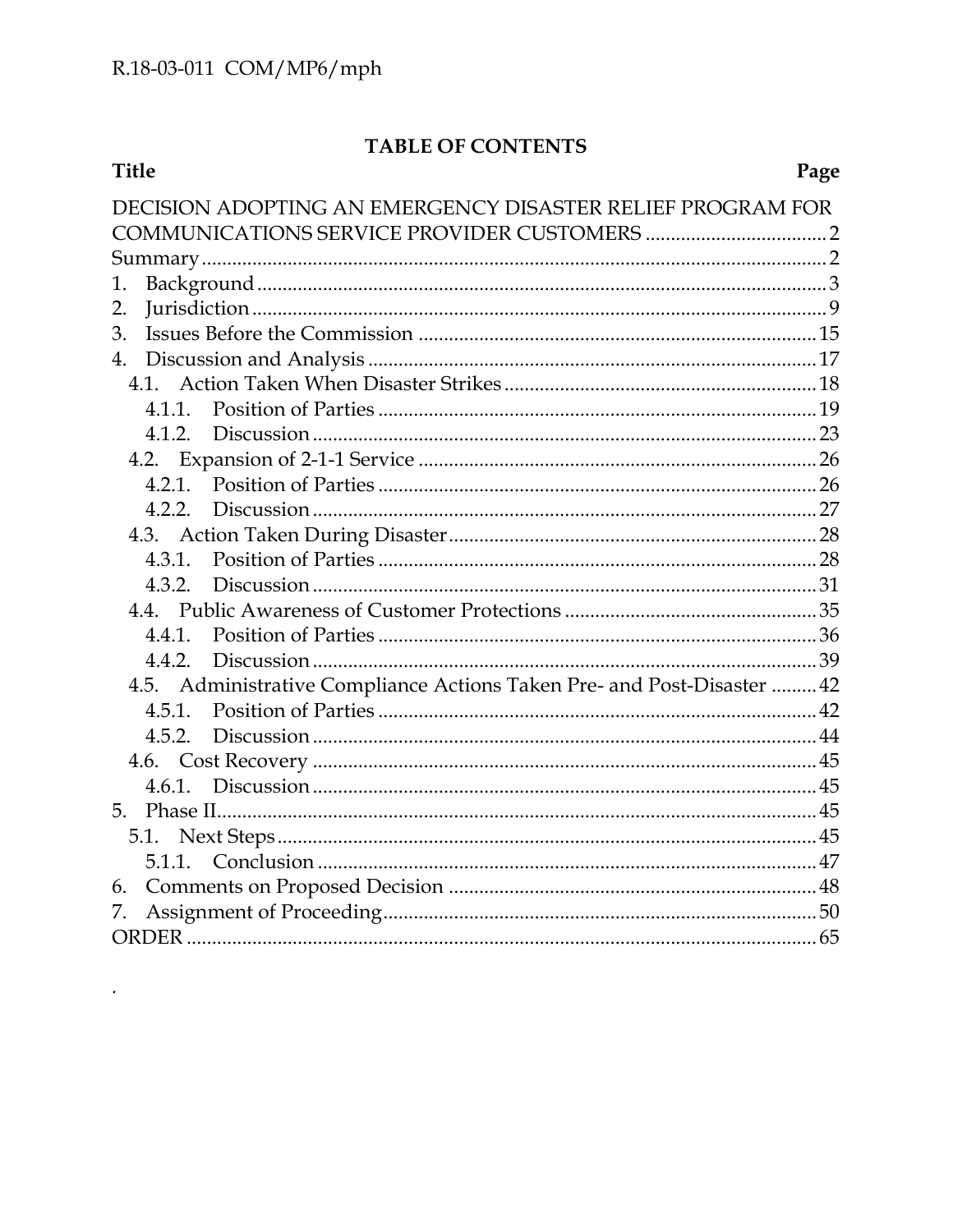## <span id="page-2-0"></span>**DECISION ADOPTING AN EMERGENCY DISASTER RELIEF PROGRAM FOR COMMUNICATIONS SERVICE PROVIDER CUSTOMERS**

### <span id="page-2-1"></span>**Summary**

This Decision adopts an emergency disaster relief program for customers of communications service providers (emergency disaster relief program). This emergency disaster relief program is designed to ensure that communications service provider customers who experience a housing or financial crisis due to a disaster keep vital services and receive support in the wake of a disaster.

Communications service providers shall implement the emergency disaster relief program upon a declared state of emergency by the governor of California or the president of the United States when a disaster has either resulted in the loss or disruption of the delivery or receipt of utility service, or resulted in the degradation of the quality of utility service. The mandated customer protections shall become effective on the date such declaration of emergency is made and shall conclude no sooner than twelve (12) months from the date of the original emergency proclamation, or as appropriately determined by the Governor's Office of Emergency Services. Communications service providers are encouraged to do more to support customers and thus, are not barred from implementing additional assistance programs of their own to augment the protections these rules provide.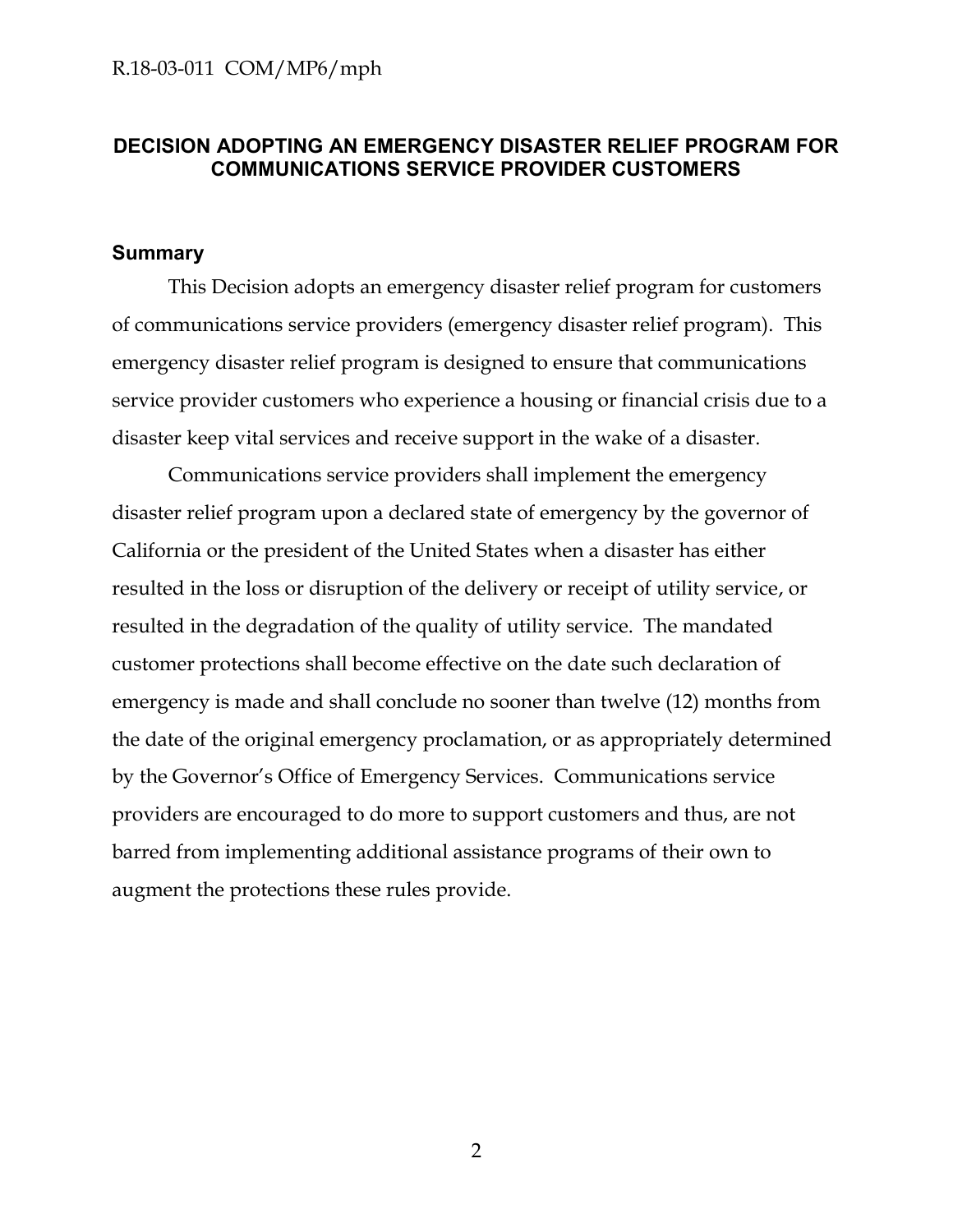Nothing in this proceeding changes any of the notice, communication, outreach or other requirements of the Commission's ongoing Wildfire Mitigation Plan and de-energization proceedings or any decisions issued in Rulemakings (R.) 18-10-007 and R.18-12-005.

This proceeding remains open to consider additional issues raised by communications service providers and stakeholders.

### <span id="page-3-0"></span>**1. Background**

The California Public Utilities Commission (Commission) established Rulemaking (R.) 18-03-011 to adopt an emergency disaster relief program for entities under this Commission's jurisdiction. This proceeding is predicated upon Resolutions M-4833 and M-4835. Those Resolutions required the electric, gas, communications service providers, and water utilities to take reasonable and necessary steps to help Californians affected by a series of devastating wildfires across California.

The customer protections established in Resolutions M-4833 and M-4835 created specific, mandated protections for the customers of our regulated electric, natural gas, water and sewer, and communications service providers who suffer injury or damage from disasters. The Resolutions enumerated several communications service provider customer protections in addition to those provided through the LifeLine program.<sup>1</sup>

The protections adopted in Resolutions M-4833 and M-4835 were designed to ensure that Californians who experienced housing or financial crises due to disaster did not lose access to vital communications services. However, those

<sup>1</sup> Resolution M-4833 at 10-16.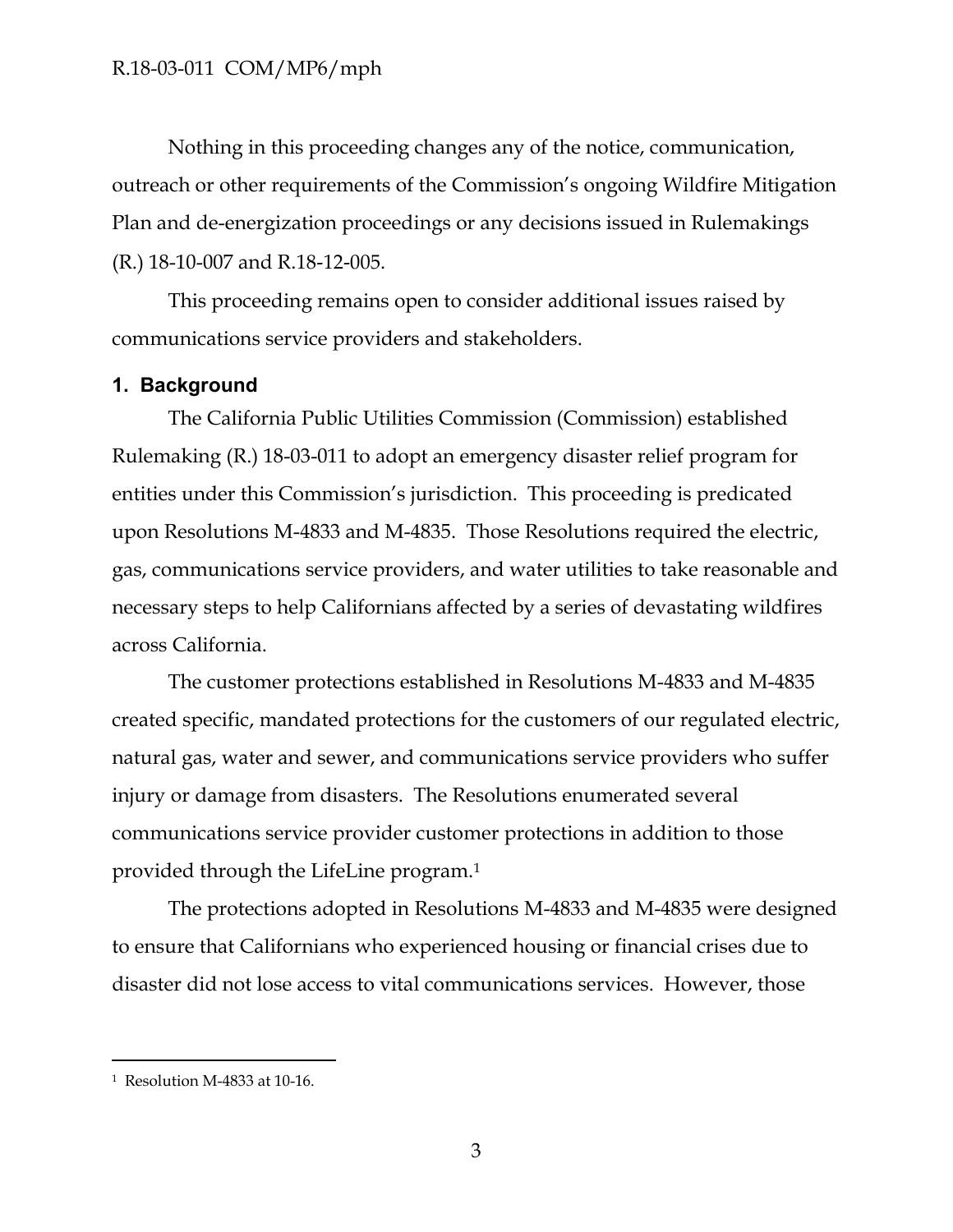protections were narrower than what we are considering here and were limited to those specific incidents identified in the resolutions.

Experience shows us that using the resolution process for each disaster is not responsive or timely enough given the unexpected occurrence and critical nature of such disasters. As a result of this Rulemaking, we established interim measures in Decision (D.) 18-08-004, which affirmed the provisions of Resolutions M-4833 and M-4835 as temporary disaster relief protection measures for customers until this proceeding developed a permanent emergency disaster relief program.

In D.18-08-004, protection measures required of communications service providers (*e.g.,* telephone corporations) were divided into three categories: (1) landline providers (*e.g.,* 9-1-1/E9-1-1 providers, LifeLine Providers, Facilities-based providers of Voice-over-Internet or [VoIP], Carriers of Last Resort or COLRs); (2) wireless providers (*e.g*., those not residentially based that provide access to E9-1-1 and LifeLine services); and (3) non-facilities based LifeLine providers.

However, for the purposes of this decision, we will define the categories as follows: (1) facilities-based and non-facilities based landline providers include 9-1-1/E9-1-1 providers, LifeLine providers, providers of Voice-Over-Internet Protocol [VoIP], Carriers of Last Resort [COLRs], and other landline providers that do not fall into the aforementioned groups); (2) wireless providers include those that provide access to E9-1-1 and/or LifeLine services), (2A) facilities-based wireless providers, and (2B) non-facilities-based wireless providers, include resellers and mobile virtual network operators [MVNOs].).

These customer protections shall apply to both residential and small business customers. The definition of residential and small business customers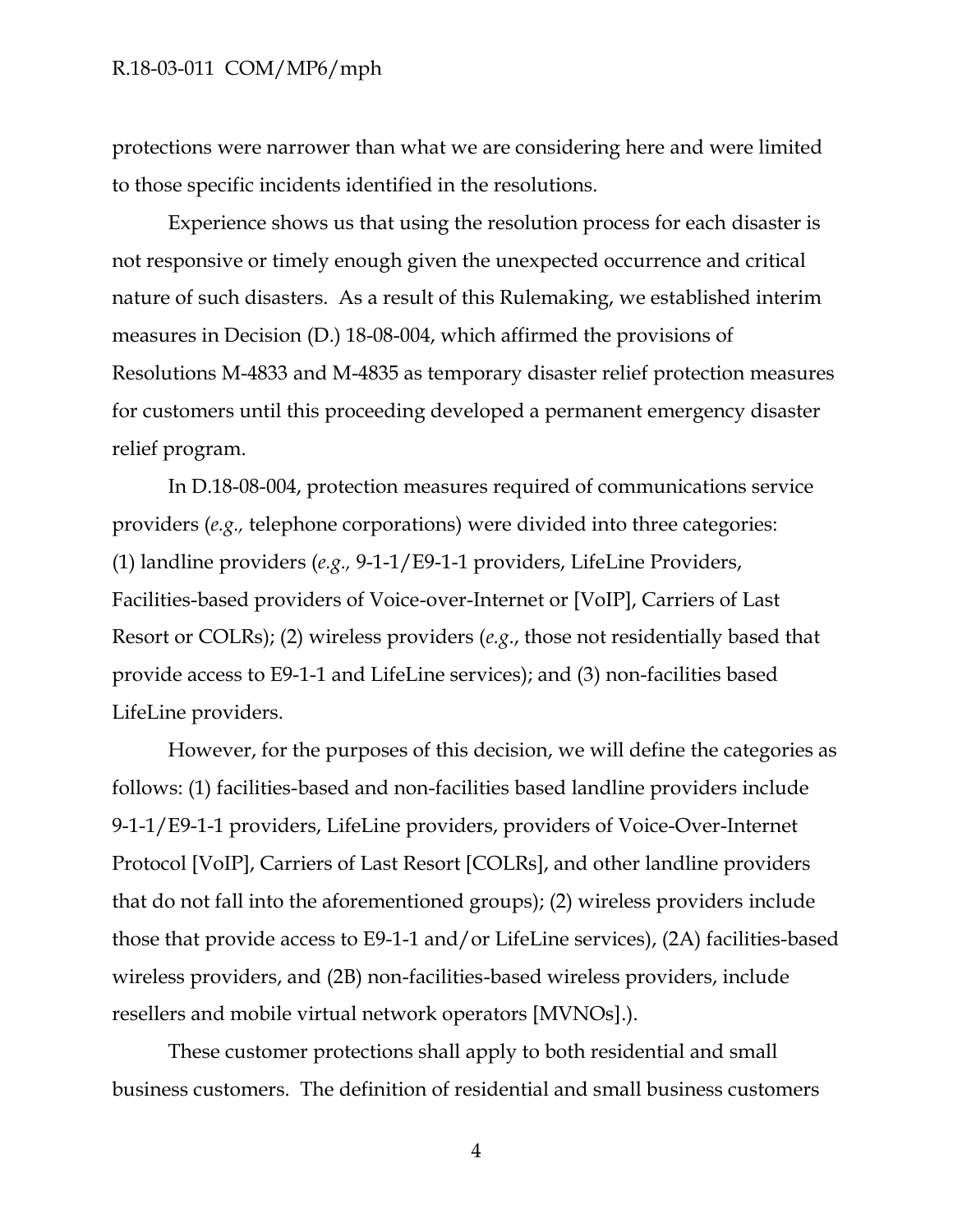shall be the same definition the Commission has adopted in General Order (GO) 133-D: a customer is a separate account number for voice service, or bundle of services, including voice, and includes small business (5 lines or less) and residential customers.<sup>2</sup>

California LifeLine rules and guidance for all categories of providers will be provided in a subsequent decision.

D.18-08-004 established the following requirements applicable to landline providers:<sup>3</sup> (1) waiver of one-time activation fee for establishing remote call forwarding, remote access to call forwarding, call forwarding features and messaging services; (2) waiver of the monthly rate for one month for remote call forwarding, remote access to call forwarding, call forwarding, call forwarding features, and messaging services; (3) waiver of the service charge for installation of service at the temporary location of the customer again when the customer moves back to the premises, or new permanent location of the customer and again when the customer moves back to the premises; (4) waiver of the fee for one jack and associated wiring at the temporary location regardless of whether the customer has an inside wiring plan; (5) waiver of the fee for up to five free jacks and associated wiring for inside wiring plan customer upon their return to their permanent location; (6) waiver of the fee for one jack and associated wiring for non-Plan customers upon their return to their permanent location; (7) delay of the California LifeLine Renewal Process and suspension of the de-enrollment for non-usage rules; and (8) implementation of the outreach methods set forth in Resolution M-4835. This Decision makes the

<sup>2</sup> GO 133-D, Section 1.3 (Definitions), (g).

<sup>3</sup> D.18-08-004 at 8.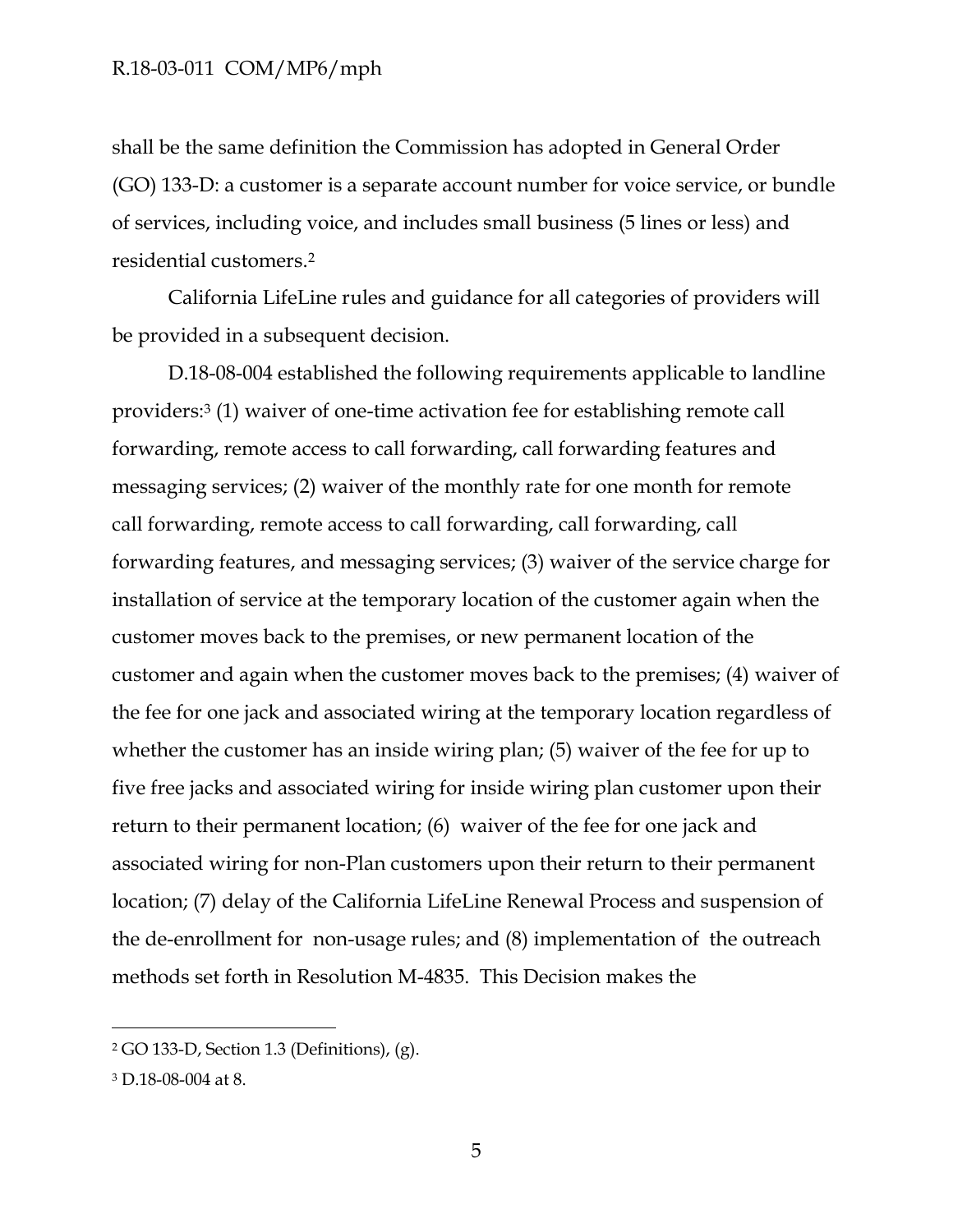above-mentioned eight requirements also applicable to providers of VoIP service, although items seven and eight remain as interim protections.

D.18-08-004 established the following requirements applicable to wireless providers:<sup>4</sup> (1) the deployment of mobile equipment, including Cells on Wheels and Cells on Light Trucks, to supplement service in areas that need additional capacity to ensure access to 9-1-1/E9-1-1 service; (2) the provision of device charging stations in areas where impacted wireless customers seek refuge from fires; (3) the provision of WiFi access in areas where impacted wireless customers seek refuge from fires; and (4) the provision of "loaner" mobile phones to impacted customers whose mobile phones are not accessible due to the emergency. <sup>5</sup> In addition, the Commission urges wireless carriers to allow customers to defer or phase payment for coverage charges for data, talk, and text for defined periods of time; and to extend payment dates for service for defined periods of time for impacted customers.

This Decision will make the first three requirements in this paragraph applicable to all facilities-based wireless providers (category 2A) and the provisions of 4-8 applicable to both facilities-based wireless providers (category 2A) and resellers and non-facilities-based wireless providers (category 2B).

In summary, we establish a permanent emergency disaster relief program that the specified telephone corporations are mandated to implement for their customers in the event of a presidential or gubernatorial declared emergency

<sup>4</sup> D.18-08-004 at 9-10.

<sup>5</sup> We note that Cells on Wheels (COWs) and Cells on Light Trucks (COLTs) are, by definition, temporary facilities. By requiring wireless providers to locate these temporary facilities in disaster areas, we are not compelling providers to offer service in areas they do not presently serve. Rather, this equipment is intended to provide additional support for existing service, or to re-establish service disrupted by an emergency or natural disaster.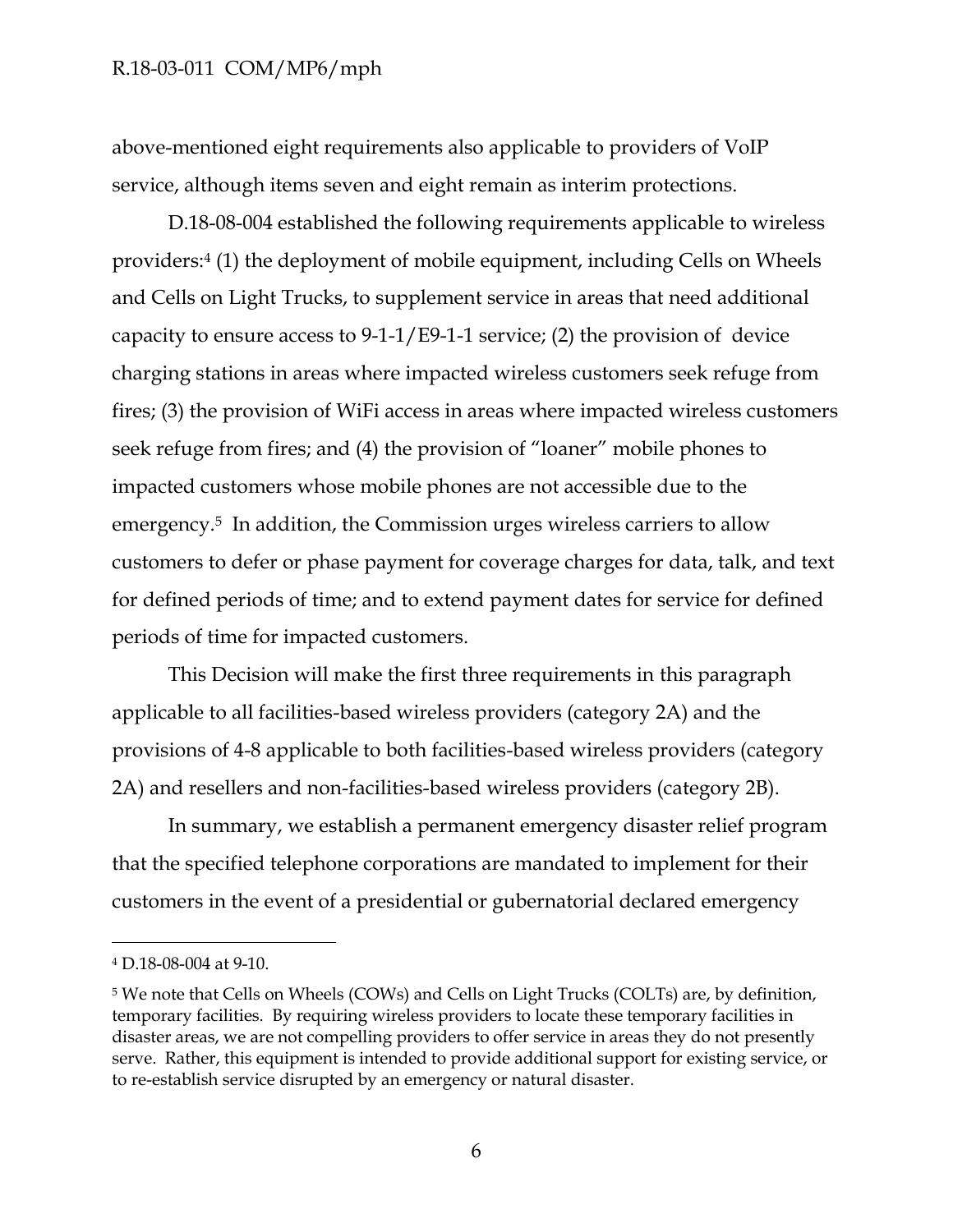where service is disrupted or degraded because of the disaster(s). A permanent disaster relief program ensures predictability and consistency and will direct carriers to establish the systems and procedures necessary to provide swift and substantive assistance to affected customers.<sup>6</sup>

### **1.1. California's 2017 Wildfire Season**

Autumn 2017 will be remembered for the terrible wildfires that devastated numerous communities in Northern and Southern California.

On October 8, 2017, multiple fires broke out throughout Northern California. In less than 24 hours, more than 18 fires began burning in at least seven counties across the state. By the time the fires were contained two weeks later, more than 200,000 acres of land were devastated, property damaged, and dozens of lives were lost. The fires damaged utility infrastructure providing electricity, communications, water, and gas service to tens of thousands of Californians.

On October 9 and 10, 2017, Governor Brown declared states of emergency in the Counties of Butte, Lake, Mendocino, Napa, Nevada, Orange, Solano, Sonoma, and Yuba.<sup>7</sup>

On October 9, 2017, the Canyon Fire began burning in Southern California, resulting in additional evacuations and damage to utility infrastructure.

<sup>6</sup> We note that several applications for rehearing and a Petition for Modification of D.18-08-004 are pending before us. Today's decision does not resolve nor is intended to prejudge the disposition of these rehearing applications or the petition. These will be disposed of in a subsequent Commission decision.

<sup>7</sup> The Governor's Proclamations are available at: [https://www.gov.ca.gov/anews.php?id=2-2017-October.](https://www.gov.ca.gov/anews.php?id=2-2017-October)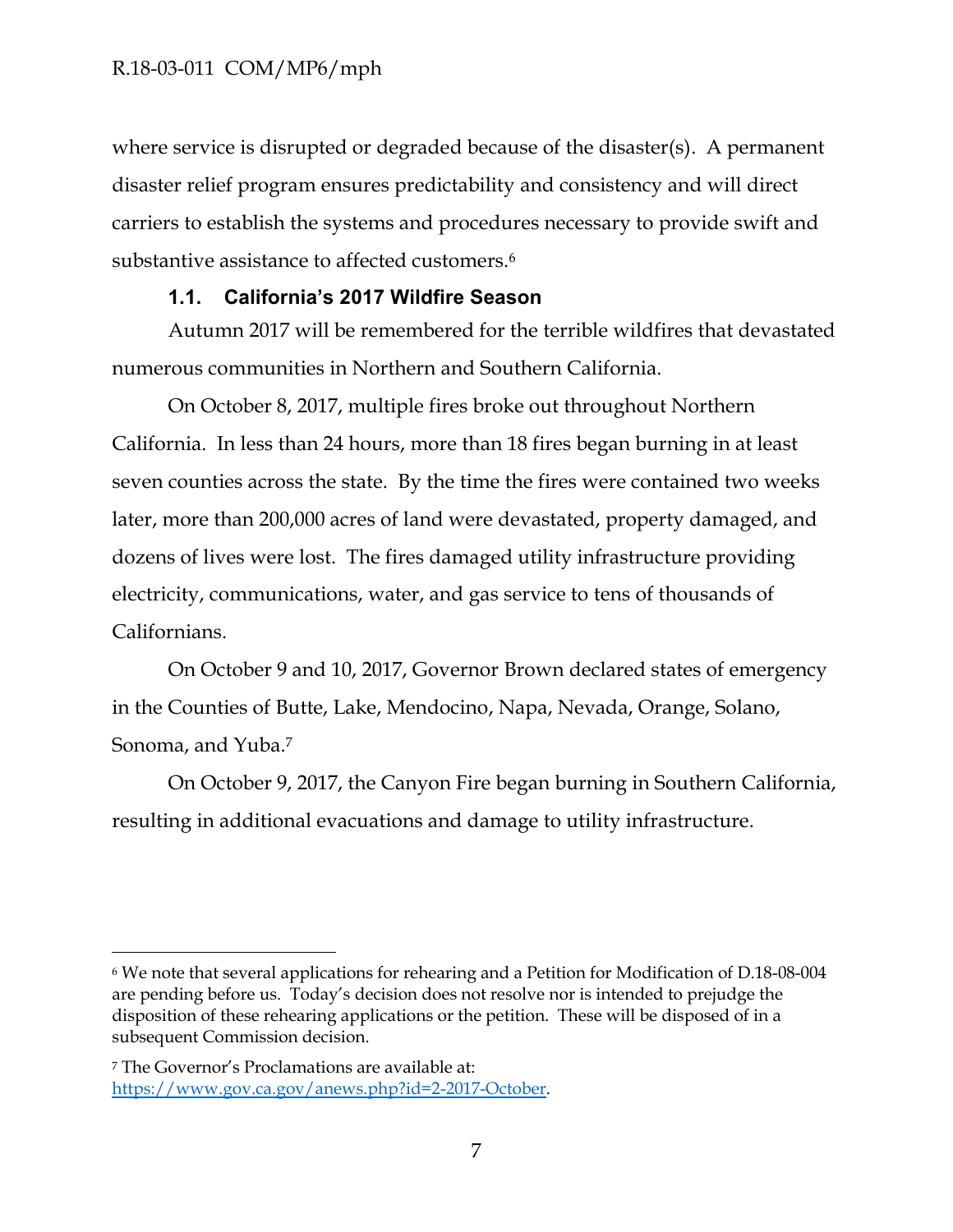$\overline{a}$ 

### **1.2. California's 2018 Wildfire Season**

California experienced a record-breaking fire season in 2018. More than 8,000 fires burned close to 2,000,000 acres throughout the state, <sup>8</sup> and these devastating fires resulted in billions of dollars in damage and numerous lives lost.

In Northern California, the Mendocino Complex Fire grew to more than 300,000 acres. The Carr Fire, near Mount Shasta, wreaked havoc on Shasta County and the town of Redding. The 175,000-acre Carr Fire prompted nearly 40,000 evacuations and burned more than 1,000 homes to become the sixth most destructive fire in the State's history. The Ferguson Fire near Yosemite National Park became the largest fire in Sierra National Forest history.

In Southern California, the Holy Fire grew over thousands of acres and prompted more than 20,000 evacuations and threatened more than 7,000 homes. The fire spilled over the Orange County line into Riverside County. At least a dozen structures were damaged because of the Holy Fire.

In Fall 2018, the Camp Fire of Northern California burned more than 150,000 acres and leveled entire towns. It destroyed over 18,000 structures – including homes, churches, and stores – and took the lives of more than 85 people. CalFIRE reported that at least 13,503 residences, 514 businesses, and 4,404 barns, sheds, and other buildings burned in the Camp Fire. Simultaneously, the Woolsey Fire in Southern California broke out between Los Angeles and Ventura counties. The Woolsey Fire burned almost 100,000 acres damaging countless structures, homes, lands and parks across much of Southern California.

<sup>8</sup> [https://www.predictiveservices.nifc.gov/intelligence/2018\\_statssumm/fires\\_acres18.pdf.](https://www.predictiveservices.nifc.gov/intelligence/2018_statssumm/fires_acres18.pdf)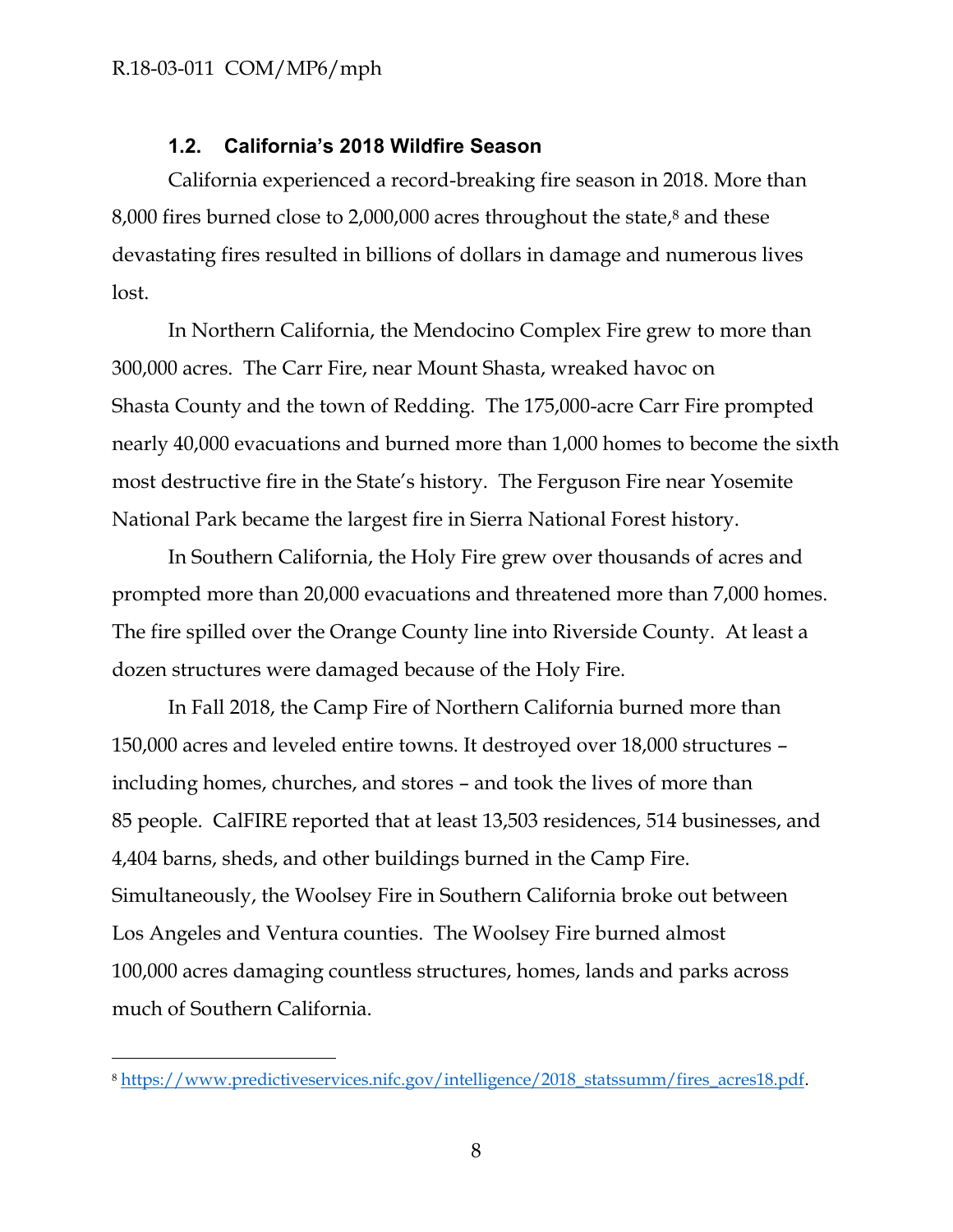### **1.3. Stakeholder Participation**

This proceeding involved extensive stakeholder participation and multiple, all-party public workshops (Workshops) that the Commission hosted in partnership with the Governor's Office of Emergency Services (CalOES). Stakeholder and public discussion focused on the implementation of the customer protections adopted in Resolutions M-4833 and M-4835; the communications service providers' emergency response and coordinated emergency response between industry and local, state, and federal first responders; as well as a reflection on insights and lessons learned from recent wildfires.

#### <span id="page-9-0"></span>**2. Jurisdiction**

The Commission has broad jurisdiction over "public utilities"<sup>9</sup> and "telephone corporations."<sup>10</sup> A "public utility" includes every "telephone corporation" where service is performed, or a commodity is delivered to the public or any portion thereof.<sup>11</sup> A "telephone corporation" includes "every corporation or person owning, controlling, operating, or managing any telephone line for compensation in this state."<sup>12</sup> A "telephone line" includes "all conduits, ducts, poles, wires, cables, instruments, and appliances, and all other real estate, fixtures, and personal property owned, or controlled, operated, or managed in connection with or to facilitate communication by telephone, whether such communication is had with or without the use of transmission

<sup>9</sup> Pub. Util. Code § 216.

<sup>10</sup> Pub. Util. Code § 234.

<sup>11</sup> Pub. Util. Code § 216.

<sup>12</sup> Pub. Util. Code § 234.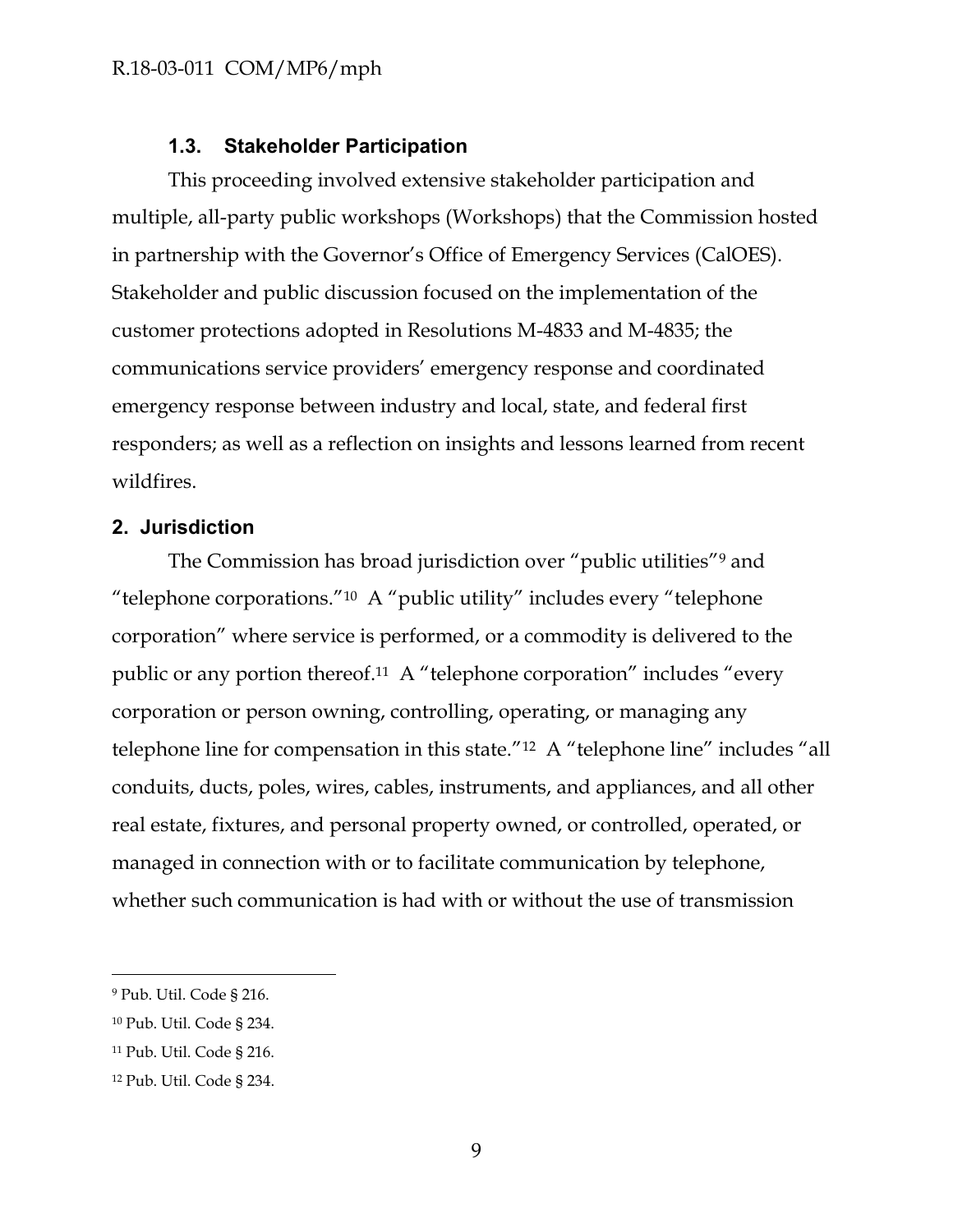wires."<sup>13</sup> It follows then, that the means by which a telephone corporation provides service – analog, wireless technology or Internet protocol (IP) technology – does not affect whether the provider is a public utility telephone corporation.

The Commission's authority over public utilities includes oversight over public utility practices and facilities. <sup>14</sup> The Commission is required to ensure that utilities, including telephone corporations, "furnish and maintain such adequate, efficient, just and reasonable service, instrumentalities, equipment, and facilities … as are necessary to promote the safety, health, comfort, and convenience of its patrons, employees, and the public."15 The Commission also has an ongoing responsibility to ensure the reasonableness and sufficiency of utility facilities<sup>16</sup> and may order "additions, extensions, repairs, or improvements to, or changes in" utility facilities that the Commission finds "ought reasonably to be made."<sup>17</sup>

In addition, the Commission has exclusive authority to grant "certificates" (*i.e*., a certificate of public convenience and necessity ["CPCN"]) to a public utility seeking to operate in California.18 A CPCN confers upon a public utility numerous benefits simultaneously with the aforementioned obligations, among others, that the Public Utilities Code and CPUC mandate. For instance, public utility telephone corporations have the right to interconnect with other service

<sup>13</sup> Pub. Util. Code § 233.

<sup>14</sup> *See* Cal. Const., art. XII, §§ 1-6; Pub. Util. Code, § 701.

<sup>15</sup> Pub. Util. Code § 451.

<sup>16</sup> Pub. Util. Code § 761.

<sup>17</sup> Pub. Util. Code § 762.

<sup>18</sup> *See* Pub. Util. Code § 1001.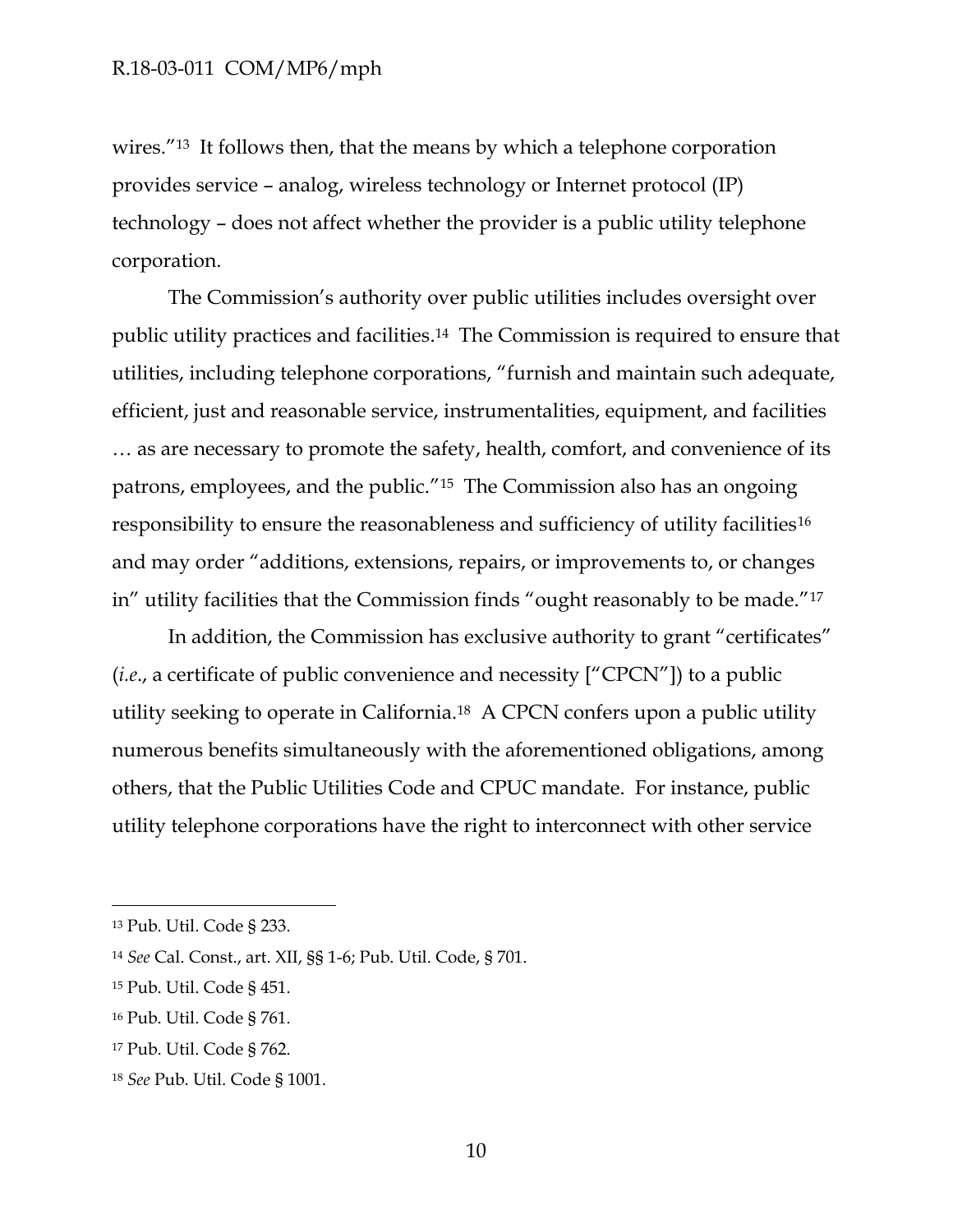providers and the ability to access the public rights-of-way to build or install facilities to provide their services. 19

In the last 30 years, both federal and state laws have imposed limits on the Commission's authority over certain communications services, such as wireless service as well as Voice over Internet Protocol (VoIP) and IP-enabled services, provided by telephone corporations. While wireless service remains subject to state regulation, the federal Communications Act, 47 U.S.C.S § 332, subdivision  $(c)(3)(A)$ , prohibits states from regulating "the entry of or the rates charged by any commercial mobile service or any private mobile service."20 Importantly, the federal statute expressly preserves state jurisdiction over all other matters not falling within the categories of rate or entry regulation, including the "other terms and conditions" of wireless service.<sup>21</sup>

The Communications Act does not define the terms "entry" or "other terms and conditions," but the legislative history shows that consumer protection matters fall within "terms and conditions:"

> Section  $332(c)(3)$  provides that state or local governments cannot impose rate or entry regulation on private land mobile service or commercial mobile services; this paragraph further stipulates that nothing here shall preclude a state from regulating the other terms and conditions of commercial mobile services. It is the intent of the Committee that the states still would be able to regulate the terms and conditions of these services. *By "terms and conditions," the Committee intends to include such [] matters as customer billing information*

<sup>19</sup> *See* e.g., Pub. Util. Code § 7901.

<sup>20</sup> 47 U.S.C.S. § 332, subd. (c)(3)A.

<sup>21</sup> 47 U.S.C.S. § 332, subd. (c)(3)A. ["…except that this paragraph shall not prohibit a State from regulating the other terms and conditions of commercial mobile services."].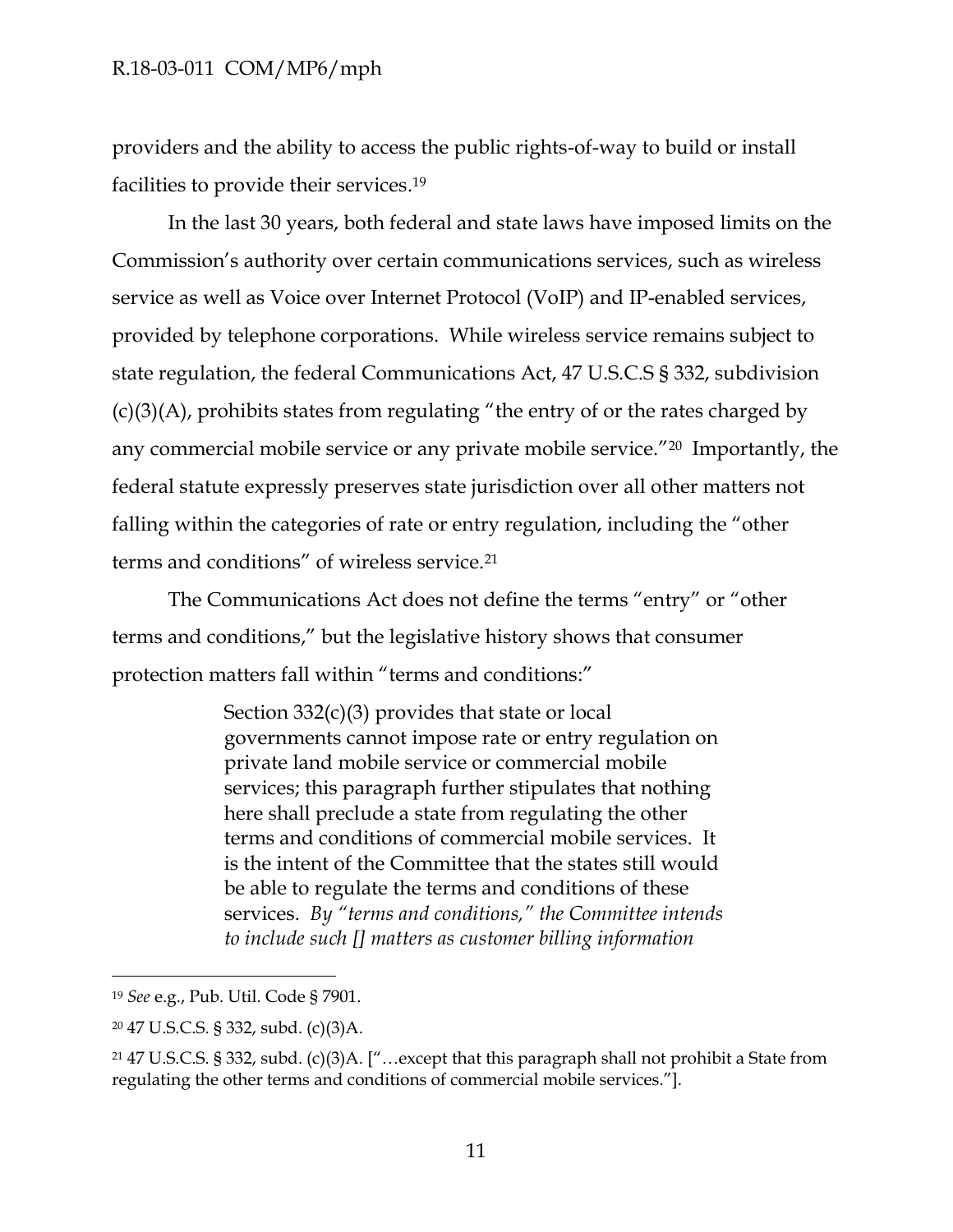$\overline{a}$ 

*and practices and billing disputes and other consumer protection matters; facilities citing issues (e.g. zoning); transfers of control; the bundling of services and equipment; and the requirement that carriers make capacity available on a wholesale basis or such other matters as fall within a state's lawful authority. [] This list is intended to be illustrative only and not meant to preclude other matters generally understood to fall under "terms and conditions.*"<sup>22</sup>

Accordingly, the Commission continues to retain broad authority over wireless service.

With regard to VoIP and other IP-enabled services, however, Section 710, enacted in 2015, placed more restrictions on the Commission's regulatory authority over VoIP and other IP-enabled services. Section 710 states that the Commission "shall not exercise regulatory jurisdiction or control" over VoIP and IP-enabled services, except as required or delegated by federal law, expressly provided in statute, or as provided in Section 710. The statue contains numerous exceptions preserving the Commission authority over some aspects of VoIP and IP-enabled services. 23

First, VoIP providers clearly fit within the plain language of the definition of a public utility "telephone corporation," as discussed above. In addition, both before and after Section 710 was enacted, the Commission routinely granted applications for CPCNs requested by VoIP providers, if the provider was

<sup>22</sup> H.R. Rep. No. 103-111, 103d Con. 1st Sess (1993), reprinted in 1993 U.S.C.C.A.N. 378, 588, emphasis added.

<sup>&</sup>lt;sup>23</sup> The Commission has addressed some of these exceptions in several decisions, including but not limited to the following: D.16-08-021 [requires VoIP providers to provide the Commission with copies of Federal Communications Commission Network Outage Reports pursuant to Section 710(f) exception and the Commission's independent, broad authority to obtain information from public utilities and non-regulated entities].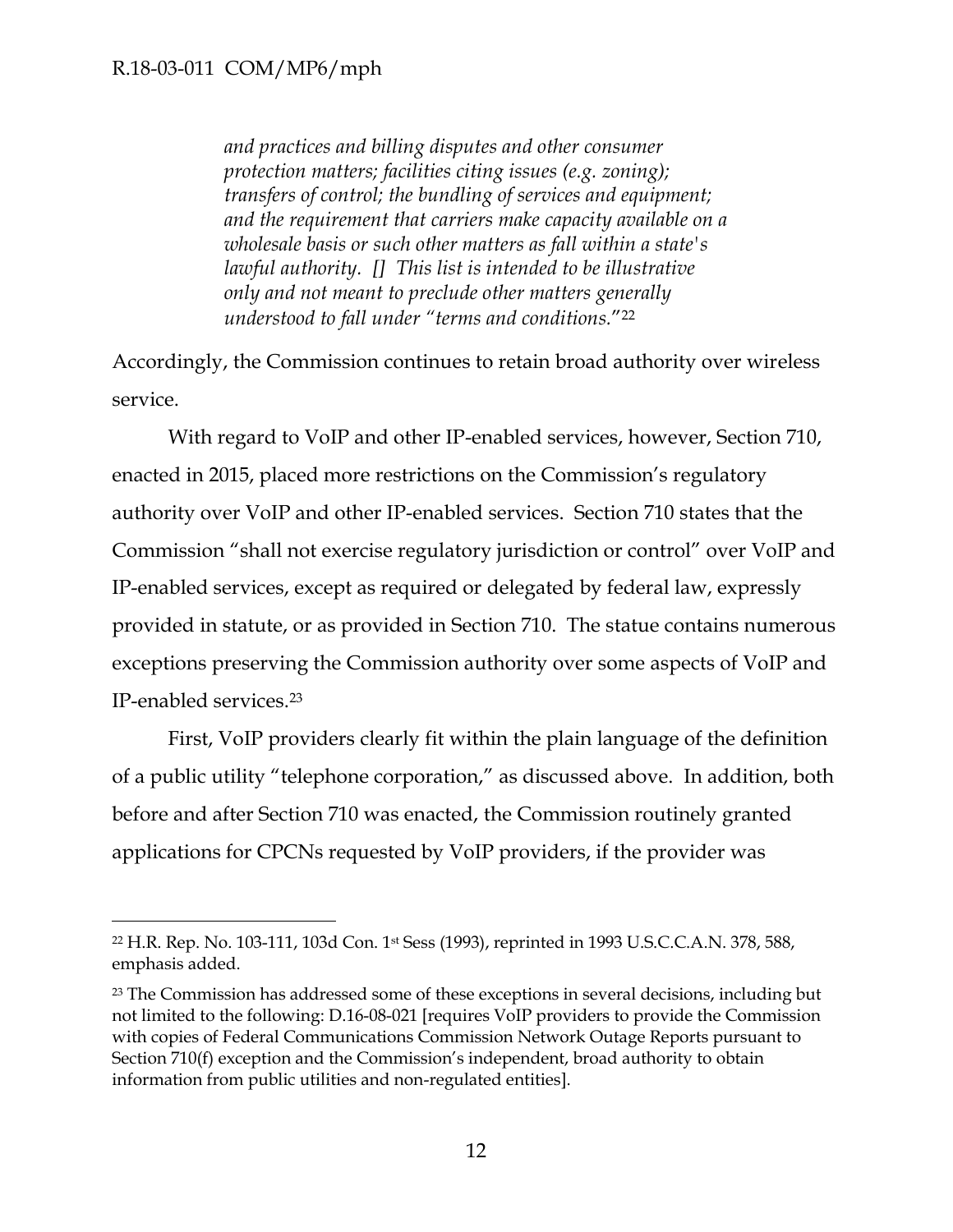otherwise eligible for a CPCN.24 The Commission only has the authority grant a CPCN if the provider is a public utility telephone corporation. (*See, e.g*., Pub. Util. Code § 1001.)<sup>25</sup>

Further, Section 710's exceptions themselves demonstrate that the Commission retains some authority over VoIP providers as public utility telephone corporations. The Commission would only have authority over, for example, interconnection and intercarrier compensation (exceptions § 710(c)(3)  $\&$  (c)(5)) if VoIP providers are public utility telephone corporations. From the standpoint of a customer, VoIP and traditional landline service are essentially the same. And such VoIP services are becoming more and more prevalent.

Second, the use of the word "services" in Section 710 was intentional.<sup>26</sup> As the Commission noted in its Service Quality proceeding, "Section 710 only prohibits the regulation of VoIP 'services'." There we explained that:

> Pursuant to the plain language and the legislative history of the statute, Section 710 is not a blanket prohibition on the regulation of facilities over which VoIP services are transported. Section 710 contains certain exceptions relating to facilities (e.g., the Commission's authority to enforce existing requirements regarding backup power (§ 710 (c)(6)) and the Commission's authority regarding access to support structures, including pole attachments, or to the construction and maintenance of facilities pursuant to

<sup>25</sup> We discuss our authority as it applies to each category of carrier below.

<sup>&</sup>lt;sup>24</sup> VoIP providers seek a CPCN from the CPUC to interconnect with other service providers and to gain access to the public rights-of-way, both of which require authority from the CPUC. By issuing the CPCN, the CPUC acknowledges that the VoIP provider meets the definition of a "telephone corporation" embodied in Public Utilities Code section 234, and thus is bound by CPUC rules governing telephone corporations.

<sup>&</sup>lt;sup>26</sup> SB 1161 originally applied to VoIP "providers," but was amended to bar regulation of VoIP *service*.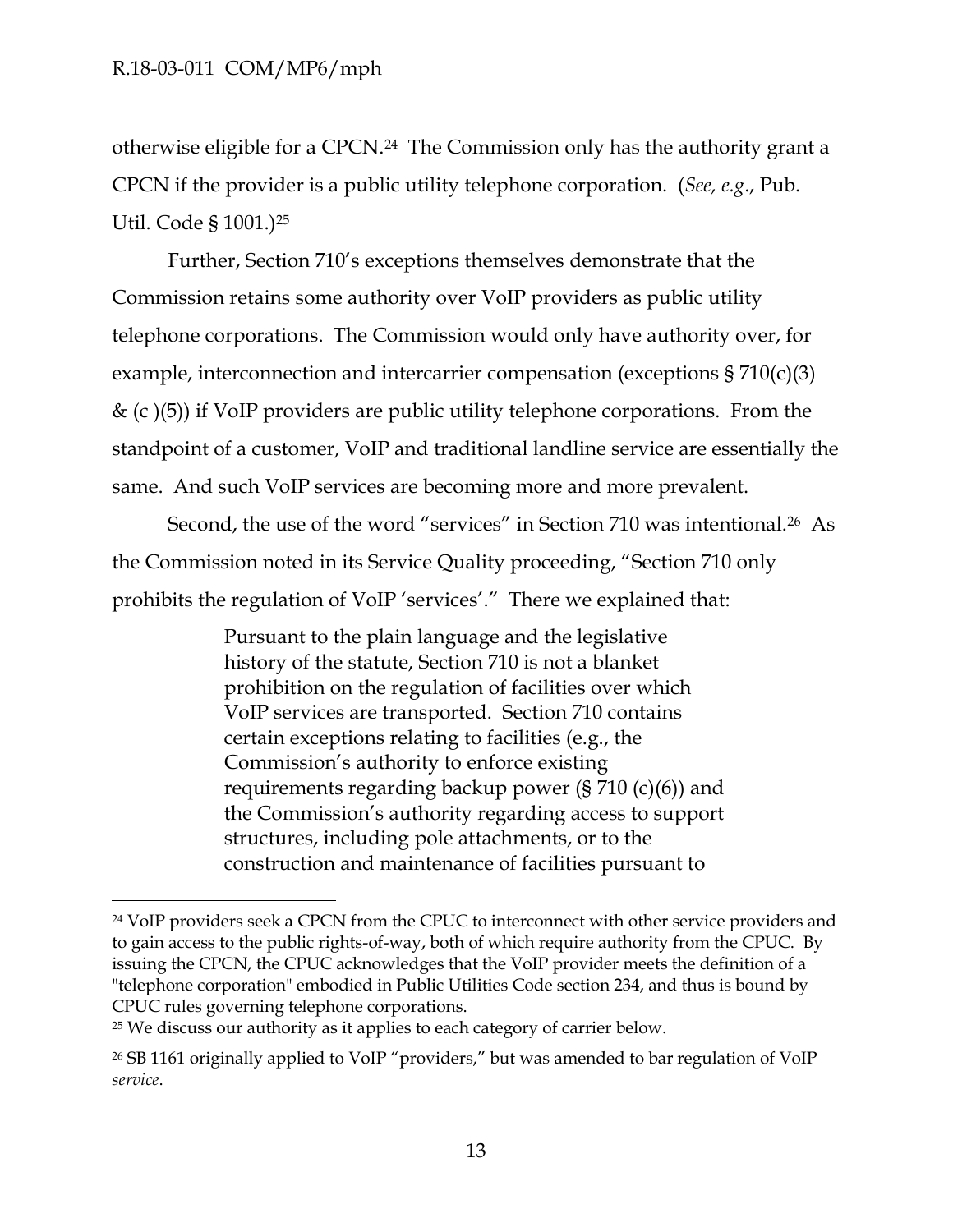GOs 95 and 128 (§ 710 (c)(7)). Regardless of what services are being transported, the telecommunications network is interconnected. We do not believe that the Legislature intended to bar the Commission from ensuring a safe and reliable telecommunications network by allowing facilities that provide VoIP services to go unmonitored.<sup>27</sup>

Thus, to the extent some requirements, such as service quality, may apply to facilities or providers, and not specifically to VoIP *services*, they are allowed under Section 710.

Third, VoIP providers are required to offer 9-1-1 services under both state and federal law. 9-1-1 service is a component of basic service as the CPUC has defined it for over 25 years, and as such, providers are required to maintain 9-1-1 tariffs on file tariffs with the CPUC. (*See* D.12-12-038 [decision adopting revisions to "basic service" definition] at pp. 22-23.); Pub. Util. Code § 495.7(b) ["The commission may, by rule or order, partially or completely exempt certain telecommunications services, *except basic exchange service offered by telephone or telegraph corporations*, from the tariffing requirements of Sections 454, 489, 491, and 495." (Emphasis added.)] The Commission's oversight of 9-1-1 service is contained in several sections of the Public Utilities Code: Section 742 (9-1-1 for public telephones); Section 2883 (9-1-1 service and "warm lines"); Section 2889.6 (information to customers regarding 9-1-1); and Section 2892 (requiring wireless carriers to provide access to 9-1-1 service).

Section 710 expressly states that its prohibition of VoIP regulation does not apply to 9-1-1 emergency services. Section 710 (c)(8) states: "This section does not affect or supersede" the "Warren-9-1-1-Emergency

<sup>27</sup> D.16-08-021 at 26.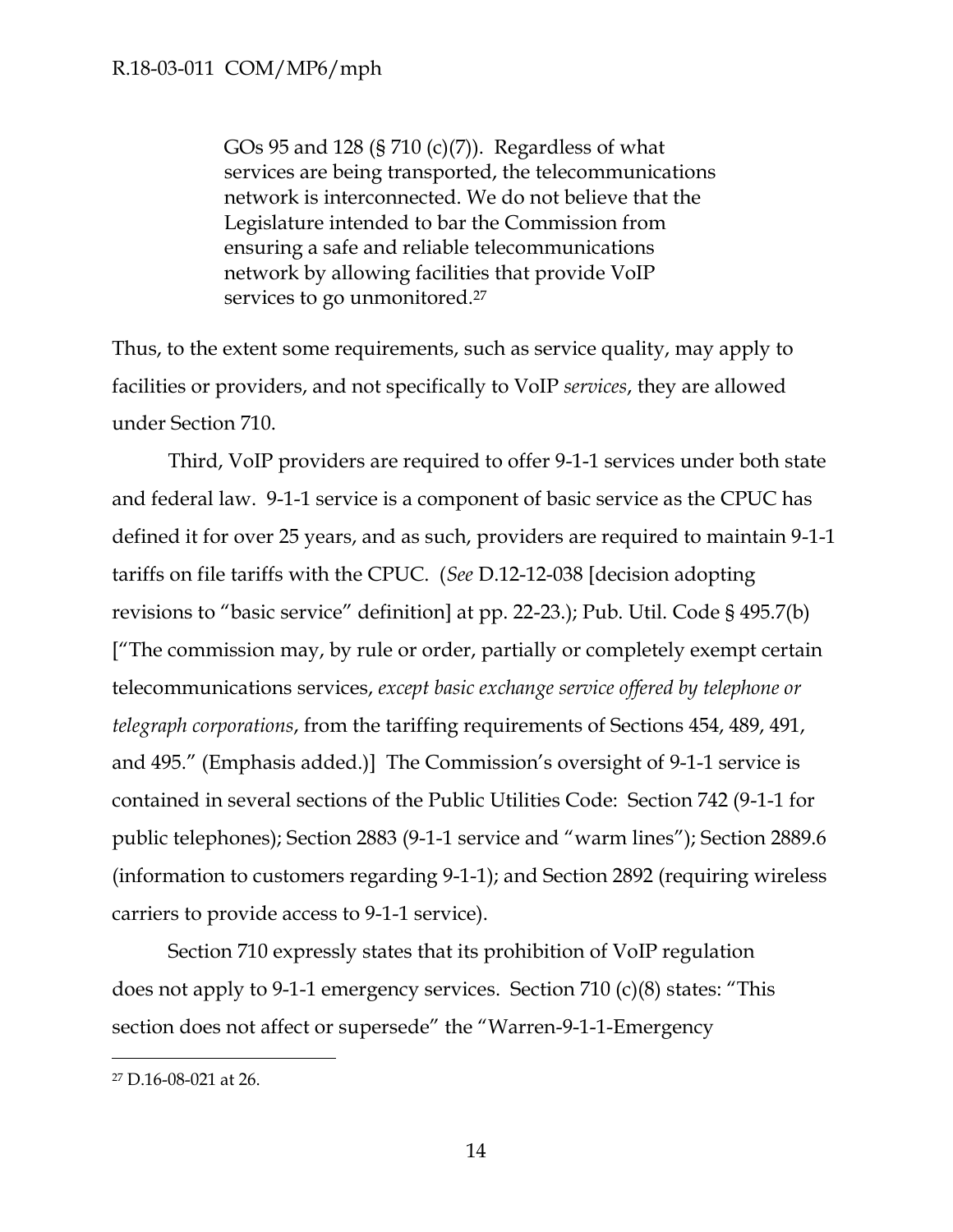Assistance Act," (Gov. Code § 53100 et seq.). The Warren-9-1-1-Emergency Assistance Act established "9-1-1" as the primary emergency telephone number for use in California.<sup>28</sup> This Act addresses the roles of local public agencies, the Public Safety Communication Division, within the Office of Emergency Services (CalOES), and the Attorney General. While the Commission recognizes the primary role of the Office of Emergency Services (CalOES) to implement the 9-1-1 system; as the agency with primary jurisdiction over telephone corporations, the Commission, would have the authority to enforce/implement requirements that support 9-1-1 service.

Further, the Commission also retains authority to regulate 9-1-1/E9-1-1 services regardless of what technology is used to provide the service. The customer protection rules adopted in this decision relate to the provision of basic service, 9-1-1 service, and access to the network in the event of an emergency. As such, we do not believe that adopting and enforcing these protections are prohibited by Section 710.

We discuss our authority as it applies to each category of telephone corporation below against this jurisdictional backdrop.

### <span id="page-15-0"></span>**3. Issues Before the Commission**

Parties filed comments in response to the Scoping Memo issued on July 13, 2018. As set forth in the Scoping Memo, the issues to be addressed for communications service providers are:

**a. Emergency Proclamation:** Whether post-disaster emergency customer protections should automatically

<sup>28</sup> Gov. Code, §§ 53100, 53111.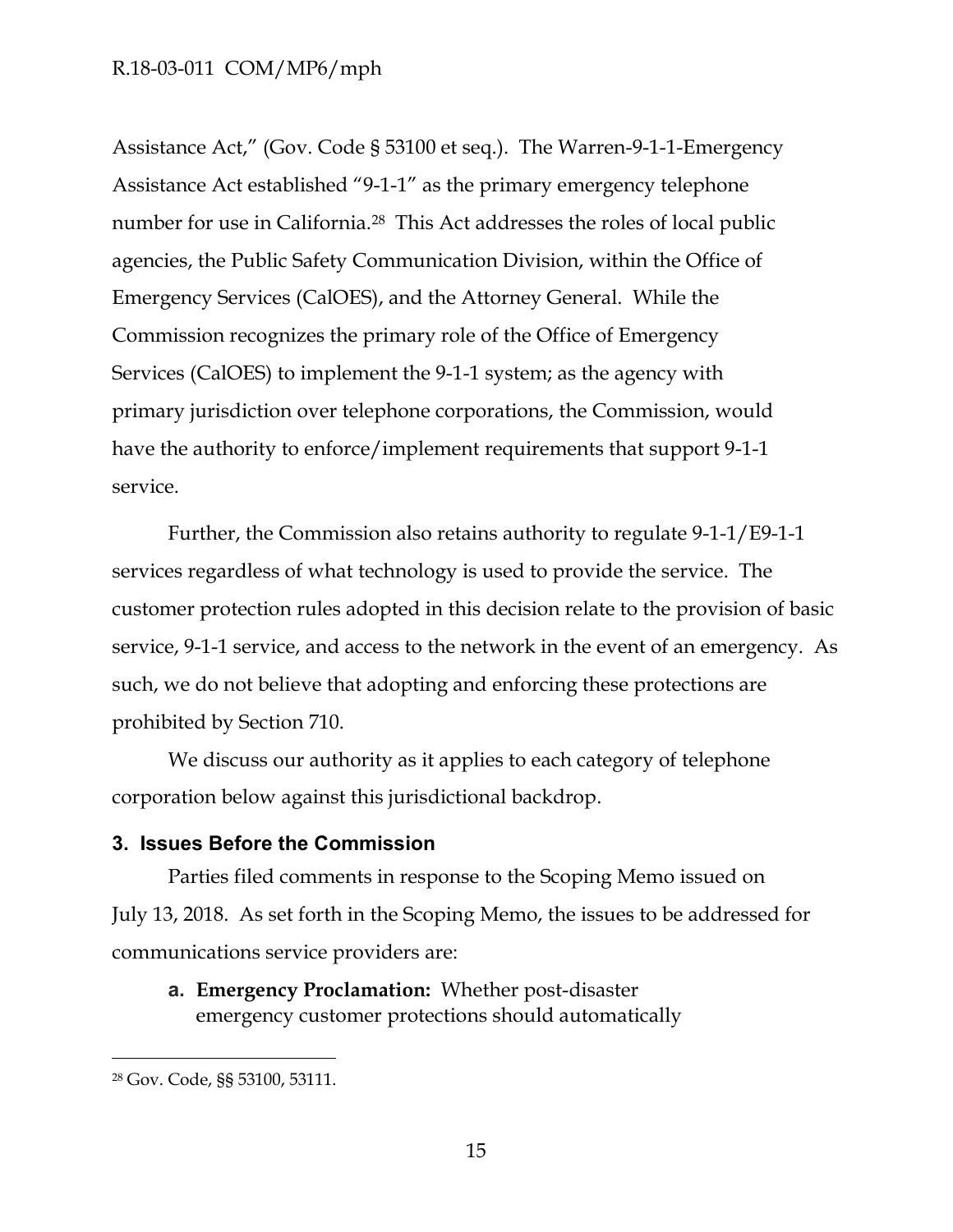apply to residential and small business customers when the Governor of California issues a formal state of emergency proclamation. If yes, should the emergency customer protections apply if: (1) the disaster results in the loss, disruption of the delivery, or receipt of, service to the customer; and/or (2) the disaster results in the degradation of the quality of service to the customer?

- **b. Period of Implementation:** Shall the emergency customer protections commence upon a state of emergency and conclude no sooner than twelve (12) months from the date of commencement or as appropriately determined by CalOES?
- **c. Compliance:** Shall the Commission require the providers to file an advice letter demonstrating compliance with the activation of customer protections, or should another method be used to demonstrate compliance?
- **d. Emergency Customer Protections:** Should the Commission adopt the customer protections from Resolutions M-4833 and M-4835, with or without modifications? What modifications, if any, should be made?
- **e. Coordination with local, state, and federal agencies:**  Should the Commission require the providers to provide information to other government entities at an aggregated level that cannot be used to identify a specific customer, to give assistance to only those affected by a disaster?
- **f. Public Awareness of Customer Protections:** Should the Commission direct the providers to develop proposals to maximize customer awareness regarding the availability of these disaster relief customer protections in specific emergency and disaster situations? Should customer awareness proposals, if required, be implemented via an advice letter, or through some other method?

Parties who participated in the communications carrier portions of this proceeding and filed comments include: (1) Calaveras Telephone Company,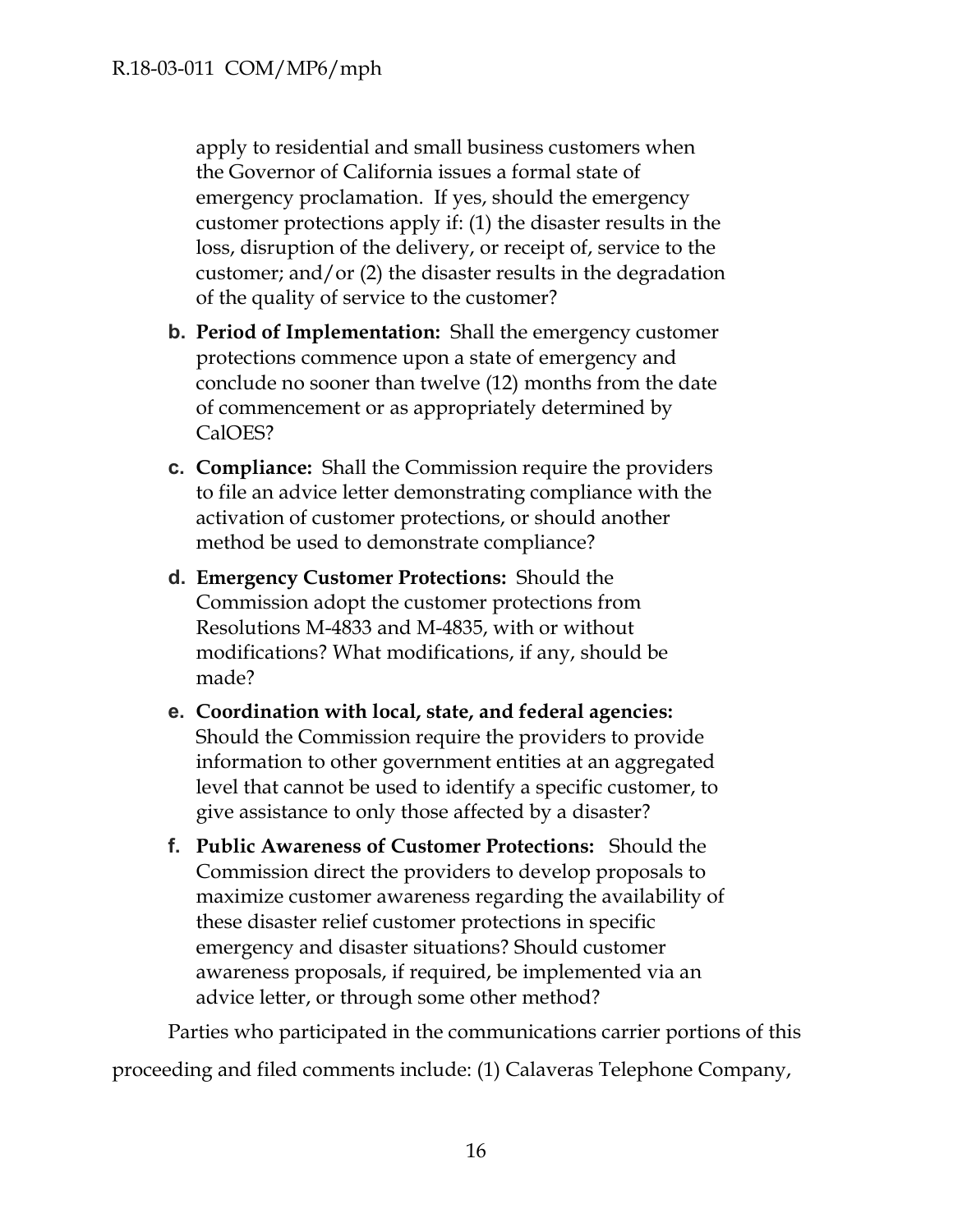Cal-Ore Telephone Company, Ducor Telephone Company, Foresthill Telephone Company, Happy Valley Telephone Company, Hornitos Telephone Company, Kerman Telephone Company, Pinnacles Telephone Company, The Siskiyou Telephone Company, Volcano Telephone Company, and Winterhaven Telephone Company (Small LECs); (2) Consolidated Communications of California Company (Consolidated); (3) AT&T;<sup>29</sup> (4) The Utility Reform Network, Center for Accessible Technology and National Consumer Law Center (Joint Consumers); (5) CTIA; (6) The Utility Consumers' Action Network (UCAN); (7) Citizens Telecommunications Company of California, Inc., Frontier Communications of the Southwest, Inc., and Frontier California, Inc., (Frontier); (8) MCImetro Access Transmission Services (MCImetro); (9) California Association of Competitive Telecommunications Companies (CALTEL); (10) Public Advocates Office; (11) Cox California Telcom, L.L.C., (Cox); (11) California Cable and Telecommunications Association (CCTA); (12) TracFone Wireless, Inc., (TracFone); (13) Cellco Partnership (Verizon Wireless); (14) Sprint Communications Company L.P., Sprint Spectrum L.P., and Virgin Mobile USA, L.P. (Sprint); and (15) The National LifeLine Association (NaLA).

### <span id="page-17-0"></span>**4. Discussion and Analysis**

 $\overline{a}$ 

This decision establishes a state-wide approach to provide customers with essential communications service functions in the face of a range of potential threats and emergencies. Continuity of services and sustaining essential

<sup>&</sup>lt;sup>29</sup> Pacific Bell Telephone Company  $d/b/a$  AT&T California (U 1001 C) and its affiliates AT&T Corp. (U 5002 C); Teleport Communications America, LLC (U 5454 C); and AT&T Mobility LLC (NewCingular Wireless PCS, LLC (U 3060 C); AT&T Mobility Wireless Operations Holdings, Inc. (U 3021 C); and Santa Barbara Cellular Systems, Ltd. (U 3015 C)) are collectively referred to hereinafter as "AT&T."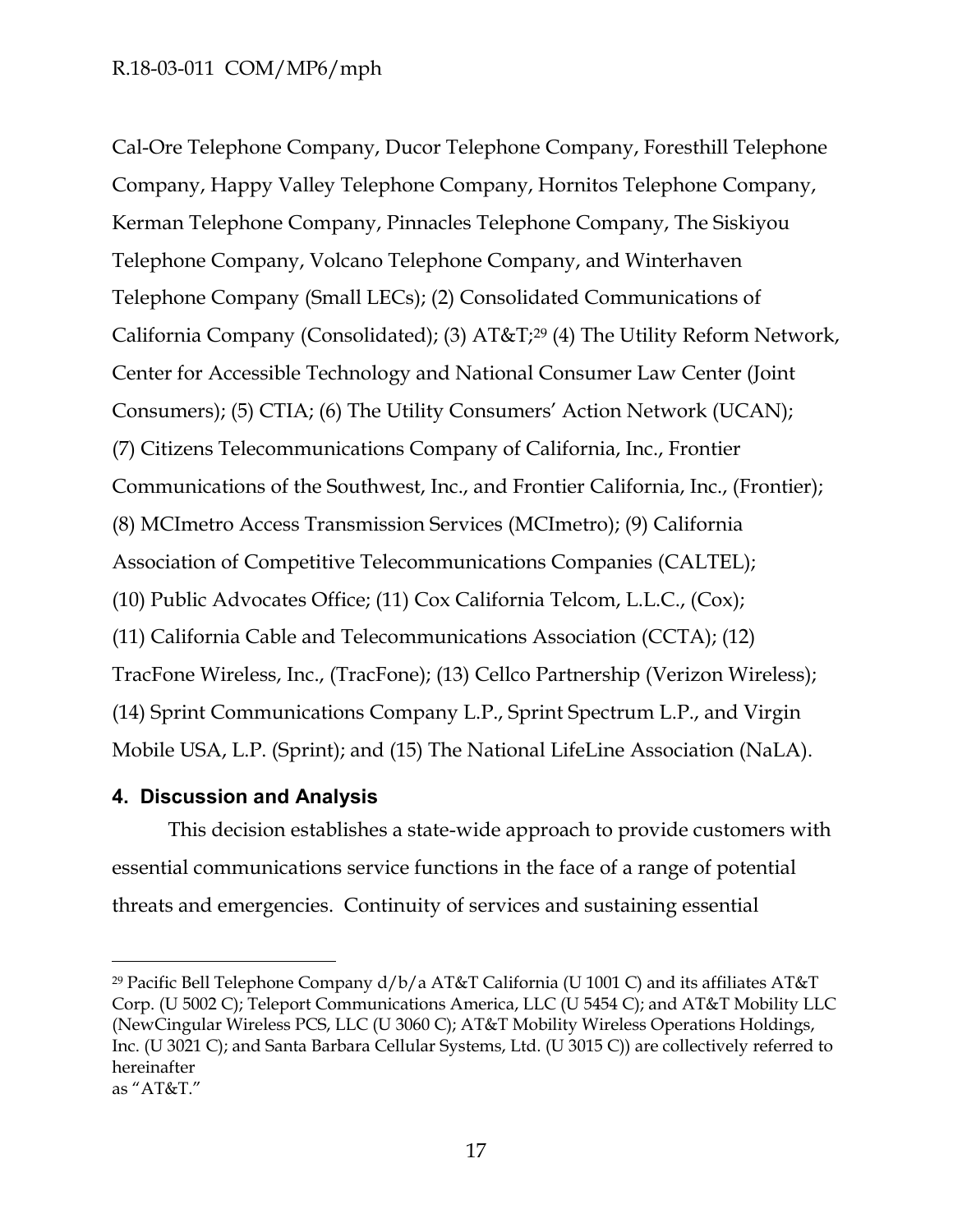functions are shared responsibilities of the Commission, its counterparts across State government, and entities the Commission regulates. It is critical to sustain and restore essential communication functions and deliver critical services under disastrous conditions. This decision includes actions necessary to help meet basic customer needs after a catastrophic incident has occurred.

Our emergency disaster relief program helps ensure that the State can effectively respond to disasters that affect service, including those with cascading effects. This response will help stabilize communities in the wake of a disaster that affects utility customers, ensure the restoration of basic services, assist with restoring community functionality, and support access to resources that facilitate recovery.

### <span id="page-18-0"></span>**4.1. Action Taken When Disaster Strikes**

The State of California has a responsibility to protect the health and safety, and to preserve the lives and property of the people of California.

The California governor has the power to proclaim the existence of a disaster or extreme peril to the safety of persons and property within the state. These disasters are often caused by conditions such as air pollution, fire, flood, storm, sudden and severe energy shortage, earthquake, volcanic eruption, or other similar conditions. By reason of their magnitude, these conditions are or are likely to be beyond the capabilities of the services, personnel, equipment, and facilities of any single county, city and county, or city and require the combined forces of the government to provide relief. For our part, the Commission has a responsibility to ensure that public utilities provide safe and reliable service, which includes mitigating the effects of a natural or man-made emergency that result from the degradation or disruption of utility service in times of disaster.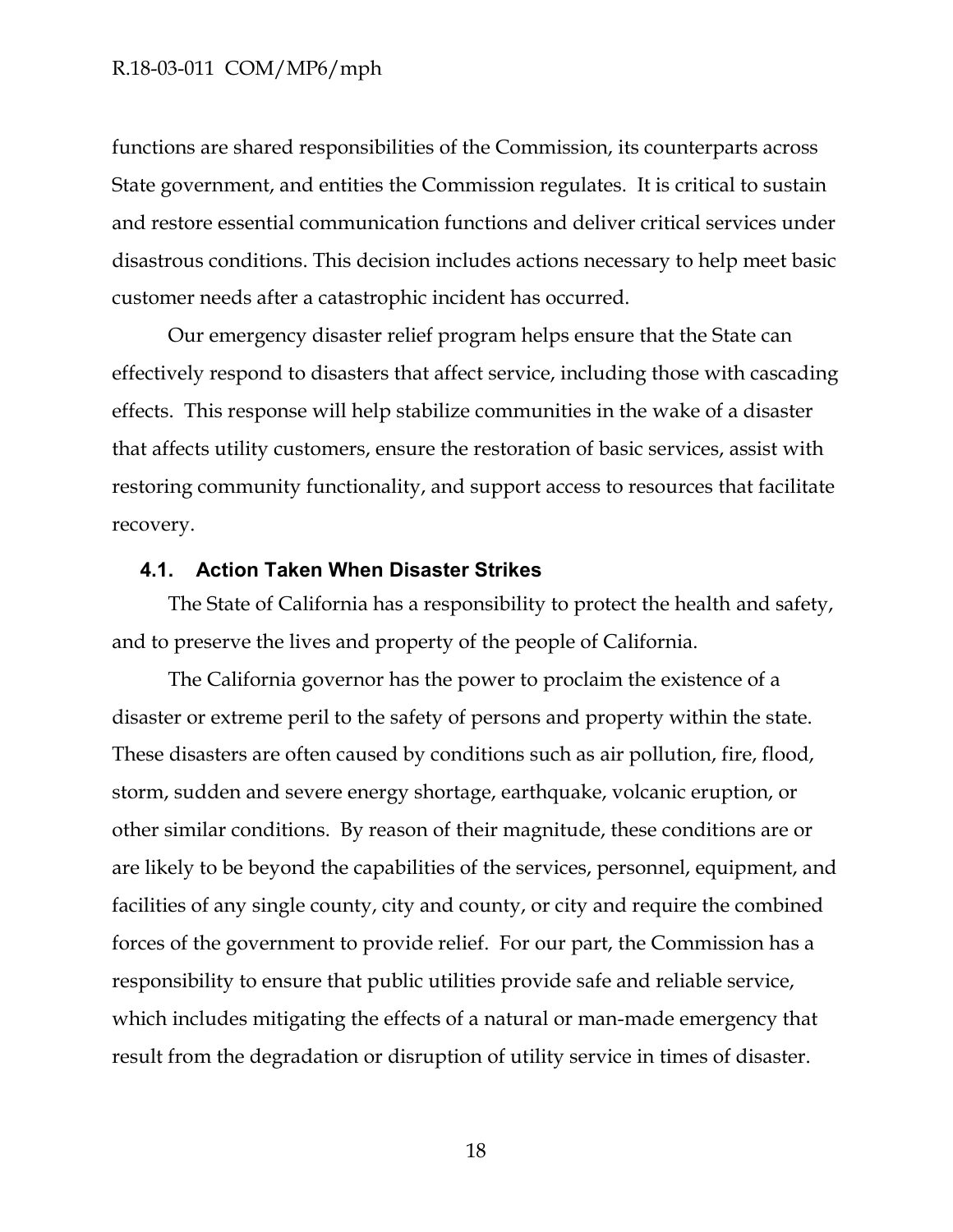In the scoping memo, we asked parties whether certain post-disaster emergency protections should be in place and apply for customers of communications service providers in a given area when the governor of California issues a formal state of emergency declaration covering that area. We also asked parties if the trigger for the activation of the emergency customer protections should be: (1) the disaster has resulted in the loss, disruption of the delivery, or receipt of, utility service to the customer; and/or (2) the disaster results in the degradation of the quality of utility service to the customer.

Additionally, in the rulings of the Assigned Administrative Law Judge, parties were asked whether the period over which to apply emergency customer protections should commence upon the issuance of the emergency declaration and conclude no sooner than twelve (12) months from the date of commencement or as appropriately determined by the Governor's Office.

### **4.1.1. Position of Parties**

<span id="page-19-0"></span>Joint Consumers believe that "disruption" should mean a loss of dial tone, no connection, or otherwise non-functioning service.30 Joint Consumers propose that degraded service should include situations where service is not completely out, but callers still encounter poor service quality, including, but not limited to, static, failure to connect, fast busy signal, and/or dropped calls.<sup>31</sup> Joint Consumers believe that state-level emergency declarations made by the governor of California as well as federal and local emergency declarations should trigger the emergency disaster relief program.<sup>32</sup> In addition, Joint Consumers propose a

<sup>30</sup> Joint Consumers Comments on Assigned Commissioner and Administrative Law Judge's Ruling Noticing Workshops and Ordering Workshop Statements at 2.

<sup>31</sup> *Id.* at 2.

<sup>32</sup> *Id.* at 5.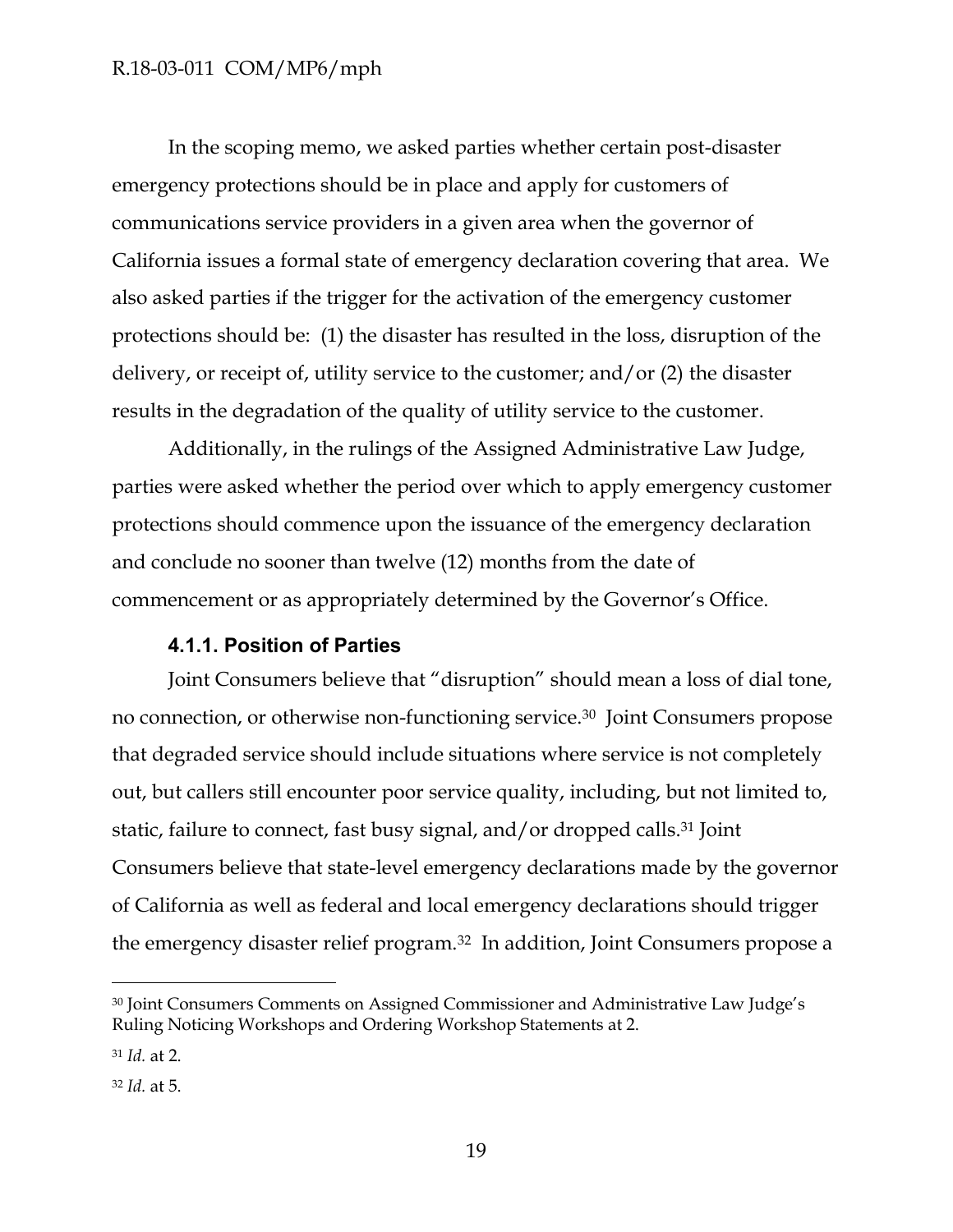24-hour threshold for service disruption or degradation as a trigger for certain customer protections (*i.e*., waiver of fees for call forwarding), while other customer protections may need to be deployed less than 24 hours after loss of service (*i.e*., deployment of Cells on Wheels and Cells on Light Trucks).<sup>33</sup>

CCTA argues that an emergency declaration –made either by the governor of California or a federal emergency declaration – should not mandate a " one-size-fits-all" approach to customer protection measures. Rather, CCTA argues that the Commission should recognize that providers need "flexibility to tailor their response to each unique disaster."34 Further, CCTA argues that a "disruption" of voice service should mean that a customer cannot make or receive a voice call because the disaster has rendered the service nonfunctional and the customer is unable to make a 9-1-1 call.35 CCTA asserts that "degradation" of voice service means that voice service, while not necessarily completely nonfunctional, is so affected by the given disaster event that a customer cannot routinely make and/or receive voice calls.36 CCTA argues the Commission should not adopt a single rule with a single timeframe and should instead, adopt a "flexible approach" that can be tailored to the specifics of each disaster, customer needs, and utility services at issue.<sup>37</sup>

<sup>33</sup> *Id.* at 3-5.

<sup>34</sup> CCTA Comments on Assigned Commissioner and Administrative Law Judge's Ruling Noticing Workshops and Ordering Workshop Statements at 6.

<sup>35</sup> CCTA Preliminary Workshop Comments at 5-6.

<sup>36</sup> *Id.*

<sup>37</sup> *Id.* at 7.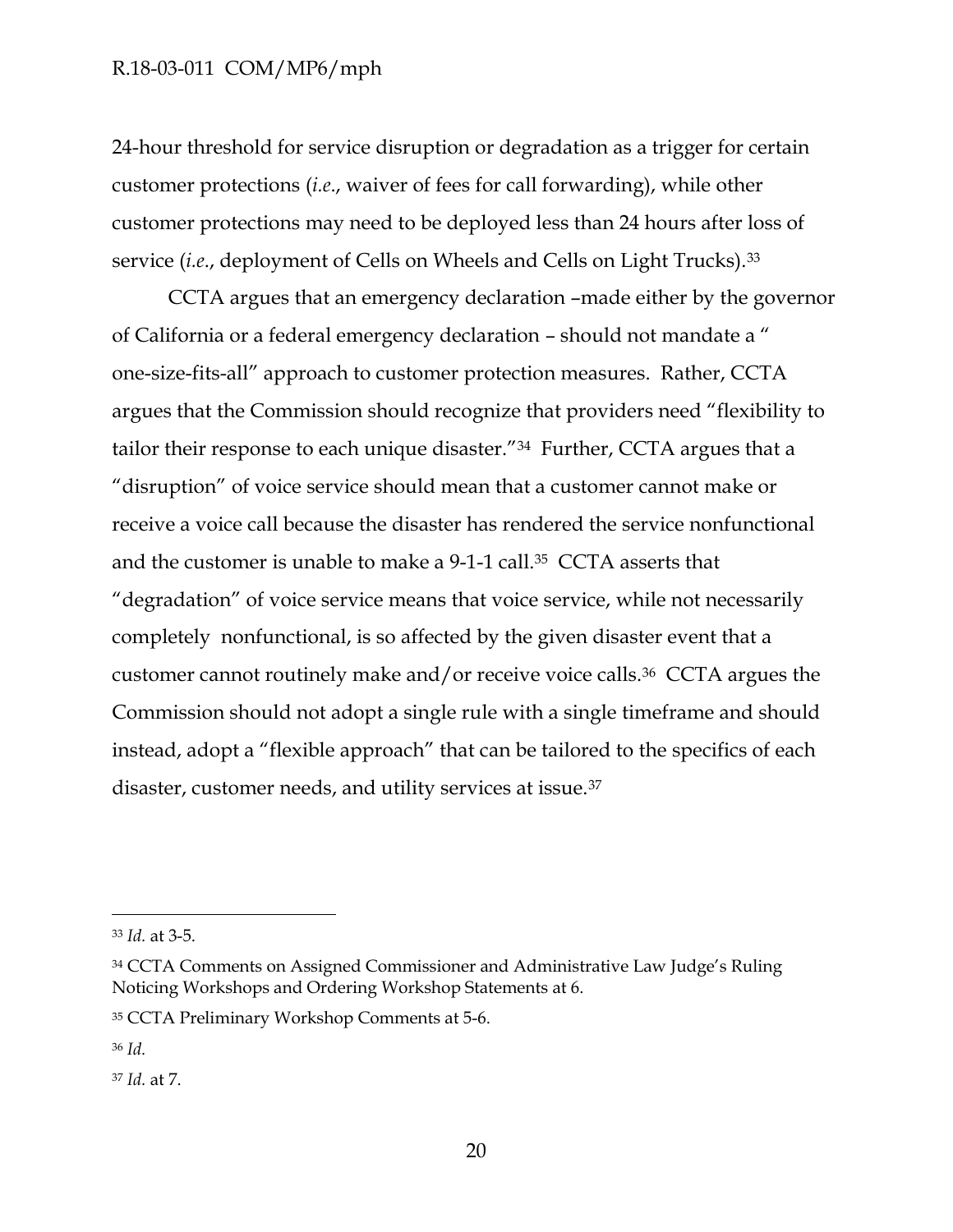Frontier argues that the Commission should leave it to each provider to assess impact to services.38 Additionally, Frontier argues that the Commission should define "disruption of the delivery or receipt of utility service" as when a customer has lost a basic dial tone due to the declared disaster event.<sup>39</sup> Frontier asserts that the Commission should interpret and define the "degradation and quality of utility service" as when the quality of the basic dial tone is such that calls cannot be completed due to the declared disaster event.<sup>40</sup>

Consolidated and the Small LECs assert that the communications providers themselves are in the best position to determine when a disaster has caused sufficiently material disruption or degradation to trigger the disaster relief programs identified in our interim decision, D.18-08-004.41 Consolidated also argues that not all emergencies are the same, regardless of who issues the declaration of emergency, and any rule providing for emergency customer protections should direct relief only where it is warranted.<sup>42</sup>

AT&T asserts that the Commission should not require communications providers to offer customer assistance after a governor-declared state of emergency and argues that communications providers are "best able to determine the extent of any 'disruption' or 'degradation' of service."<sup>43</sup> However,

 $\overline{a}$ 

<sup>40</sup> *Id.*

<sup>38</sup> Frontier Comments on Assigned Commissioner and Administrative Law Judge's Ruling Noticing Workshops and Ordering Workshop Statements at 2.

<sup>39</sup> *Id.*

<sup>41</sup> Consolidated Comments on Assigned Commissioner and Administrative Law Judge's Ruling Noticing Workshops and Ordering Workshop Statements at 2-3; Small LECs Comments on Assigned Commissioner and Administrative Law Judge's Ruling Noticing Workshops and Ordering Workshop Statements at 3.

<sup>42</sup> *Id.* at 3.

<sup>43</sup> AT&T Preliminary Workshop Comments at 2*.*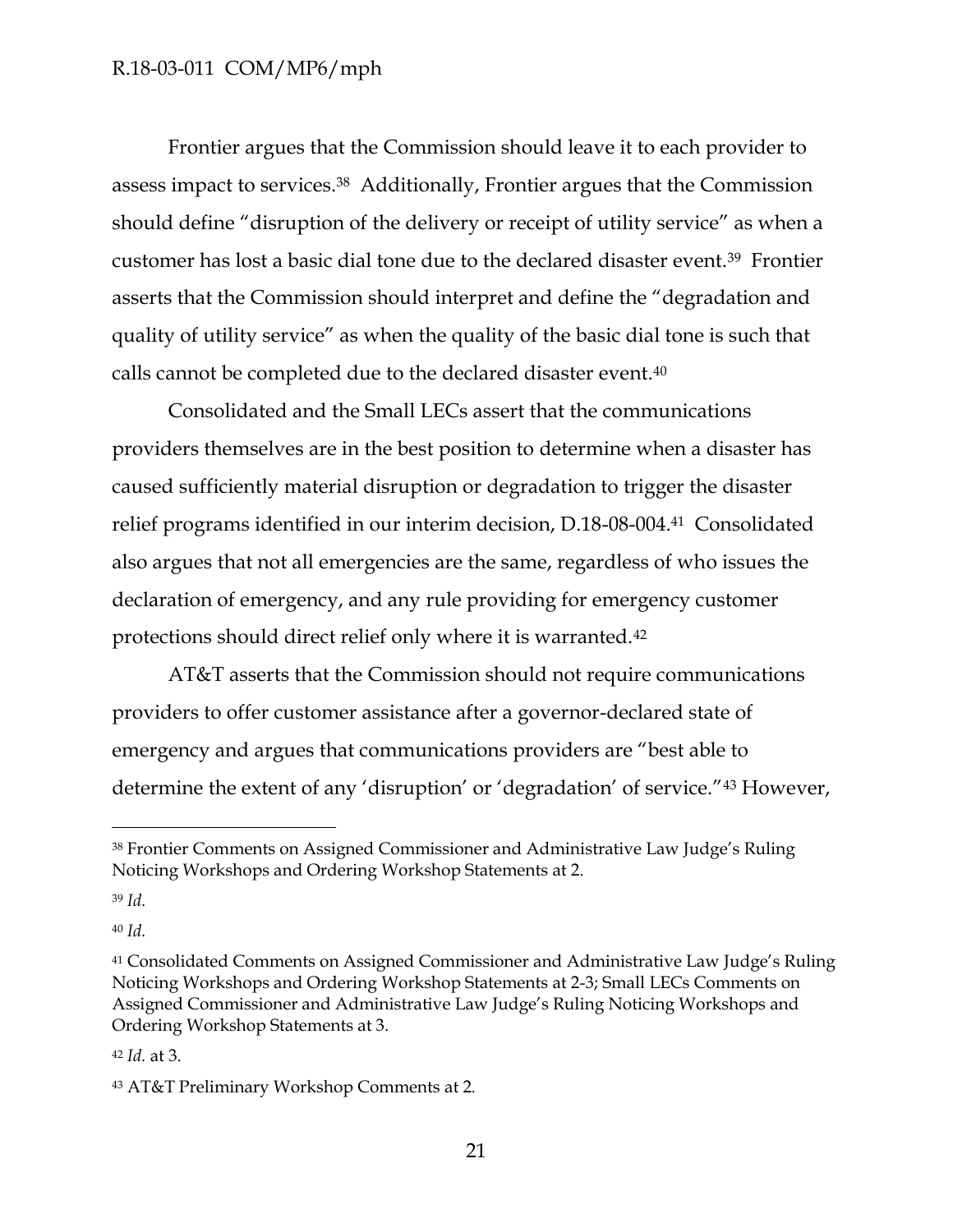AT&T asserts that a "disruption" or "degradation" of service means a call cannot be placed or received. AT&T asserts that customer relief cannot be given when a disaster causes a single customer for single day to be out of service.<sup>44</sup>

Cox argues that a "one-size-fits-all" approach is not in the public interest and could ultimately limit or restrict the type of support customers would otherwise receive from their carrier of choice in a governor-declared state of emergency.<sup>45</sup>

Cal Advocates asserts that the there is a need for Commission oversight of post-emergency customer protection measures. Cal Advocates argues that the assistance and support provided to the victims of the 2017 wildfires from communications service providers were not consistently applied and were difficult to quantify. Cal Advocates also argue that, regardless of the contention by providers that they will continue to assist customers without a clear, consistent set of rules, there is a "need for customers to know what they can rely upon in the future."<sup>46</sup>

CTIA and Verizon Wireless<sup>47</sup> assert that the definition of "disruption" or "degradation" of utility service should be where there is a significant event (*e.g.,* affecting a very large number of customers for a period of time significantly longer than one day).<sup>48</sup> CTIA asserts that any definition of disruption or degradation of wireless services should focus on outages that are extremely

<sup>44</sup> *Id.* at 2-3.

<sup>45</sup> Reply Comments of Cox on Assigned Commissioner's Scoping Memo at 3.

<sup>46</sup> Reply Comments of Cal Advocates on the Assigned Commissioner's Scoping Memo at 2.

<sup>47</sup> Cellco Partnership (Verizon Wireless) Comments to Assigned Commissioner and Administrative Law Judge's Ruling at 1-2.

<sup>48</sup> CTIA Workshop Comments at 4-5.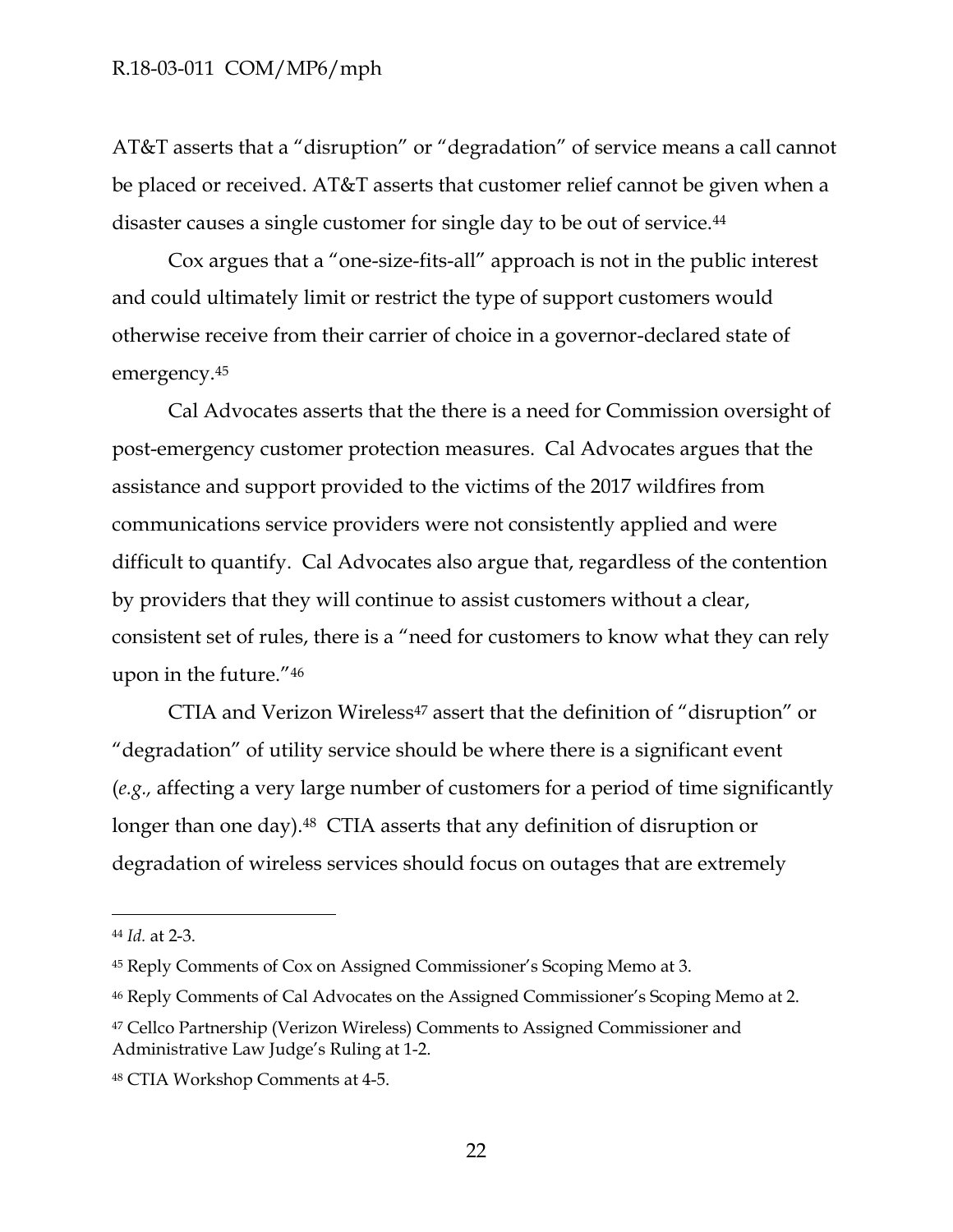widespread and long lasting.49 CTIA argues the Commission lacks authority to prescribe any measures or impose a duration of time for implementation of those measures.<sup>50</sup>

Similarly, AT&T argues that the Commission should not require communications providers to offer customer assistance after a governor-declared state of emergency, even where there is loss of utility service.<sup>51</sup>

Finally, TracFone argues the Commission should not adopt the same duration of emergency customer protection measures across industries unless there is a compelling justification.<sup>52</sup>

### **4.1.2. Discussion**

<span id="page-23-0"></span>Natural and manmade disasters are becoming more frequent, far-reaching, and their effects more widespread. Preserving safety and security in the wake of natural and manmade disasters is paramount. An emergency declaration by the governor of California or president of the United States is the appropriate trigger to automatically implement the emergency customer relief program. Using an emergency declaration by the governor of California or president of the United States as a trigger, will minimize confusion and set a clear precedent on how and when the emergency disaster relief program is activated. We disagree with the industry's argument that a "one-size-fits-all" approach is unnecessary, and that flexibility should be allowed during times of crises. Indeed, especially during a time of crisis, members of the public want to know that, regardless of who the

<sup>49</sup> *Id.*

<sup>50</sup> *Id.* at 6.

<sup>51</sup> AT&T Mobility Preliminary Workshop Comments at 2.

<sup>52</sup> Tracfone Wireless Comments on Assigned Commissioner and Administrative Law Judge's Ruling Noticing Workshops and Opening Workshop Statements at 2.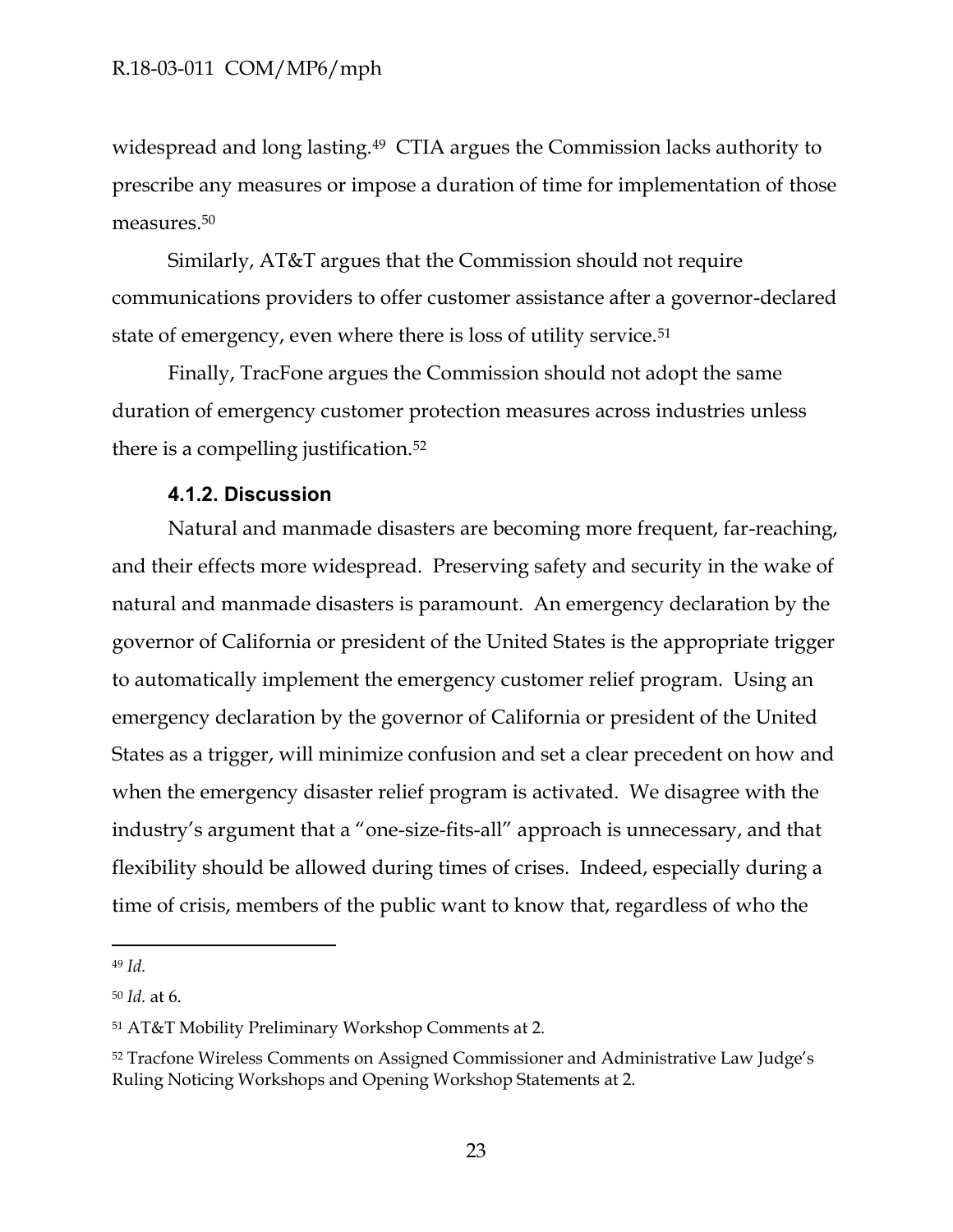service provider is, they can reach First Responders. Moreover, service providers maintain the flexibility to implement additional measures to ensure public safety in times of declared emergencies. As with the Commission's requirements for the provision of basic telephone service, this customer relief program sets forth the basic requirements necessary for customers to maintain access to the communications network during declared emergencies.

To be sure, a state or federal emergency declaration signals a shared understanding of needs, capabilities, and large-scale coordinated action between the Commission, CalOES, CalFIRE, local entities and communications service providers. It establishes a greater sense of empowerment and integration of resources.

We therefore direct the communications service carriers to implement the emergency customer protections, discussed below, upon the declaration of a state of emergency by the governor, or the president of the United States, where the disaster has caused (1) a disruption of the delivery or receipt of utility service; and/or (2) the degradation of the quality of the utility service to residential and small business customers. The customer protections shall commence upon the issuance of the emergency proclamation and conclude no sooner than twelve (12) months from the date of commencement or as appropriately determined by CalOES.

We adopt the recommendations from the parties to define "disruption" as: (1) loss of dial tone; (2) no connection or otherwise non-functioning service; or (3) circumstances in which the caller cannot make or receive a voice call because the disaster has rendered the service nonfunctional and so, the caller is unable to make a 9-1-1 call. We adopt the recommendations from parties to define "degradation" as: situations caused by a disaster(s) where service being not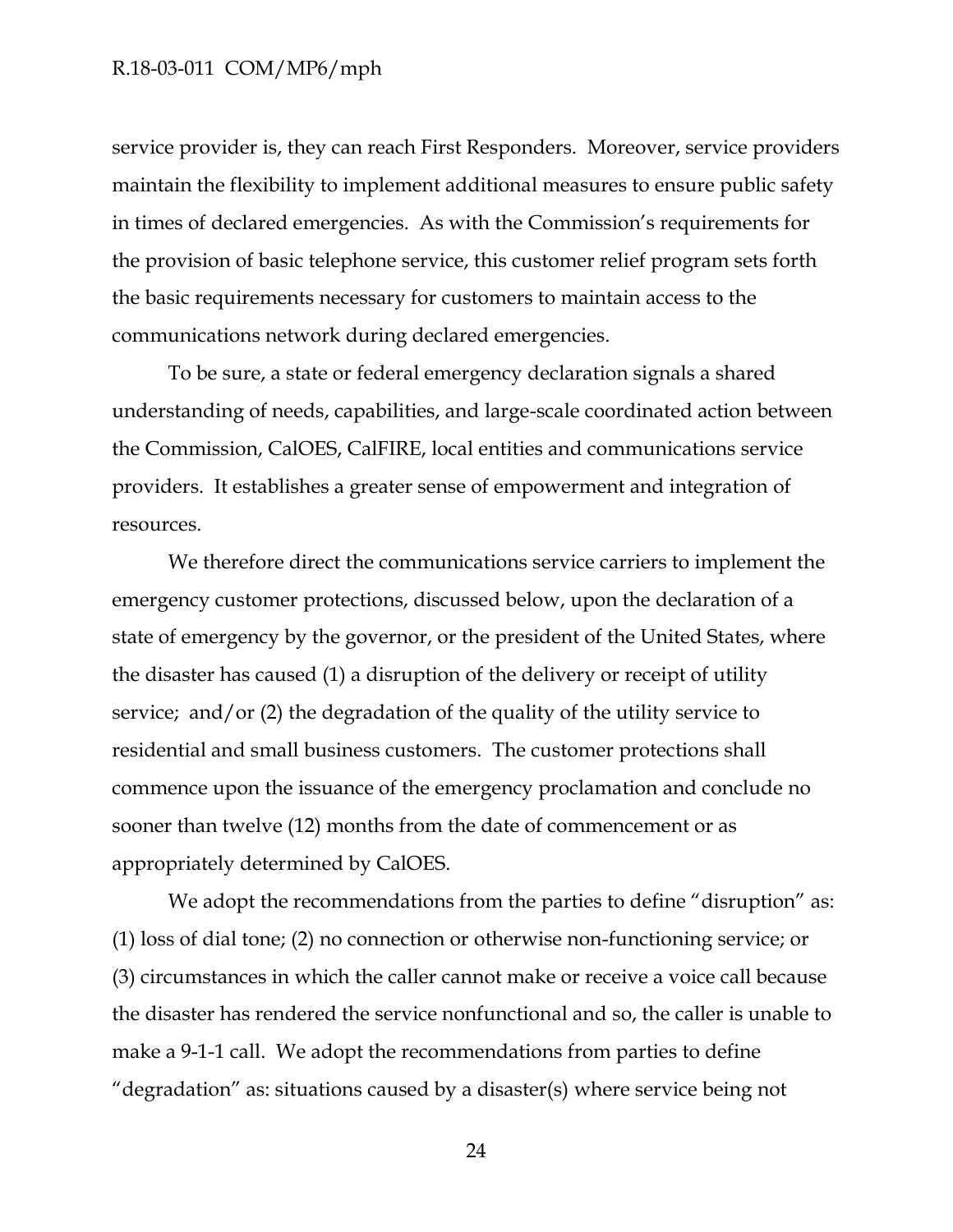$\overline{a}$ 

completely out, but callers still encounter poor service quality, including, but not limited to, static, failure to connect, a fast busy signal, and/or dropped calls, including 9-1-1 calls.

We agree with Joint Consumers that a 24-hour threshold for service disruption or degradation should be a trigger for certain customer protections (*e.g*., waiver of fees for call forwarding) while other customer protections may need to be deployed less than 24 hours after loss of service (*e.g.,* deployment of Cells on Wheels [COWs] and Cells on Light Trucks [COLTs]).<sup>53</sup>

Finally, all customers whose utility service is disrupted or degraded, within an area that is declared to be in a state of emergency by the governor or president, shall be covered by the protections we set forth here. We disagree with CTIA and AT&T that disaster relief should apply only if a disaster-induced service disruption affects a very large number of customers.<sup>54</sup> We decline to adopt a regulation that considers raw numbers of affected customers because such a regulation would limit the availability of disaster relief for customers living in disaster impacted areas or rural areas. We agree with Joint Consumers that, because rural customers may be more isolated and harder to reach as a result of service outages, service may be harder to restore in rural areas. In addition, rural areas often have high percentages of low-income residents. Therefore, the emergency relief measures the Commission establishes may be

<sup>53</sup> Joint Consumers on Assigned Commissioner and Administrative Law Judge's Ruling Noticing Workshops and Ordering Workshop Statements at 3-5.

<sup>54</sup> CTIA Preliminary Workshop Statement at p. 4; AT&T Preliminary Workshop Statement at 2-3.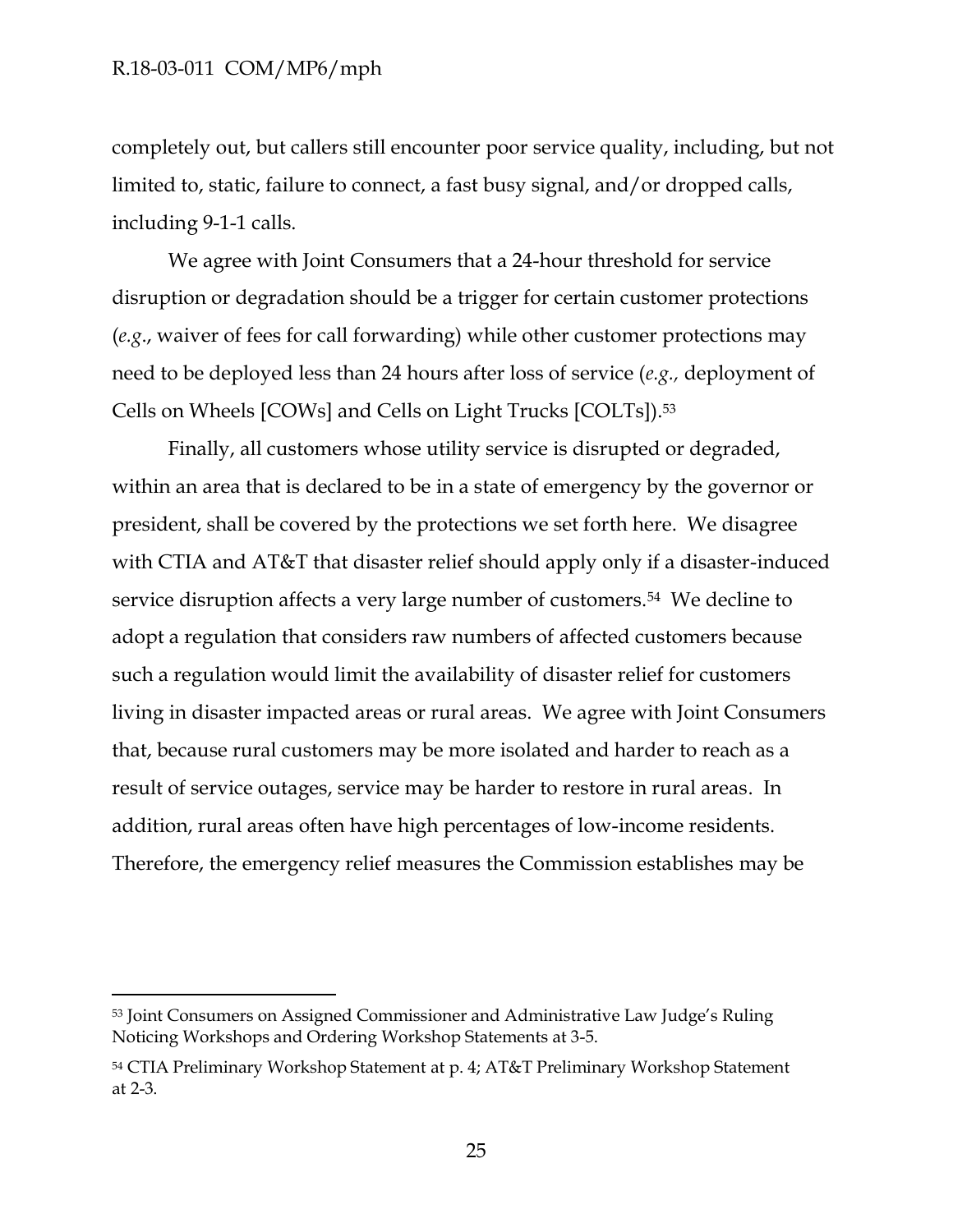even more important in helping these communities survive an emergency and rebuild following a disaster. 55

## <span id="page-26-0"></span>**4.2. Expansion of 2-1-1 Service**

2-1-1 service plays a critical role in providing information and support in times of disaster. For example, 2-1-1 service could assist residents of affected areas in accessing information about evacuation, shelter, food, and medical and recovery services, and provides public officials with feedback from callers about changing conditions.

In the Assigned Administrative Law Judge's ruling, parties were asked whether 2-1-1 providers and CalOES could work collaboratively to improve the benefits of 2-1-1 service and how any coordination or outreach efforts by communications providers of voice services could make 2-1-1 emergency service more helpful to Californians during an emergency.

### **4.2.1. Position of Parties**

<span id="page-26-1"></span>The Joint Consumers state that as part of alleviating the burdens on 9-1-1 during disasters, telecommunications providers can work with the Commission and emergency service providers to disseminate information about 2-1-1 service. <sup>56</sup> Joint Consumers assert that the 2-1-1 service can take calls relating to important but non-urgent concerns such as evacuations and shelters, leaving 9-1- 1 for emergencies. This would reduce network congestion on the 9-1-1 network.<sup>57</sup>

CCTA states that the Commission should "recall that 2-1-1 service is not an emergency 9-1-1 equivalent service and should not be treated as an emergency

<sup>55</sup> Joint Consumers on Assigned Commissioner and Administrative Law Judge's Ruling Noticing Workshops and Ordering Workshop Statements at 4.

<sup>56</sup> *Id.* at 6.

<sup>57</sup> *Id.*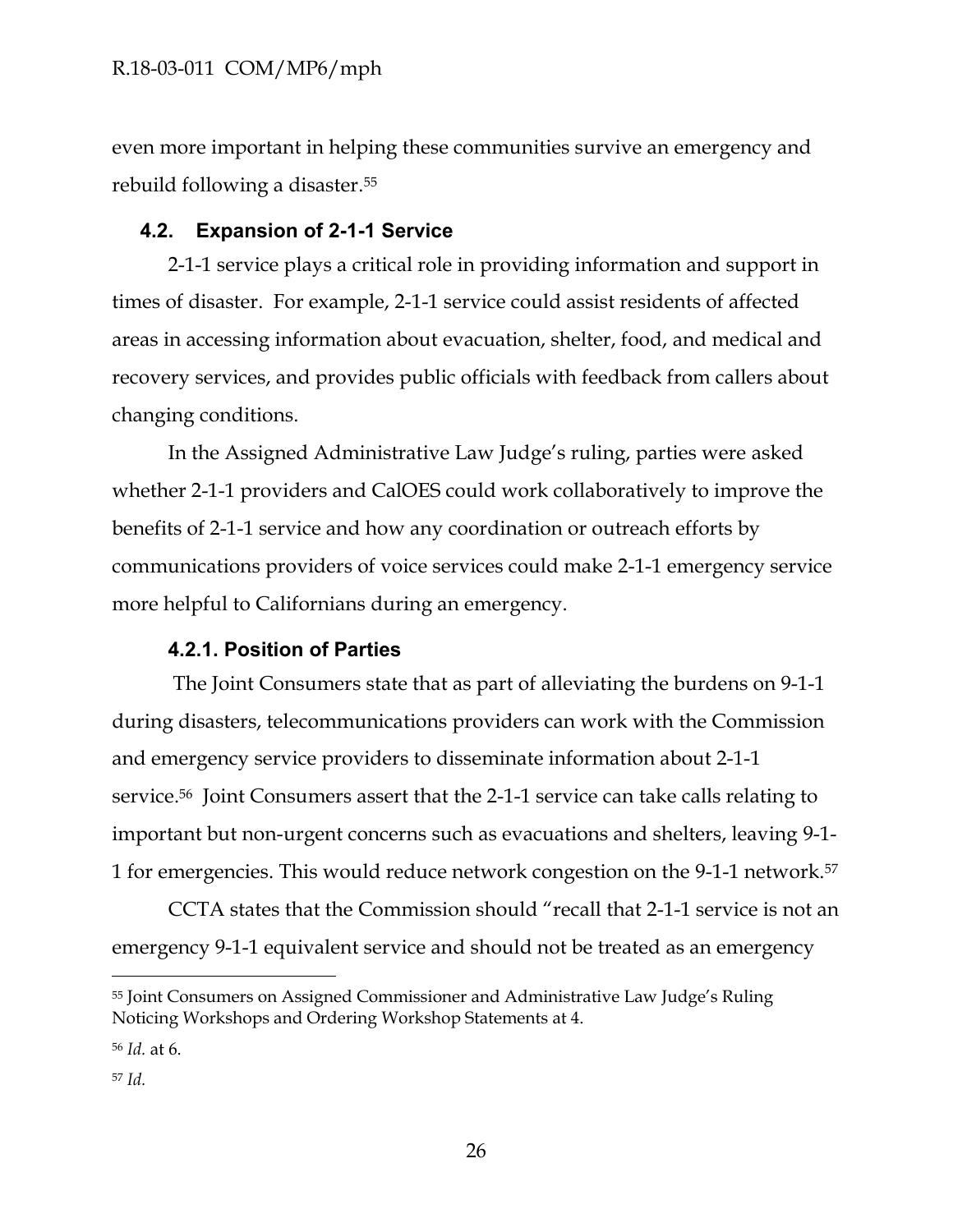service."58 CCTA argues that 2-1-1 calls do not share those critical 9-1-1 routing features, or related costs, and are carried over normal business lines that do not have the same reliability and restoration priority of a 9-1-1 trunk.<sup>59</sup> CCTA asserts that 2-1-1 service may be able to provide access to information regarding where emergency shelters are located and how to obtain post-emergency assistance.<sup>60</sup> CCTA believes substantial concerns would arise if 2-1-1 providers give direction regarding how and where to evacuate – potentially life and death information that requires direct guidance from emergency providers and similarly trained officials as provided through 9-1-1, reverse 9-1-1, and other services directly controlled by emergency officials.<sup>61</sup>

CTIA, AT&T and Frontier object to the inclusion of 2-1-1 service in this proceeding.<sup>62</sup>

### **4.2.2. Discussion**

<span id="page-27-0"></span>We agree with comments by Joint Consumers and recommend that communications service providers work with Commission staff and state emergency services entities on educating Californians about 2-1-1 service and where such service exists. This service may be particularly valuable during an emergency because it can provide an easy and accessible way to disseminate information about disaster-specific services and developments, using a

<sup>58</sup> CCTA Preliminary Workshop Comments at 3.

<sup>59</sup> *Id.*

<sup>60</sup> *Id.*

<sup>61</sup> *Id.*

<sup>62</sup> CTIA Workshop Comments at 4; Frontier Comments on Assigned Commissioner and Administrative Law Judge's Ruling Noticing Workshops and Ordering Workshop Statements at 1; AT&T Mobility Preliminary Workshop Comments at 1-2.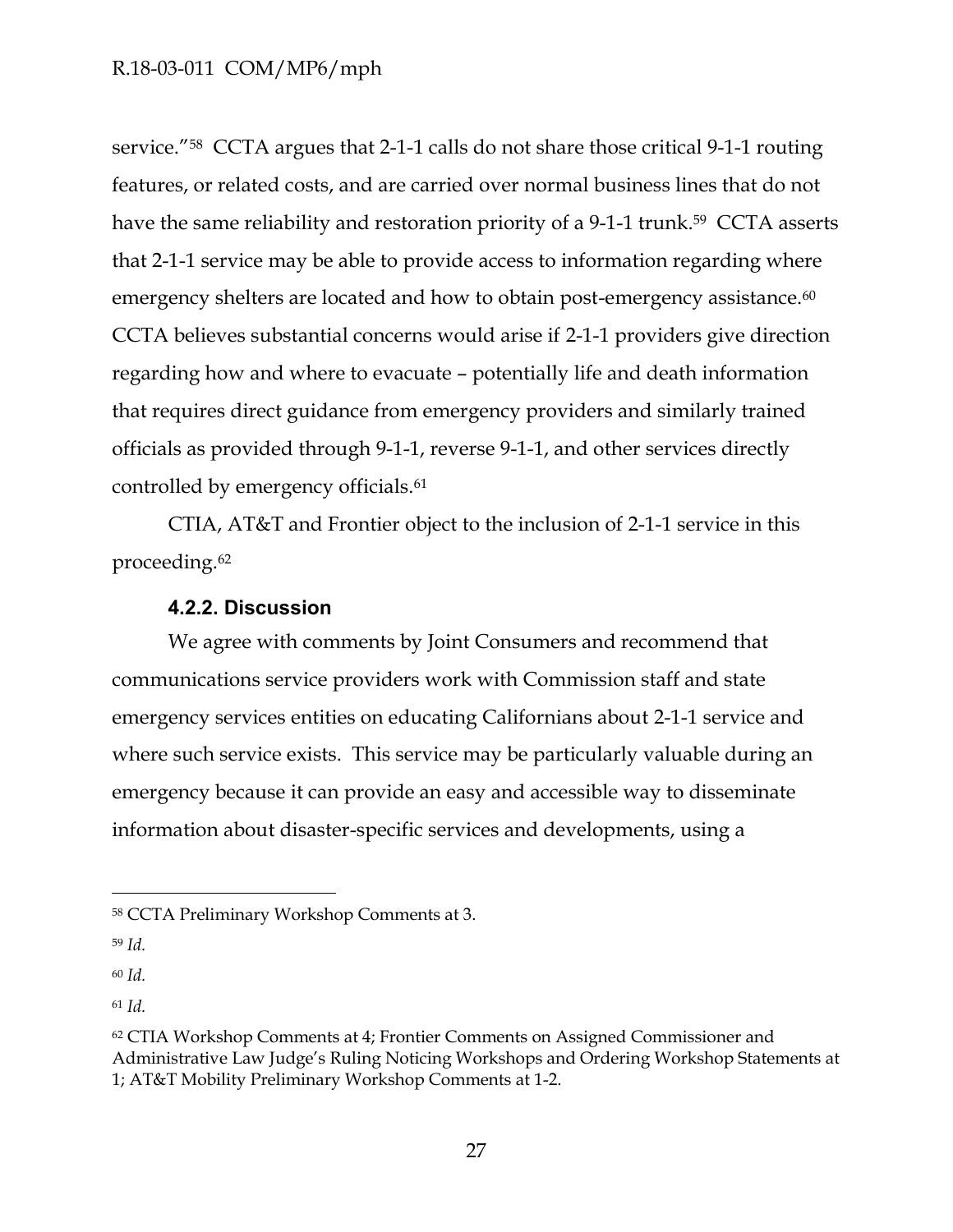communication channel that is widely available and familiar. These outreach efforts to raise awareness of 2-1-1 services and their use during emergencies can include bill inserts, text alerts, and other advertising media.

We believe 2-1-1 service is an important resource for accurate disasterrelief related information, and that wider knowledge of 2-1-1 services would benefit Californians and channel non-urgent calls currently sustained by 9-1-1 away to another experienced service. Therefore, we direct the industry to work collaboratively with Commission staff and our sister government agencies on measures to instill greater awareness of 2-1-1 service.

### <span id="page-28-0"></span>**4.3. Action Taken During Disaster**

Taking action during a disaster is necessary to reduce the negative impact of that disaster. In the Scoping Memo and subsequent Assigned Administrative Law Judge rulings, parties were asked whether the Commission should adopt the customer protections from Resolutions M-4833 and M-4835 and our interim decision, D.18-08-004, with or without modification.

#### **4.3.1. Position of Parties**

 $\overline{a}$ 

<span id="page-28-1"></span>CTIA argues that the Commission lacks jurisdiction to impose the disaster response measures as regulatory mandates on wireless carriers in California, arguing that most of the requirements adopted in D.18-08-004 imposed on wireless carriers are preempted by federal law.<sup>63</sup>

<sup>63</sup> CTIA Workshop Comments at 7-8, citing to Application of CTIA and AT&T Application for Rehearing of D.18-08-004.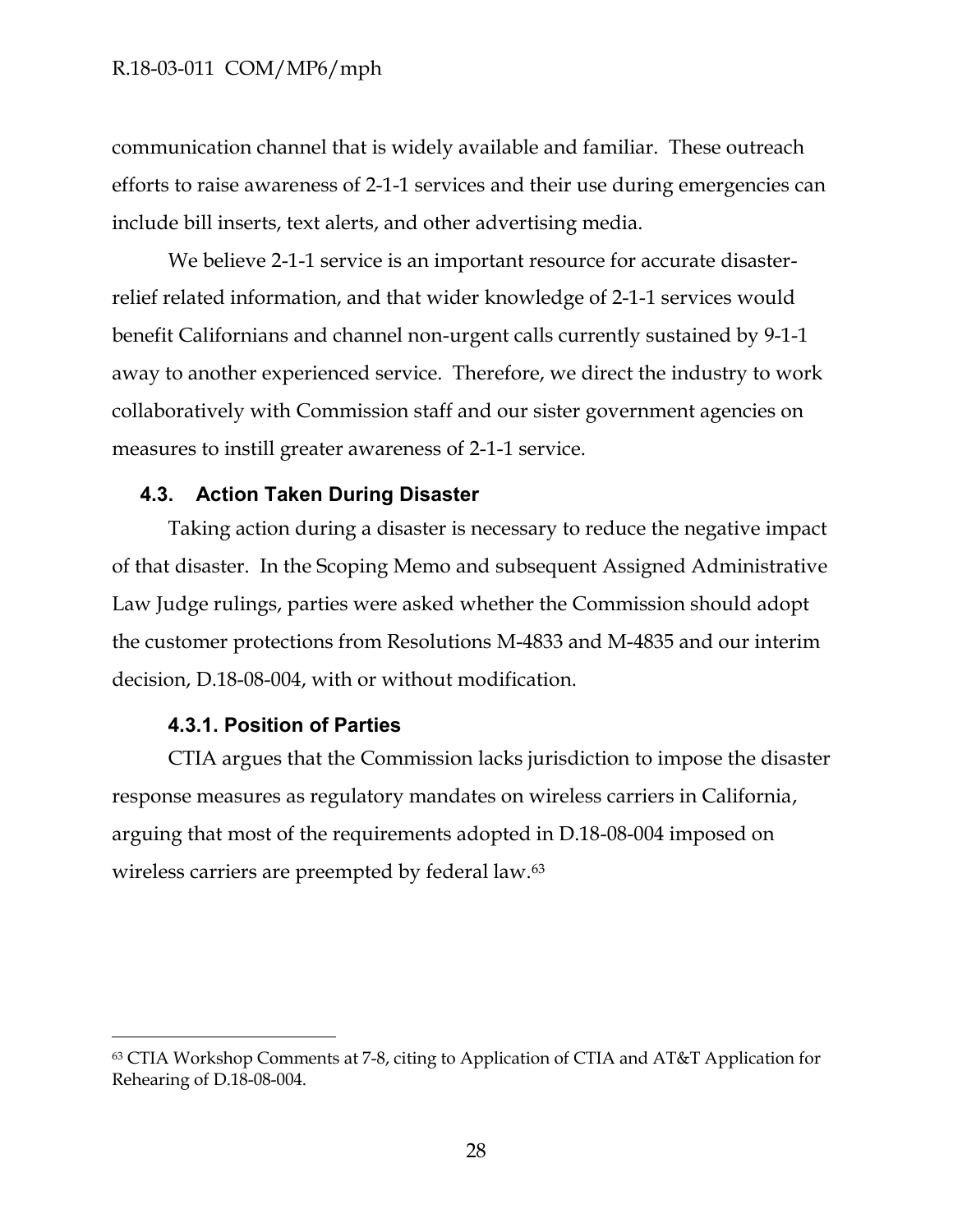AT&T asserts that deploying customer assistance in times of disaster should be left to the people with actual knowledge of the effects of the disaster on its network and its customers and their community.<sup>64</sup>

Frontier contends that the emergency customer protections should be given only to affected customers and should be based on how long the customer is without a basic dial tone due to the event.<sup>65</sup>

Joint Consumers maintain that all customers should benefit from disaster relief protections and this principle should apply regardless of the size of the serving carrier.<sup>66</sup> Joint Consumers also urge us to adopt a timeframe for the disaster relief measures to remain in effect; they argue that the default should be that the protections are available to customers for the same length of time regardless of the industry offering the protections.<sup>67</sup>

The Small LECs<sup>68</sup> and Consolidated<sup>69</sup> argue that all customers should have the benefit of the customer protections established in this proceeding, but exemptions from specific requirements should be given in the case of smaller

<sup>64</sup> AT&T Preliminary Workshop Comments at 4.

<sup>65</sup> Frontier Comments on Assigned Commissioner and Administrative Law Judge's Ruling Noticing Workshops and Ordering Workshop Statements at 3.

<sup>66</sup> Joint Consumers on Assigned Commissioner and Administrative Law Judge's Ruling Noticing Workshops and Ordering Workshop Statements at 6.

<sup>67</sup> *Id.* at 7.

<sup>68</sup> Small LECs Comments on Assigned Commissioner and Administrative Law Judge's Ruling Noticing Workshops and Ordering Workshop Statements at 4; Consolidated Comments on Assigned Commissioner and Administrative Law Judge's Ruling Noticing Workshops and Ordering Workshop Statements at 3-4.

<sup>69</sup> *Id.*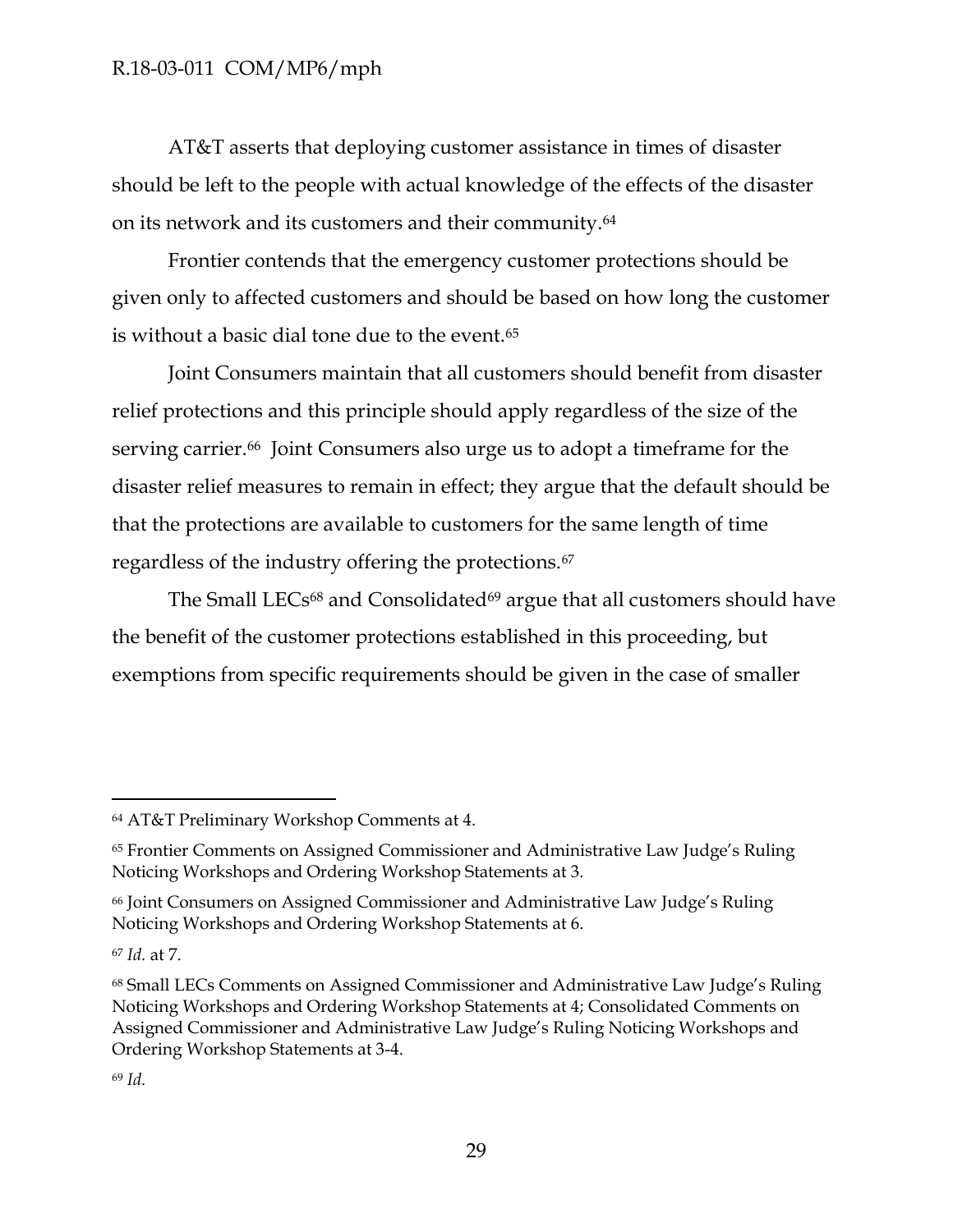providers.70 The Small LECs ask us to consider exemptions and economies of scale from specific proposals as the customer protections are established.<sup>71</sup>

CCTA<sup>72</sup> and Cox<sup>73</sup> ask that we recognize the benefits of providers having flexibility to support their customers with tailored relief measures once disaster strikes.

Cal Advocates supports a minimum baseline of protections in the aftermath of a disaster.74 Based on data requests, Cal Advocates asserts that AT&T could not document the number of customers that benefited from the assistance and protections it offered in response to Resolutions M-4833 and M-4835.75 Cal Advocates also contends that AT&T did not supply any documentation that customer service representatives were trained and informed of the protections.<sup>76</sup> Similarly, Cal Advocates asserts that Frontier could not supply it with any quantification or estimates of the number of customers that received their offered protections.<sup>77</sup>

Verizon Wireless argues that it is unnecessary to apply the directives in D.18-08-004, and by consequence, Resolutions M-4833 and M-4385, for wireless carriers.78 Likewise, TracFone contends that wireless providers should be

<sup>70</sup> *Id.*

 $\overline{a}$ 

<sup>71</sup> *Id.*

<sup>75</sup> *Id.*

<sup>76</sup> *Id.*

<sup>77</sup> *Id.*

<sup>72</sup> CCTA Preliminary Workshop Comments at 7-8.

<sup>73</sup> Pre-Workshop Comments of Cox at 2.

<sup>74</sup> Cal Advocates Preliminary Workshop Comments at 2.

<sup>78</sup> Cellco Partnership (Verizon Wireless) Comments to Assigned Commissioner and Administrative Law Judge's Ruling at 2.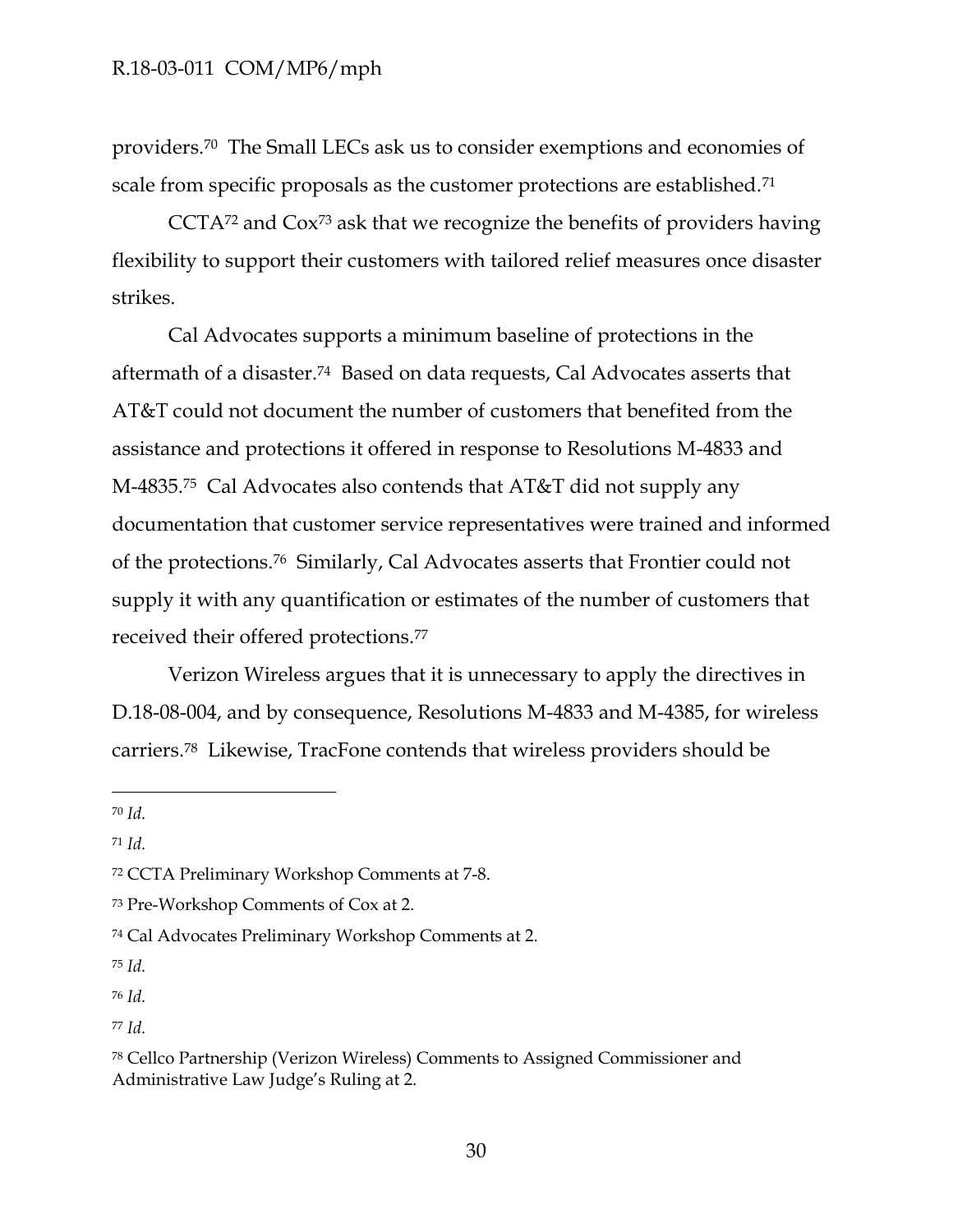exempt from D.18-08-004, and by consequence, M-4833 and M-4835, and there should not be a standardized period of time to implement the customer protections unless there is a compelling justification.<sup>79</sup>

## **4.3.2. Discussion**

<span id="page-31-0"></span>We recognize the need for disaster preparedness and disaster relief as California experiences the harsh effects of climate change, which increase the probability and severity of disasters. Communication services are critical in times of emergent crises. At the joint Commission and CalOES workshop held in this proceeding, CalOES officials stated that 80 percent of all calls to 9-1-1 came from wireless devices. <sup>80</sup> This reflects the fact that greater consumer and First Responder dependence relies heavily on communication services – especially, wireless communications.<sup>81</sup>

We adopt the customer protections from Resolutions M-4833, M-4835, and D.18-08-004 for customers of the following communications companies within our jurisdiction as set forth below, with the exception of the protections specific to the California LifeLine Program.<sup>82</sup> The protections for California LifeLine Program participants will be addressed separately from this Decision.

The customer protections for facilities based and non-facilities-based landline providers (*e.g*., 9-1-1/E9-1-1 providers, LifeLine providers, VoIP

<sup>81</sup> *Id.*

<sup>79</sup> Tracfone Wireless Comments on Assigned Commissioner and Administrative Law Judge's Ruling Noticing Workshops and Opening Workshop Statements at 2.

<sup>80</sup> Workshop Transcript at 15, "In the October [2017] wildfires, approximately 80 percent of 9-1-1 calls came from cellular devices…" Statement of Mark Ghilarducci, Director of the Governor's Office of Emergency Services.

<sup>82</sup> The protections specific to the California LifeLine Program adopted in D. 18-08-004 are the delay of the California LifeLine Renewal Process, suspension of the de-enrollment for non-usage rules, and the outreach methods stipulated in Res. M-4835.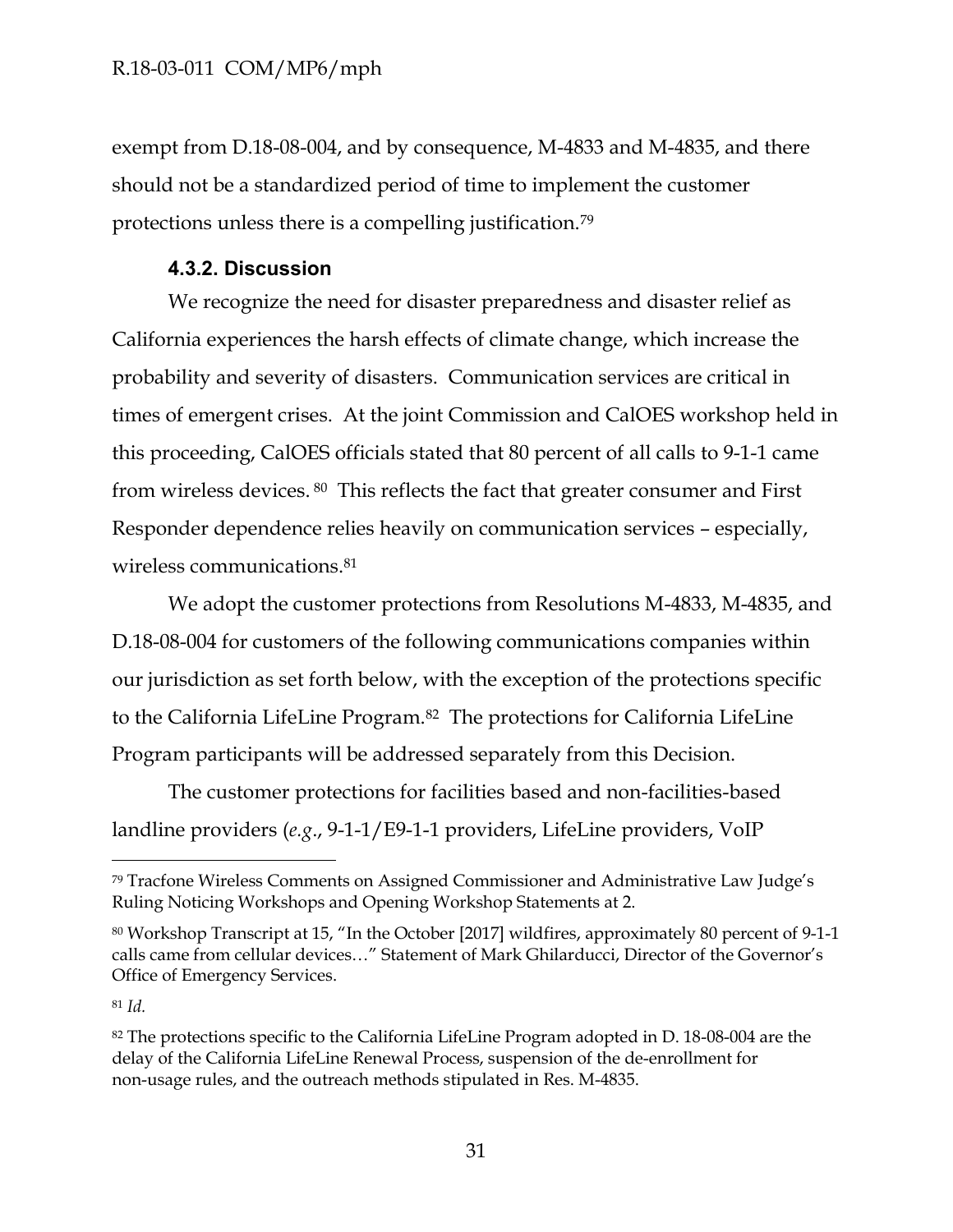providers, COLRs, and other landline providers that do not fall into the aforementioned groups) are:<sup>83</sup>

- 1. Waiver of one-time activation fee for establishing remote call forwarding, remote access to call forwarding, call forwarding features and messaging services;
- 2. Waiver of the monthly rate for one month for remote call forwarding, remote access to call forwarding, call forwarding, call forwarding features, and messaging services;
- 3. Waiver of the service charge for installation of service at the temporary or new permanent location of the customer and again when the customer moves back to the premises;
- 4. Waiver of the fee for one jack and associated wiring at the temporary location regardless of whether the customer has an Inside Wire Plan;
- 5. Waiver of the fee for up to five free jacks and associated wiring for Inside Wiring Plan customer upon their return to their permanent location;
- 6. Waiver of the fee for one jack and associated wiring for non-Plan customers upon their return to their permanent location:<sup>84</sup>

We believe these protections are consistent with and further the objectives

of our statutory mandate under Section 451: "to regulate public utilities to ensure

that customers receive safe and reliable service at just a reasonable rates."<sup>85</sup>

<sup>83</sup> Cal. Pub. Util. Comm., Resolution M-4833, *Emergency Authorization and Order Directing Utilities to Implement Emergency Consumer Protections to Support Residential Customers of the October 2017 California Wildfires,* at 10-16; Cal. Pub. Util. Comm., Resolution M-4835, *Emergency Authorization and Order Directing Utilities to Implement Emergency Consumer Protections Related to the December 2017 California Wildfires to Support Residential and Non-Residential Customers,* at 8-13.

<sup>84</sup> *Id.*

<sup>85</sup> Pub. Util. Code § 451.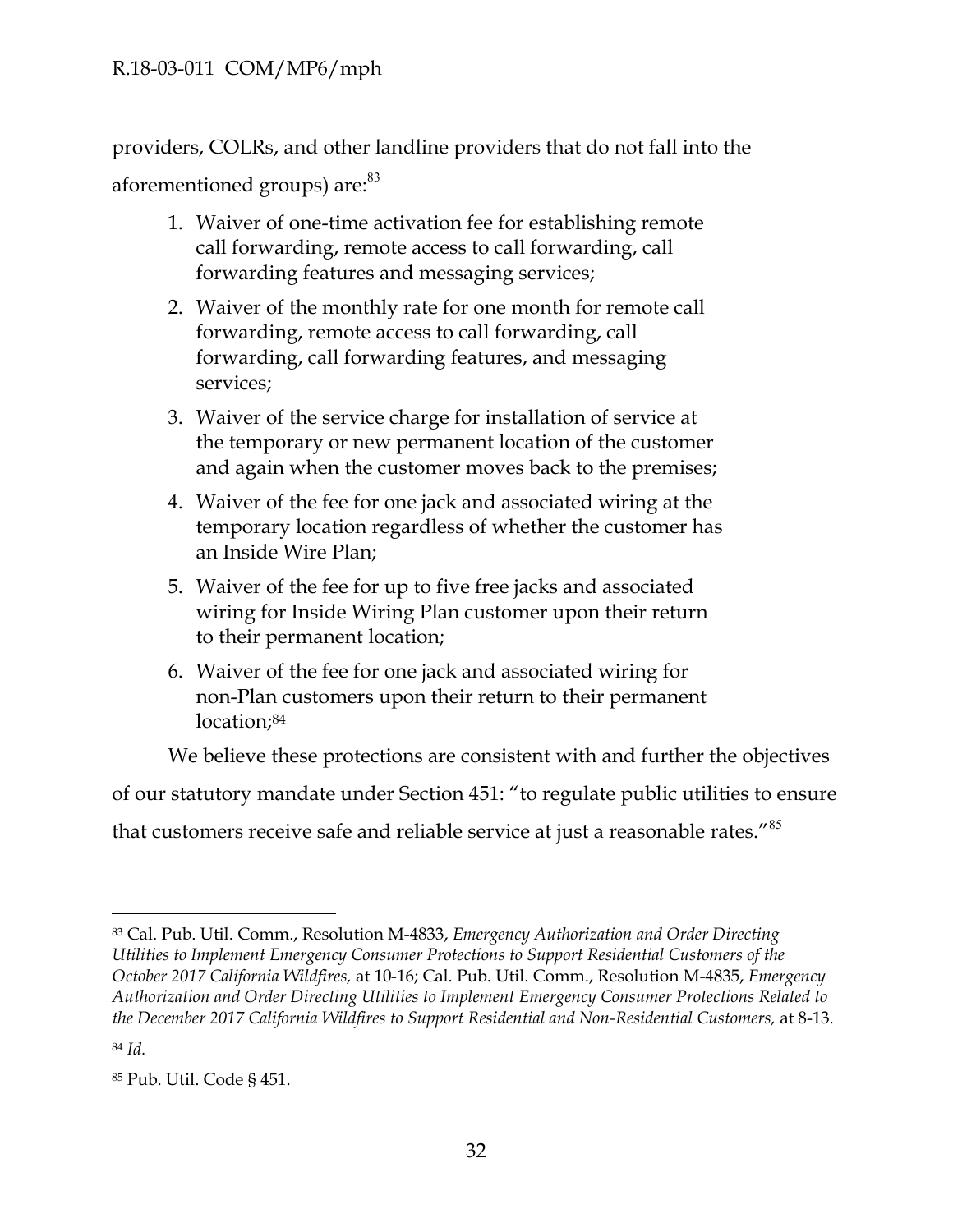This decision authorizes a narrow scope of billing and customer relief in the aftermath of a disaster, such as a wildfire, when the governor or president has declared a state of emergency. The customer relief measures we adopt here are intended to protect the health and safety of California residents and businesses. We disagree with parties' arguments that the Commission is expressly preempted by federal law from exercising our police power in responding to the governor of California's declaration of a state of emergency, or in the alternative, the president's declaration of a state of emergency, and provide Californians with relief in times of crisis.

The consumer protections for wireless providers (e.g., those that provide access to E9-1-1 and/or Lifeline services) follow. Items 1-6 apply to (2A) facilities-based wireless providers, and items 4-8 apply to (2B) resellers and non-facilities-based wireless providers, (*e.g.* mobile virtual network operators [MVNOs]). <sup>86</sup>

- 1. Deploy mobile equipment, including Cells on Wheels and Cells on Light Trucks, to supplement service in areas that need additional capacity to ensure access to 9-1-1/E9-1-1 service;
- 2. Provide device charging stations in areas where impacted wireless customers seek refuge from fires; and
- 3. Provide WiFi access in areas where impacted wireless customers seek refuge from fires.

The following are directed to all facilities-based and non-facilities based wireless providers, including resellers: <sup>87</sup>

<sup>86</sup> D.18-08-004 at 9.

<sup>87</sup> *Id.*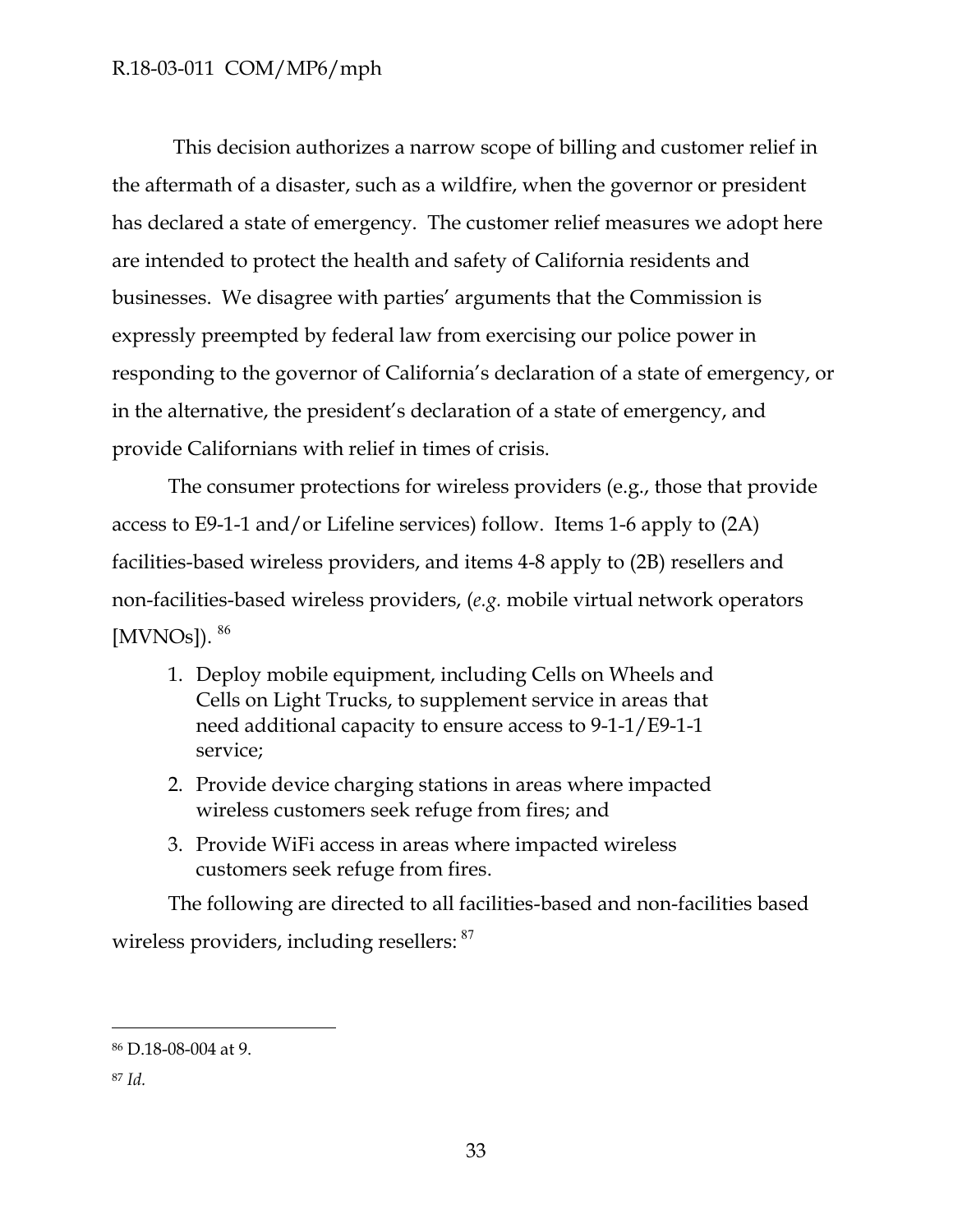- 4. Provide mobile phones for customers seeking shelter from a disaster to use temporarily at a county or city designated shelter.
- 5. The Commission urges wireless carriers to allow customers to defer or phase payment for coverage charges for data, talk, and text for defined periods of time;
- 6. The Commission urges wireless carriers to extend payment dates for service for defined periods of time for impacted customers;
- 7. Consider providing temporary replacement phones for customers whose phones were lost or damaged as a result of a disaster or evacuation.
- 8. Consider providing temporary replacement phones for customers whose phones were lost or damaged as a result of a disaster or evacuation.

The relief measures create a floor of customer protections beyond which the facilities-based and non-facilities based wireless providers, including resellers, may offer additional relief measures, including those tailored to specific customer needs.

We disagree with CTIA's argument that the Commission lacks authority to impose these disaster relief measures as regulatory mandates to wireless carriers because they are consumer protection measures that fall squarely within our preserved jurisdiction over "other terms and conditions." See Jurisdiction discussion, *supra*.

The measures we adopt here do not concern the rates wireless providers may charge their customers. Nor do these measures in any way restrict or otherwise regulate the ability of wireless providers to enter the California telecommunications market. Indeed, wireless service providers offer service statewide in California.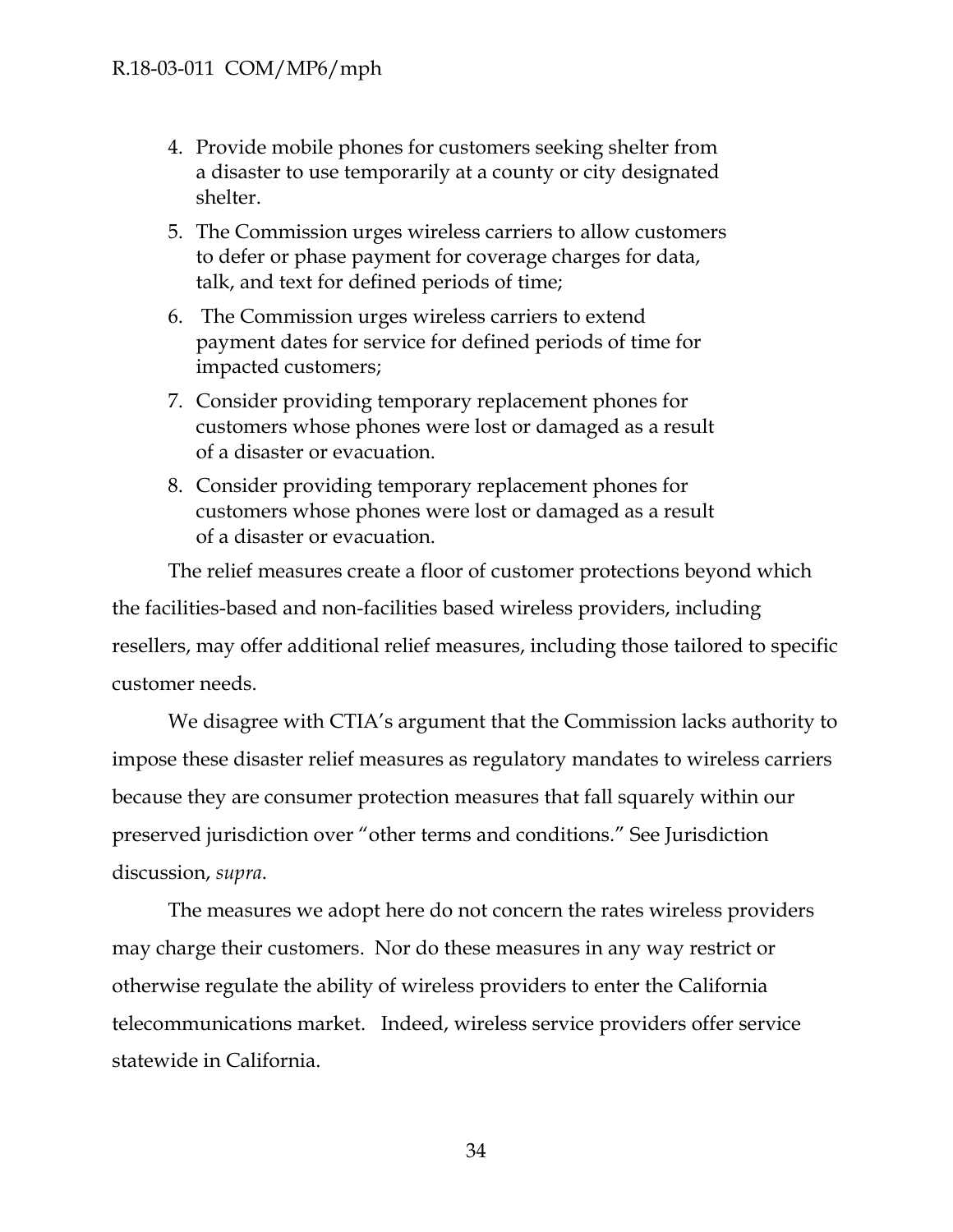Finally, 47 USC 332(c)(3)(A) does not preempt state police power, and that is what we exercise here, in adopting measures to ensure public safety through a functioning communications network in the event of one or more emergencies. The duty to furnish and maintain safe equipment and facilities that provide just and reasonable service falls squarely on telephone corporations operating in California.<sup>88</sup> Accordingly, we reject CTIA's and the wireless industry's argument that the Commission is prohibited from imposing these emergency measures on wireless service providers.

The emergency disaster relief protections we establish here encourage consumer protection, support service restoration, and facilitate community functionality and relief in the wake of a disaster.

Protections specific to California LifeLine Program participants, including those receiving service from non-facilities based wireless service providers, will be addressed separately in this proceeding.

### <span id="page-35-0"></span>**4.4. Public Awareness of Customer Protections**

Time and again, disasters demonstrate how demographic and socio-economic factors exacerbate the impact of catastrophes. It is important to ensure that all customers are aware of these emergency customer protections before a disaster occurs so that during times of crises, customers have equal access to these protections. Throughout this proceeding,<sup>89</sup> we asked whether the Commission should direct the communications service carriers to develop

<sup>88</sup> D.16-08-021 at 28.

<sup>89</sup> Assigned Commissioner and Administrative Law Judge's Ruling Seeking More Information on Emergency Disaster Relief Program, February 5, 2019.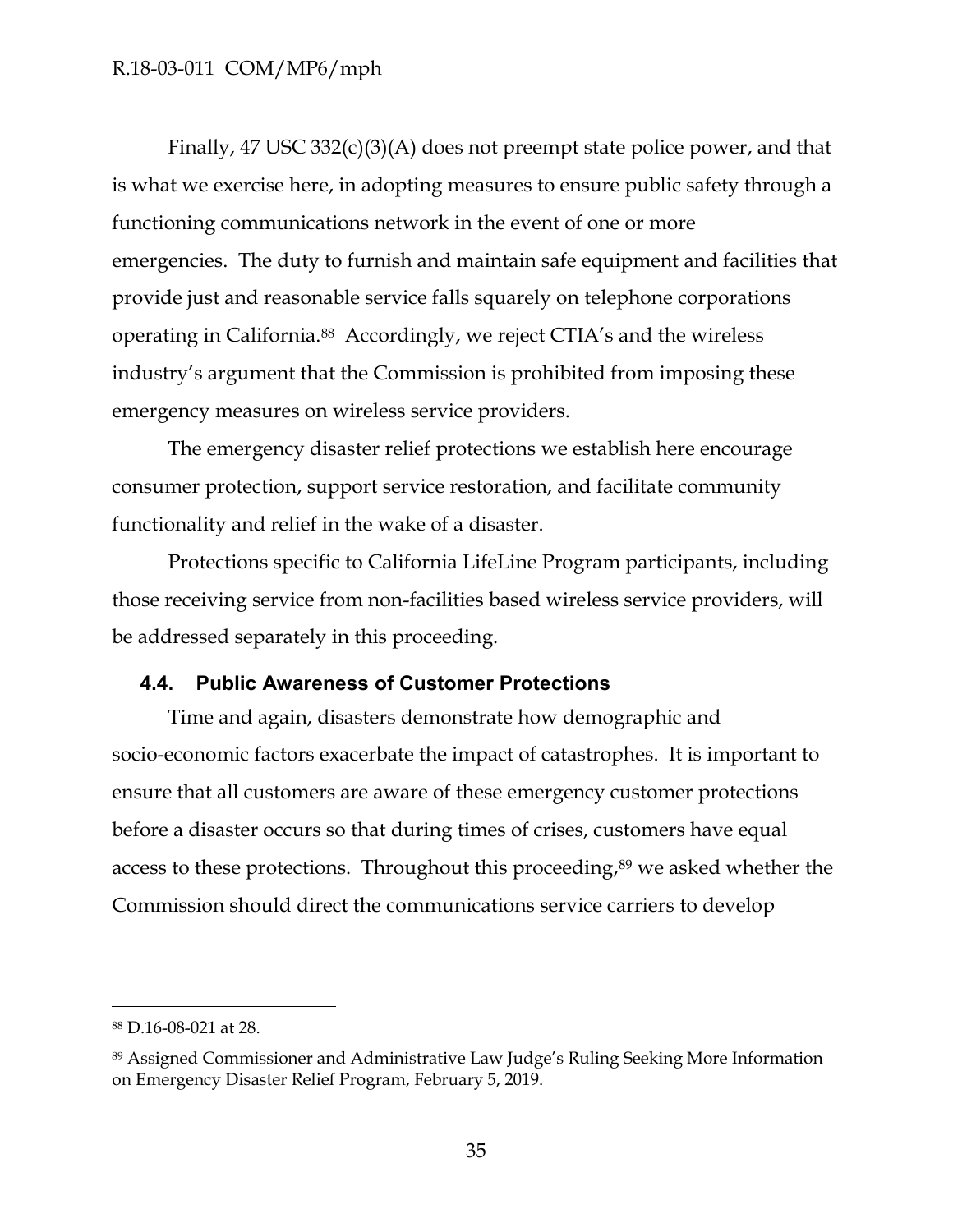proposals to maximize customer awareness regarding the availability of these disaster relief customer protections in specific emergency and disaster situations.

## **4.4.1. Position of Parties**

<span id="page-36-0"></span>Joint Consumers argue that customer education regarding disaster protections should happen before and during a disaster.90 Joint Consumers also contend that there needs to be a reporting requirement; first, to the Commission about the providers' customer education and outreach plan, and then at the conclusion of a disaster, a report to the Commission of what happened, what worked and what may be done differently.<sup>91</sup> Joint Consumers assert that targeting outreach efforts to vulnerable populations is necessary, with easy-to-read descriptions of the emergency disaster communications customer protections and how to access emergency alerts and notifications.<sup>92</sup>

Consolidated states it provides information about emergency services and processes to a third-party independent directory publisher that prints and distributes directories to all premises in Consolidated's serving area.<sup>93</sup> Additionally, Consolidated states it communicates emergency measures through: (1) press releases; (2) public service announcements; (3) its website; (4) outbound call messaging; (5) email communications; (6) direct-mail; and (7) partnerships with emergency crews and other utilities.<sup>94</sup>

<sup>90</sup> Joint Consumers on Assigned Commissioner and Administrative Law Judge's Ruling at 17. <sup>91</sup> *Id.* at 18.

<sup>92</sup> *Id.* at 19.

<sup>93</sup> Consolidated Comments on the Assigned Commissioner Administrative Law Judge's Ruling Seeking More Information at 6.

<sup>94</sup> *Id.*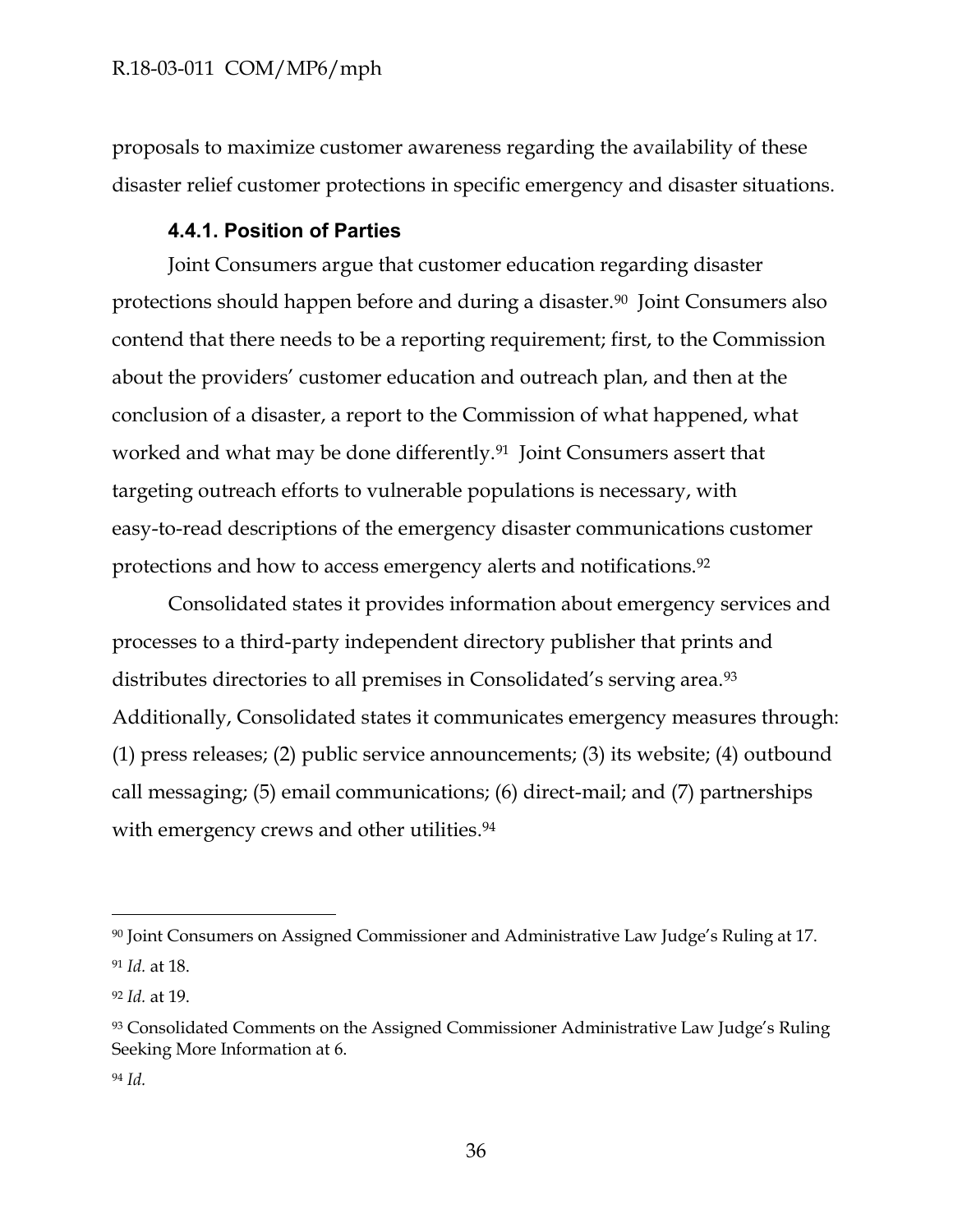Verizon Wireless asserts that it conducts customer education outreach on its own and through its membership in CTIA.95 Verizon Wireless states that it: (1) uses social media to update customers and local media on matters like network status, store openings, charging stations and other mobile support locations, and the availability of free service to customers in the affected area when offered; (2) posts such information online with updates and additional details of recovery efforts through a dedicated website link; (3) has created an online emergency resource center to provide easier access to this information; (4) uses customer care representatives (who are generally notified of major outage events) to assist customers in finding available information on service restoration status and how affected customers can take advantage of free voice and text service (when offered).<sup>96</sup>

CCTA argues that its members should have flexibility in an emergency to distribute information because conditions during an emergency vary hour-by-hour as recovery proceeds and services are restored or alternatives become available.97 CCTA further states that its members use a script for customer service representatives, which describes information relative to the customer's service and disaster related response. 98

<sup>95</sup> Verizon Wireless Comments on the Assigned Commissioner Administrative Law Judge's Ruling Seeking More Information at 12.

<sup>96</sup> *Id.*

<sup>&</sup>lt;sup>97</sup> CCTA Comments on the Assigned Commissioner and Administrative Law Judge's Ruling Seeking More Information at 9.

<sup>98</sup> *Id.*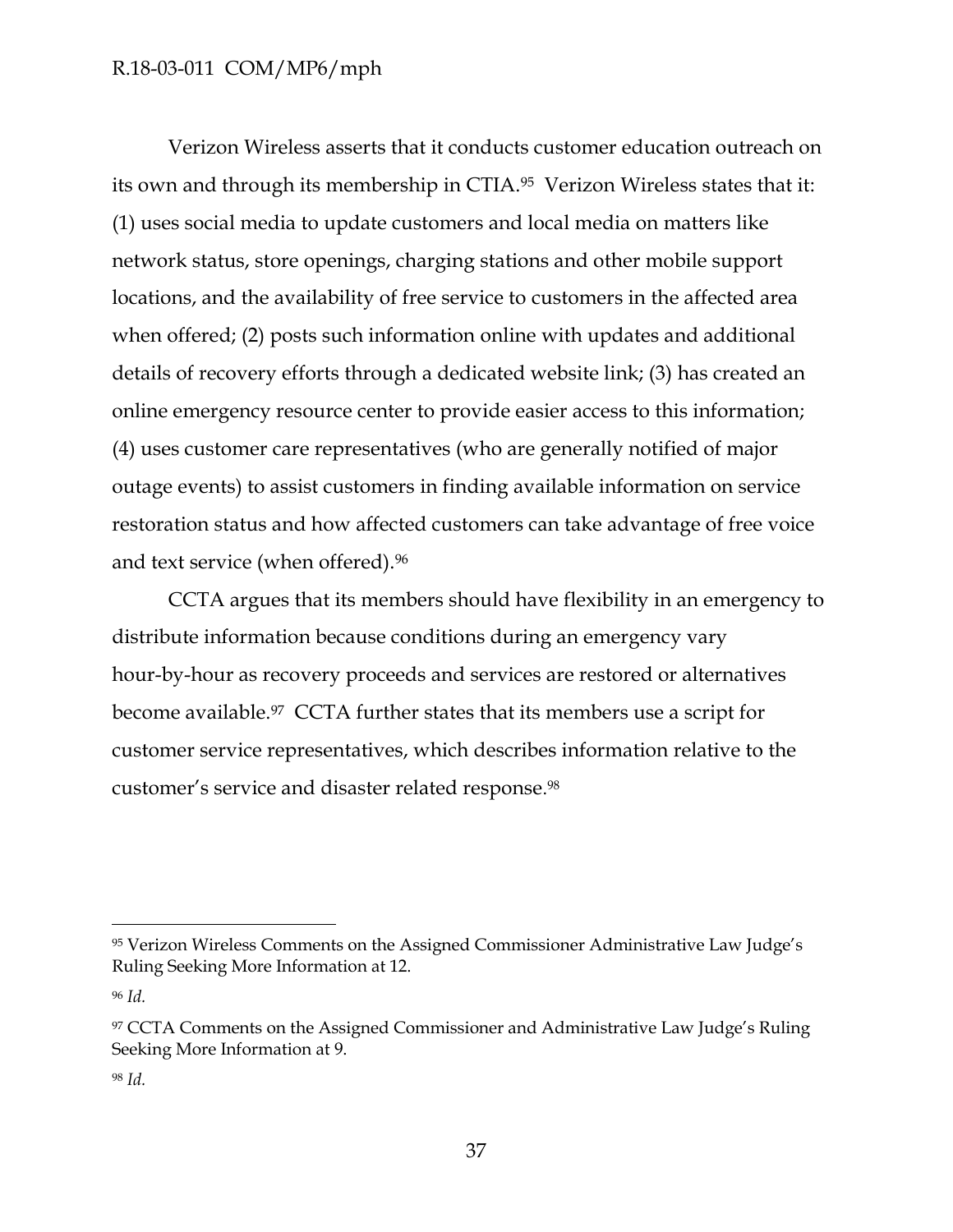Cal Advocates argues that all communications companies should proactively notify disaster-stricken customers of available protections.<sup>99</sup> Cal Advocates asserts that because communications services may be disrupted or degraded, the Commission should require companies to broadcast information over radio as well as broadcast through other media channels and on company websites,<sup>100</sup> and notes that despite the availability of the protections required by Resolutions M-4833 and M-4835, there is no indication of the number of customers which received these protections.<sup>101</sup>

CTIA states that its members are part of the Wireless Resiliency Cooperative Framework<sup>102</sup> and the Commission should follow that approach for ensuring customers receive critical information about disaster preparedness and relief.<sup>103</sup>

AT&T argues that it leverages its websites, social media presence, text messages, and customer service representatives at call centers and retail stores to disseminate and explain disaster-related information and provide assistance to customers.104 In addition to providing on-site assistance at local shelters and

<sup>99</sup> Cal Advocates Preliminary Workshop Comments at 2-3.

<sup>100</sup> *Id.*

<sup>101</sup> *Id.*

<sup>&</sup>lt;sup>102</sup> The Federal Communications Commission adopted an order expressing its support for a voluntary industry commitment and framework (Wireless Resiliency Cooperative Framework) to promote resilient wireless communications and situational awareness during disasters.

<sup>103</sup> Reply Comments of CTIA on the Assigned Commissioner and Administrative Law Judge's Ruling Seeking More Information at 11-12.

<sup>104</sup> AT&T Reply Comments in Response to Assigned Commissioner and Administrative Law Judge' Ruling Seeking More Information at 3.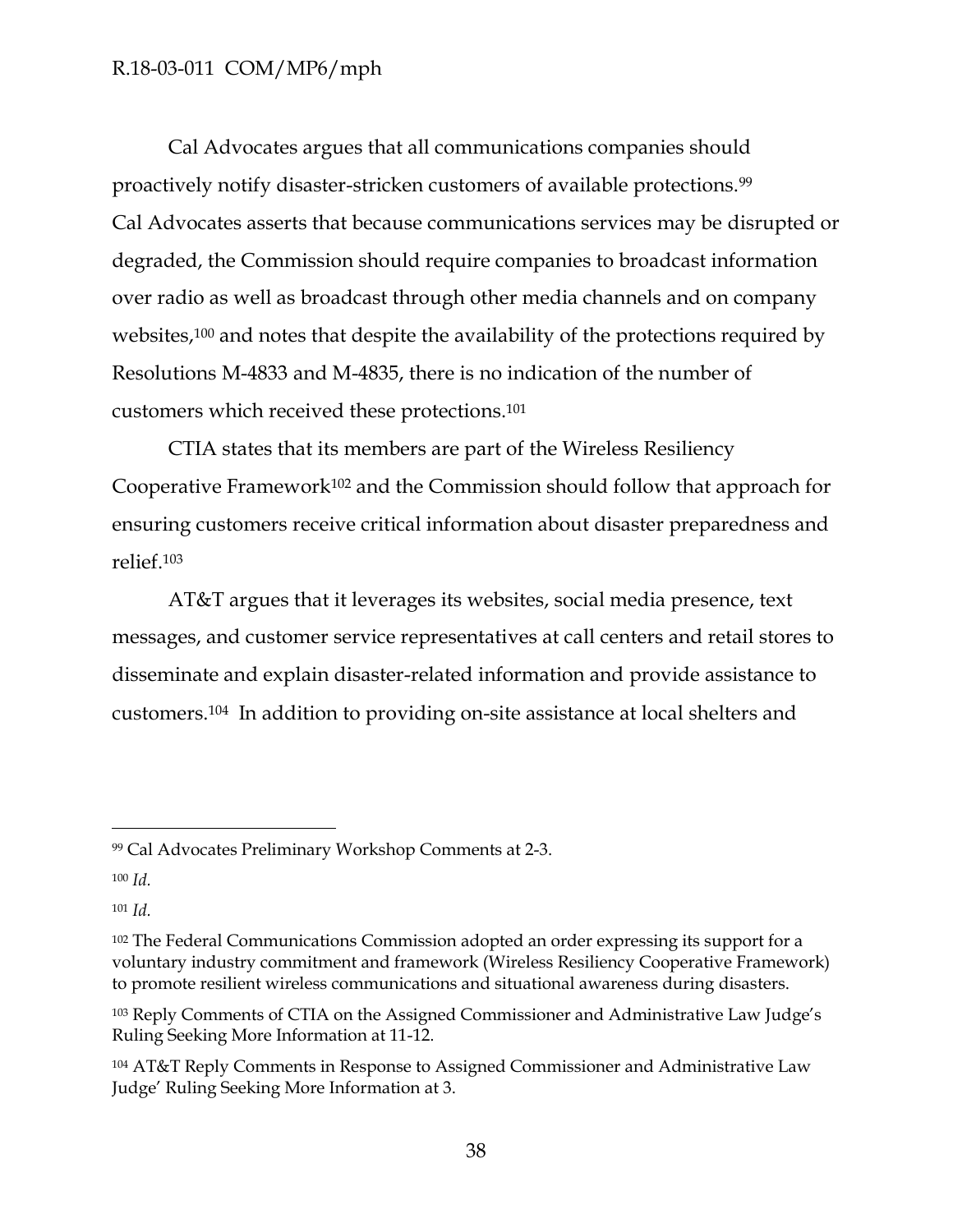community resource centers in the midst of disasters, AT&T also engages local officials and stakeholders to further spread customer assistance information.<sup>105</sup>

Frontier argues that educating customers about the emergency disaster relief customer protections should be left to each provider since the provider may have its own best methods, such as public notice, email, and website.<sup>106</sup>

### **4.4.2. Discussion**

<span id="page-39-0"></span>Raising awareness about the existence of the emergency customer protections before a disaster occurs is vital, so that when disasters do occur, customers are prepared. Here, we establish a baseline set of required outreach and education activities to ensure each communication service provider's plan is robust to reach affected customers. Therefore, in addition to what the communications service providers are currently doing to conduct outreach, we direct the communications service providers to, at minimum, implement ongoing and continuous outreach to customers that clearly communicate the emergency customer protections. The examples below are illustrative of the types of communication mediums and measures communications service providers should employ and take:

- Community outreach;
- Radio
- Webpages;
- Outbound emails;
- Media advisories;
- Social media posts;

<sup>105</sup> *Id.*

<sup>106</sup> Frontier Comments on Assigned Commissioner and Administrative Law Judge's Ruling Noticing Workshops and Ordering Workshop Statements at 3.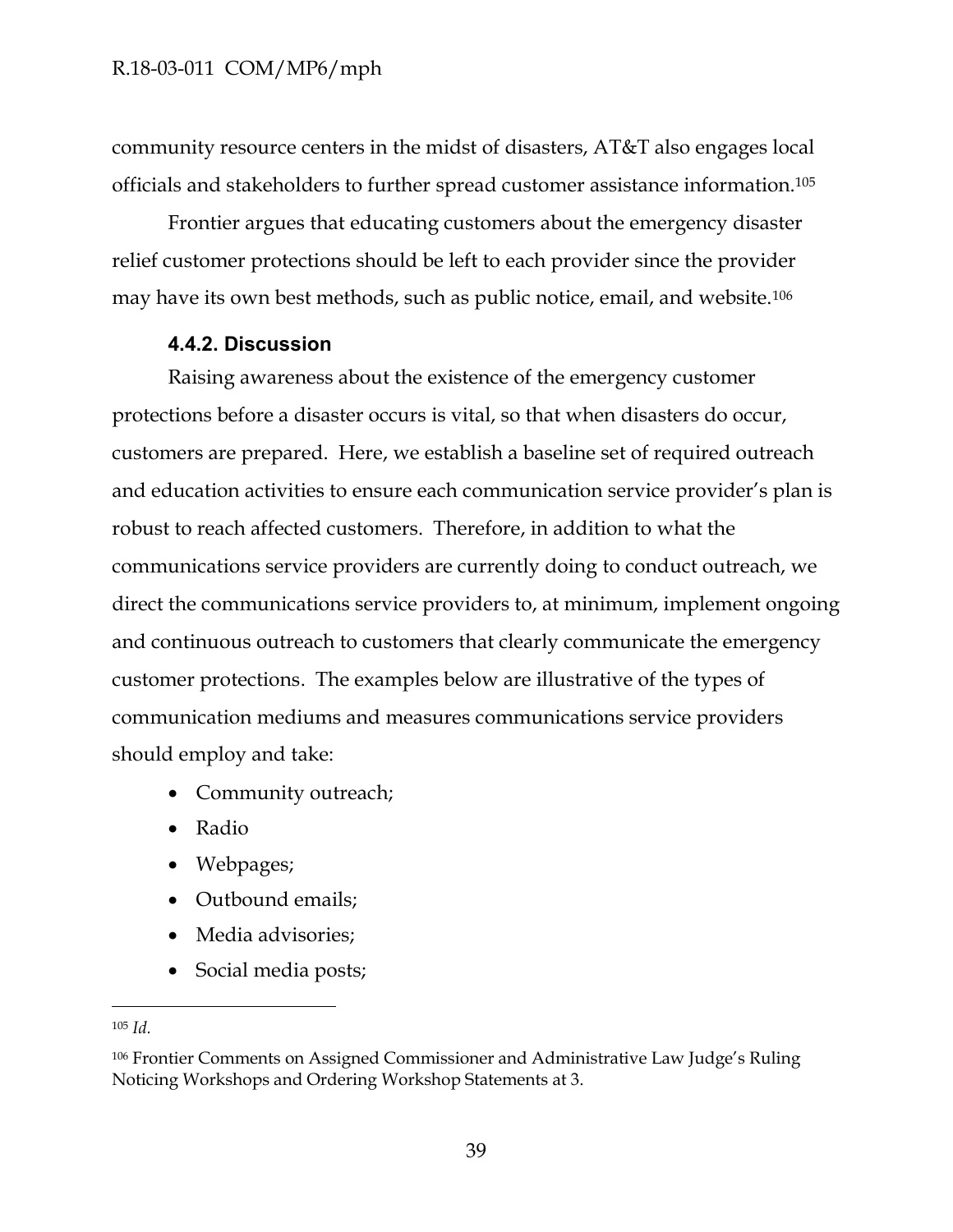- Company websites
- Outbound dialing;
- Customer Contact Centers to provide customers impacted by the disaster information regarding service interruptions, restoration efforts, along with relief support;
- Community outreach centers;
- Local governments;
- Targeted outreach to highly impacted customers;
- Direct mail;
- Newsletters:
- City/County assistance centers;
- Trained staff at local assistance centers to work in-person with affected customers;
- Partnering with community-based organizations that serve income eligible customers to ensure awareness of available customer protections; and
- Communicate customer protections in accessible formats for customers with disabilities impacting their ability to use standard forms of communications.

The communications service providers shall begin conducting this outreach upon the effective date of this decision. The communications service providers have the flexibility to create a mix of tactics utilized at strategic times to reach customers and aid them in their understanding of these programs. The communications service providers shall communicate the timelines of the customer protections clearly to customers.

The communications service providers are not barred from implementing more customer outreach programs to increase awareness about the emergency customer protections. We encourage and support their efforts to raise maximum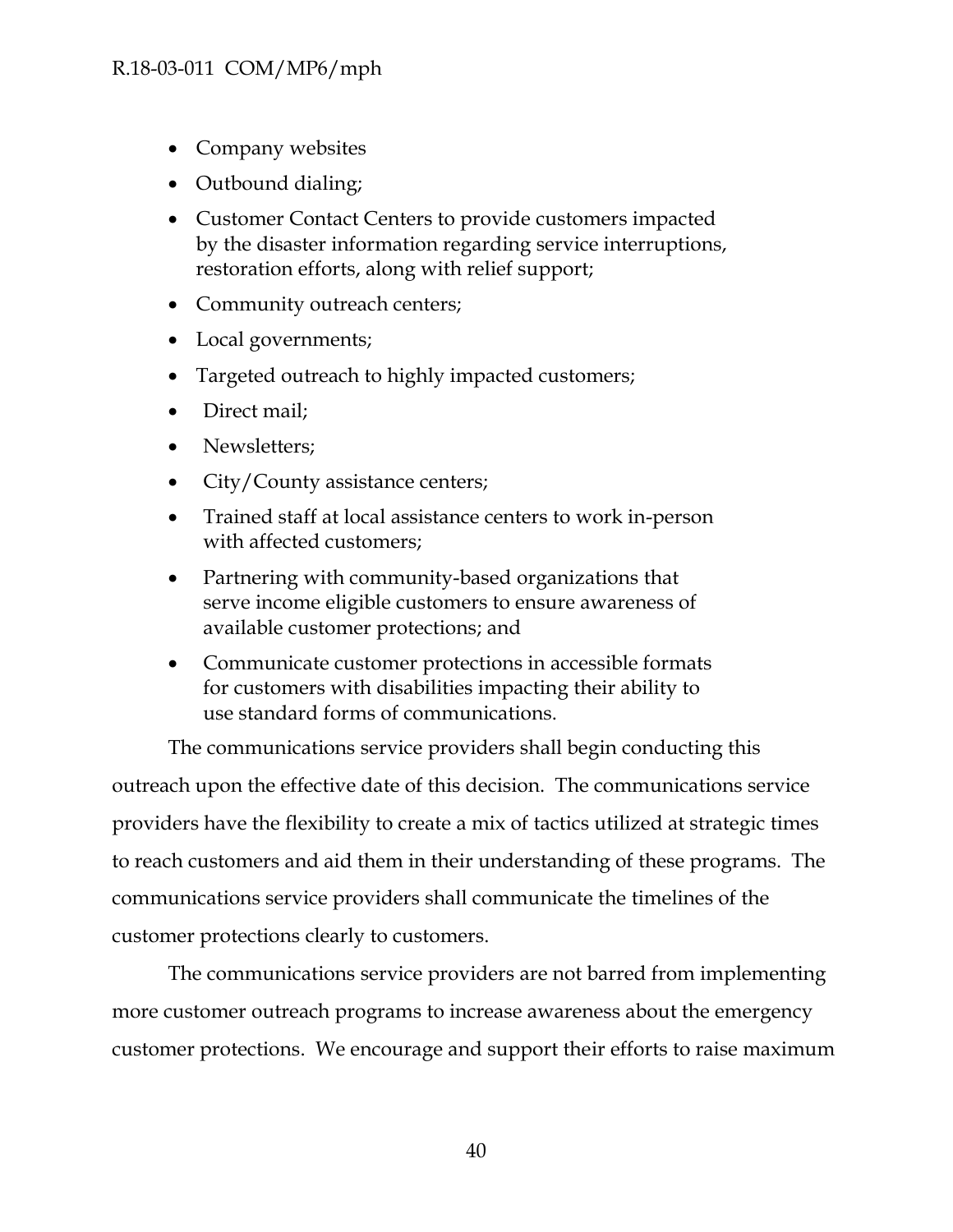awareness about the customer protections before a disaster occurs so customers are prepared should tragedy strike.

For continuity with Section  $8386(c)(16)(B)$ , we required the electric corporations to communicate these customer protections in several languages.<sup>107</sup> For consistency in regulation, and to ensure that all customers are aware of these emergency customer protections before a disaster occurs so that during times of crises, customers have equal access to these protections, we applied the public policy intent of Section  $8386(c)(16)(b)$  to natural gas, water and sewer utilities.<sup>108</sup> For illustrative purposes, Section  $8386(c)(16)(B)$  mandates that the utilities' plan for community outreach and public awareness before, during, and after a wildfire (disaster) be communicated in English, Spanish, and the top three primary languages used in the state other than English or Spanish, as determined by the Commission based on the United States Census data.

For steadiness and consistency with our prior actions over the electric, natural gas, water, and sewer utilities,<sup>109</sup> and taking official notice of United States Census data pursuant to Rule 13.9 of the Commission's Rules of Practice and Procedure, the Commission applies the multilingual determinations from D.19-07-015 here, and finds that the following languages are the three most common languages used in the state other than English or Spanish: Chinese (including Cantonese, Mandarin), Tagalog, and Vietnamese. In addition to those languages, the communication service providers may provide outreach in

<sup>107</sup> D.19-07-015 at 49.

<sup>108</sup> *Id.*

<sup>109</sup> *Id.*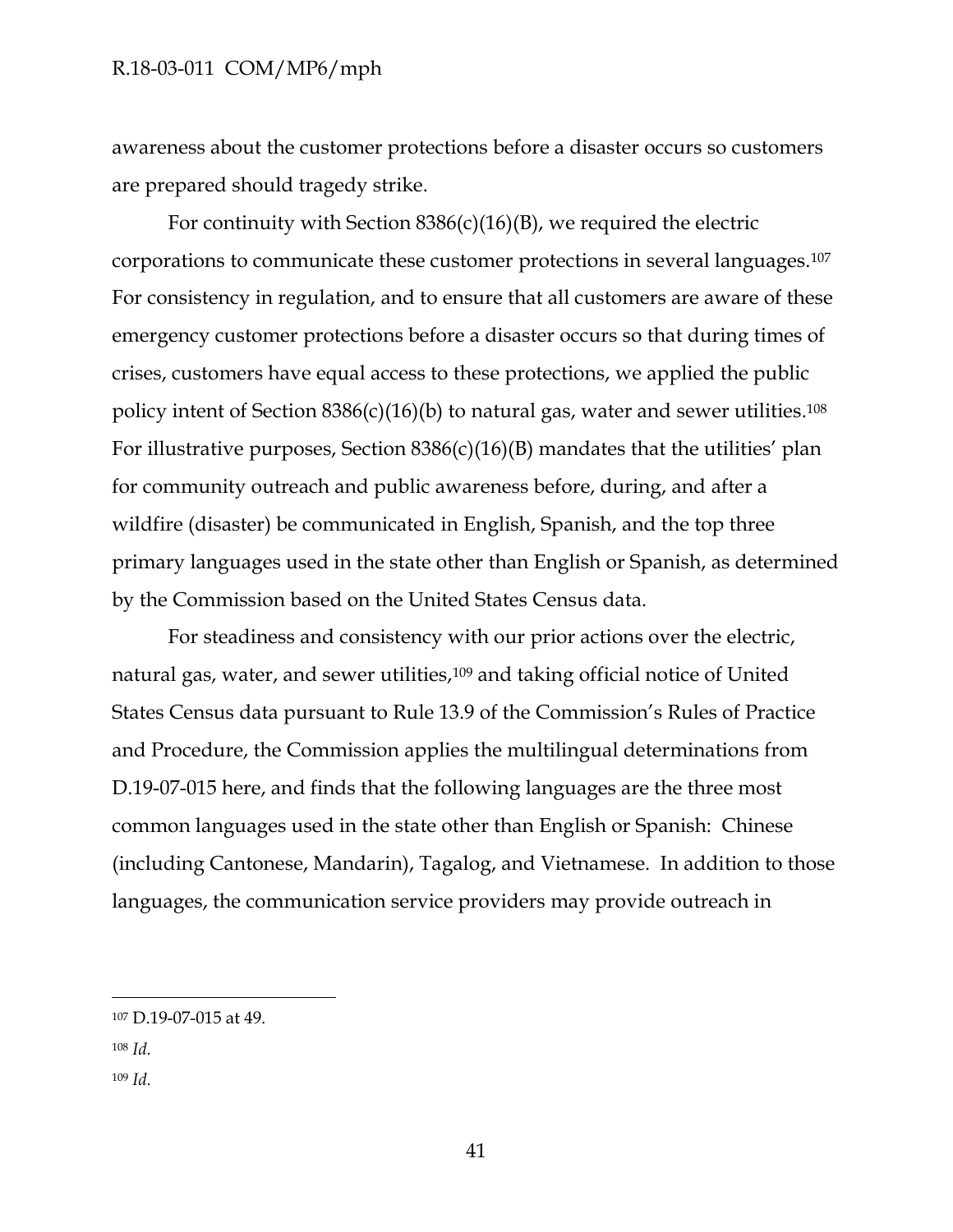Korean and Russian, where these languages are prevalent in the company's service territory.

The communications service providers shall communicate these customer protections in the above languages as part of their plan for community outreach and public awareness before, during, and after a disaster in the above stated languages.

Should we adopt additional language outreach requirements in other proceedings, including adding less prevalent languages, we may address adoption of such requirements in this proceeding, with appropriate process.

Finally, within 60 days from the effective date of this decision, the communications service carriers shall file a Tier 1 Advice Letter setting forth a plan for customer outreach of these emergency customer protections in English, Spanish, Chinese (including Cantonese and Mandarin), Tagalog, and Vietnamese as well as Korean and Russian where these languages are prevalent within the carriers' service territories.

### <span id="page-42-0"></span>**4.5. Administrative Compliance Actions Taken Pre- and Post-Disaster**

In the rulings of the Assigned Administrative Law Judge, parties were asked what compliance reporting should occur to notify the Commission of the implementation of the emergency customer protections and what final reporting should be required.

#### **4.5.1. Position of Parties**

<span id="page-42-1"></span>Cox asserts that advice letter filings are not necessary in the event of a governor-declared state of emergency. <sup>110</sup> TracFone states that wireless resellers

<sup>110</sup> Pre-workshop Comments of Cox at 2.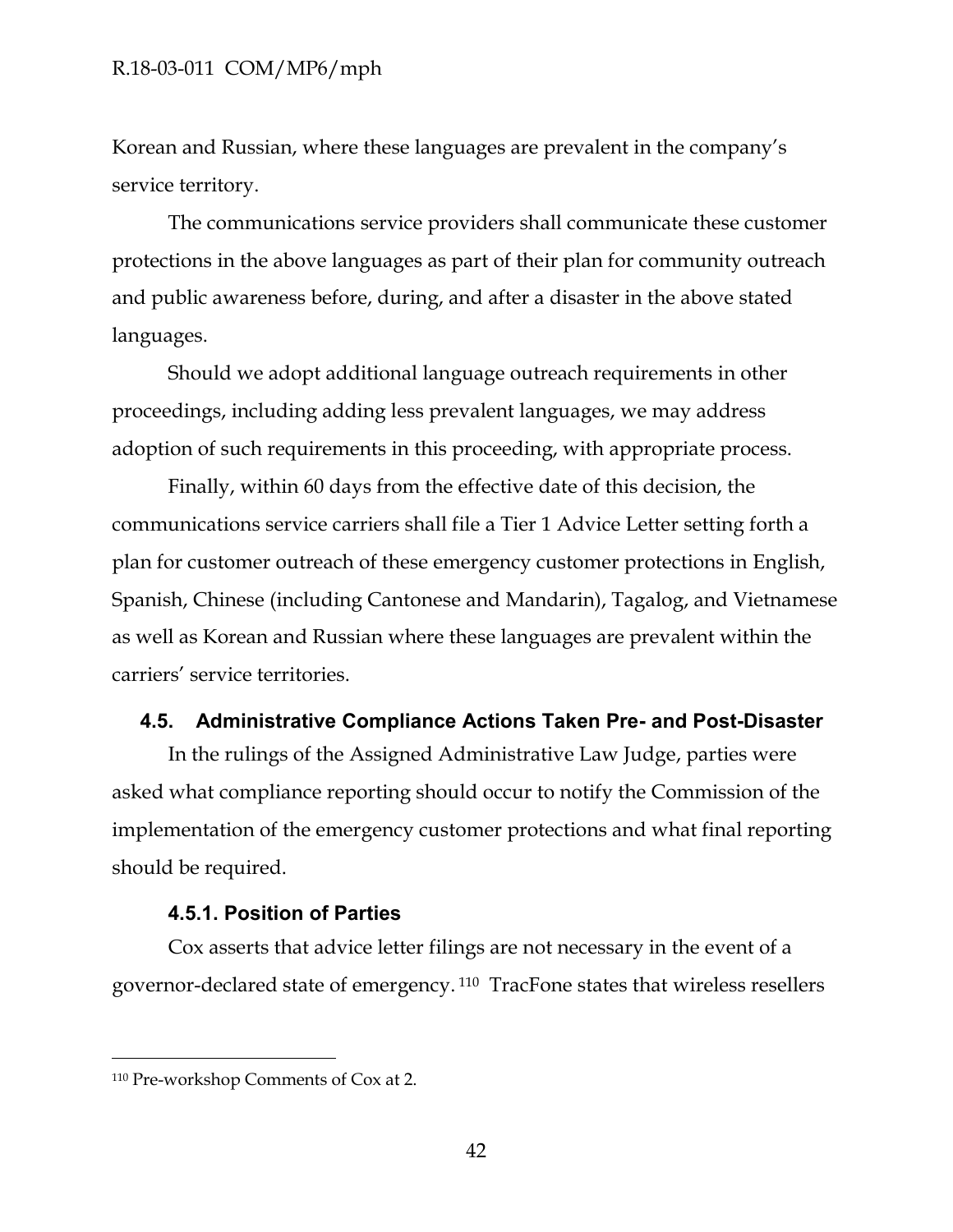should be exempt from any requirements in this proceeding.<sup>111</sup> CTIA argues that the Commission has no authority to impose any regulatory mandates on wireless carriers.<sup>112</sup> Frontier asserts that advice letter filings are not necessary and should not be required because restoration times may vary. Frontier further states that, if necessary, providers can respond to Commission staff inquiries regarding restoration of service.<sup>113</sup>

Joint Consumers argue that an advice letter process or a semi-annual report is a critical feedback loop to ensure the emergency customer protection rules are effective.<sup>114</sup>

Cal Advocates asserts that some carriers could not document the number of customers that benefited from the assistance and protections offered in response to Resolutions M-4833 and M-4835.115 Cal Advocates contends that AT&T did not supply any documentation that customer service representatives were trained and informed of the protections.<sup>116</sup> Similarly, Cal Advocates asserts that Frontier could not supply it with any quantification or estimates of the number of customers who received their offered protections.<sup>117</sup>

<sup>115</sup> *Id.*

 $\overline{a}$ 

<sup>116</sup> *Id.*

<sup>117</sup> *Id.*

<sup>111</sup> Tracfone Wireless Comments on Assigned Commissioner and Administrative Law Judge's Ruling Noticing Workshops and Opening Workshop Statements at 2.

<sup>112</sup> Workshop Comments of CTIA at 4.

<sup>113</sup> Frontier Comments on Assigned Commissioner and Administrative Law Judge's Ruling Noticing Workshops and Ordering Workshop Statements at 2.

<sup>114</sup> Reply Comments of Joint Consumers of Assigned Commissioner and Administrative Law judge's Ruling Noticing Workshops and Ordering Workshop Statements at 19.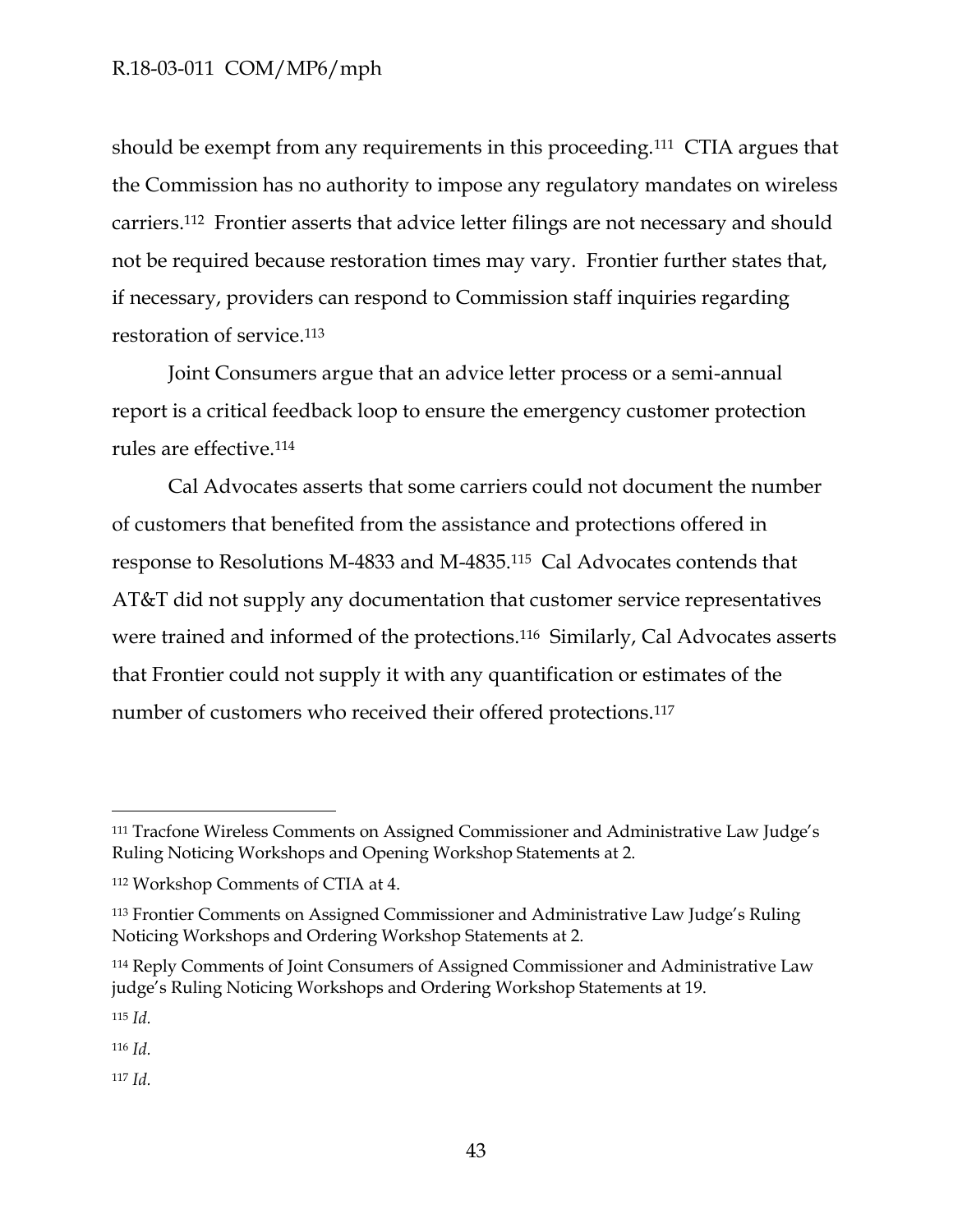### **4.5.2. Discussion**

<span id="page-44-0"></span>We agree with Joint Consumers' position that advice letter filings are necessary in order to ensure that emergency consumer rules are implemented effectively. Therefore, the communications service providers are directed to file a Tier 1 Advice Letter within 15 days of a declared state of emergency notifying the Commission of their implementation of the emergency customer protections. The communications service provider must attest that they have complied with all required actions that are applicable to the type of service they provide. After the conclusion of the disaster or at the default, 12-month conclusion of the customer protection period, the communications service providers shall file another Tier 1 Advice Letter detailing the protections offered, outreach efforts, and customer impacts. The Tier 1 Advice Letters shall be filed on the service list of this rulemaking to ensure that all interested parties have the opportunity, through timely and efficient means, to receive notice and review these filings.

We permit a service provider to request a blanket exemption from the advice letter filing, via letter on an annual basis, from the Director of the Communications Division if none of the adopted protections are applicable to its services or customers. If any of the adopted protections become applicable at any point during the period that was granted an exemption, the service provider must file a Tier 1 advice letter reporting compliance with implementing this Decision's mandated emergency disaster relief customer protections and outreach activities.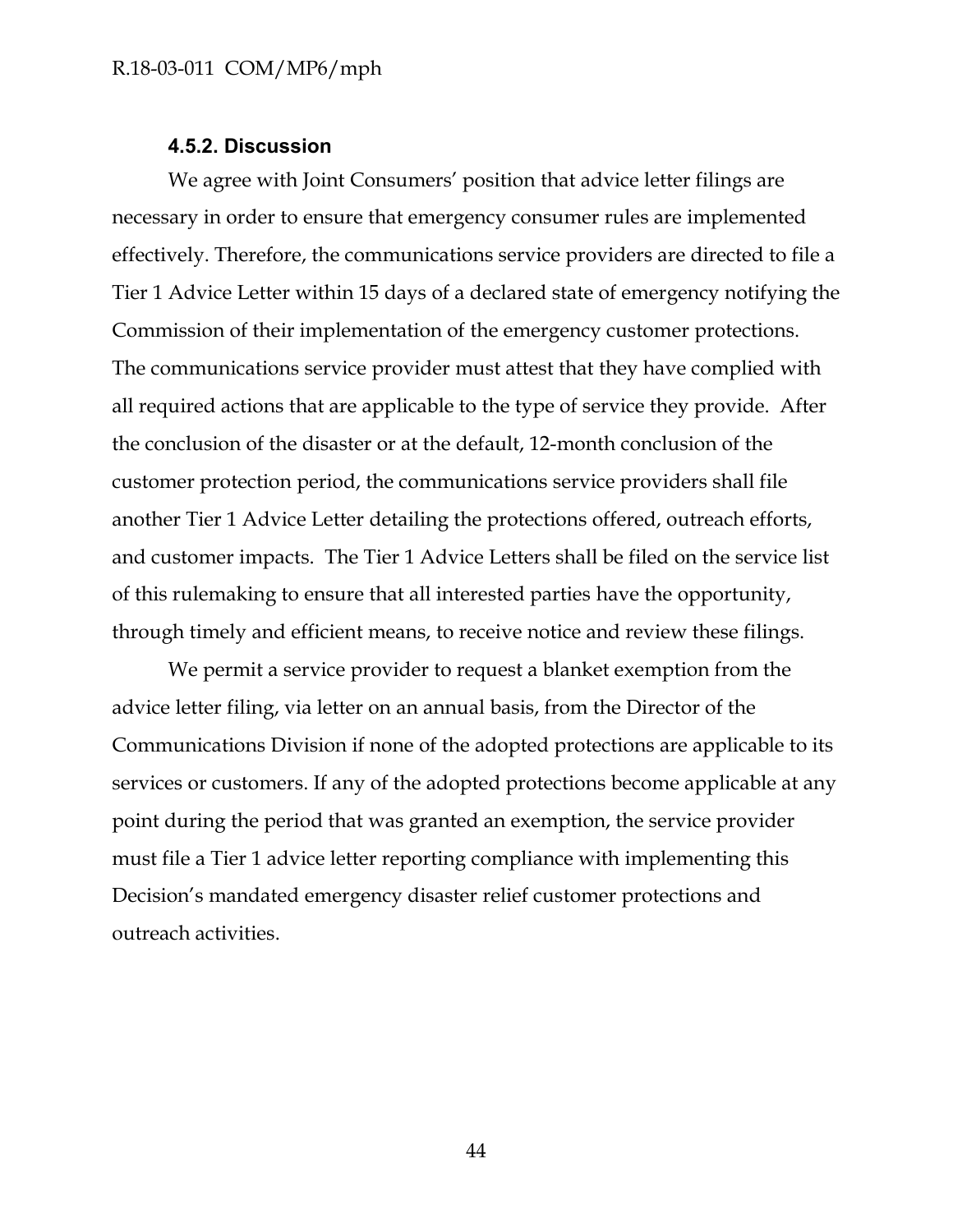### <span id="page-45-0"></span>**4.6. Cost Recovery**

The Small LECs argue that the question of cost-recovery for disaster relief should be included in this proceeding.<sup>118</sup>

## **4.6.1. Discussion**

<span id="page-45-1"></span>D.17-12-024 and D.12-01-032 find that the Small LECs may use the annual CHCF-A Tier 3 advice letter process to request recovery through a fire hazard prevention memorandum account (FHPMA), to be verified by staff and assessed for reasonableness of recorded costs. The Small LECs are directed to comply with the requirements of D.17-12-024 and D.12-01-032.

## <span id="page-45-3"></span><span id="page-45-2"></span>**5. Phase II**

 $\overline{a}$ 

### **5.1. Next Steps**

Throughout the course of this proceeding, we engaged with stakeholders to determine the best way forward for communications service providers, the Commission, CalOES, CalFIRE, and other emergency agencies to ensure that necessary information is clearly communicated and coordinated during times of crises through a resilient network.

On November 1, 2018, the Commission and CalOES held a joint-all party public workshop where the parties considered this topic, among others. At the workshop, Commission staff with CalOES officials, questioned parties about coordinated engagement between industry and government emergency services.

Joint Consumers stated that "all Californians [should be] provided relief efforts regardless of who their providers are …. And if [there are people] in an

<sup>118</sup> Small LECs Comments on Assigned Commissioner and Administrative Law Judge's Ruling Noticing Workshops and Ordering Workshop Statements at 6.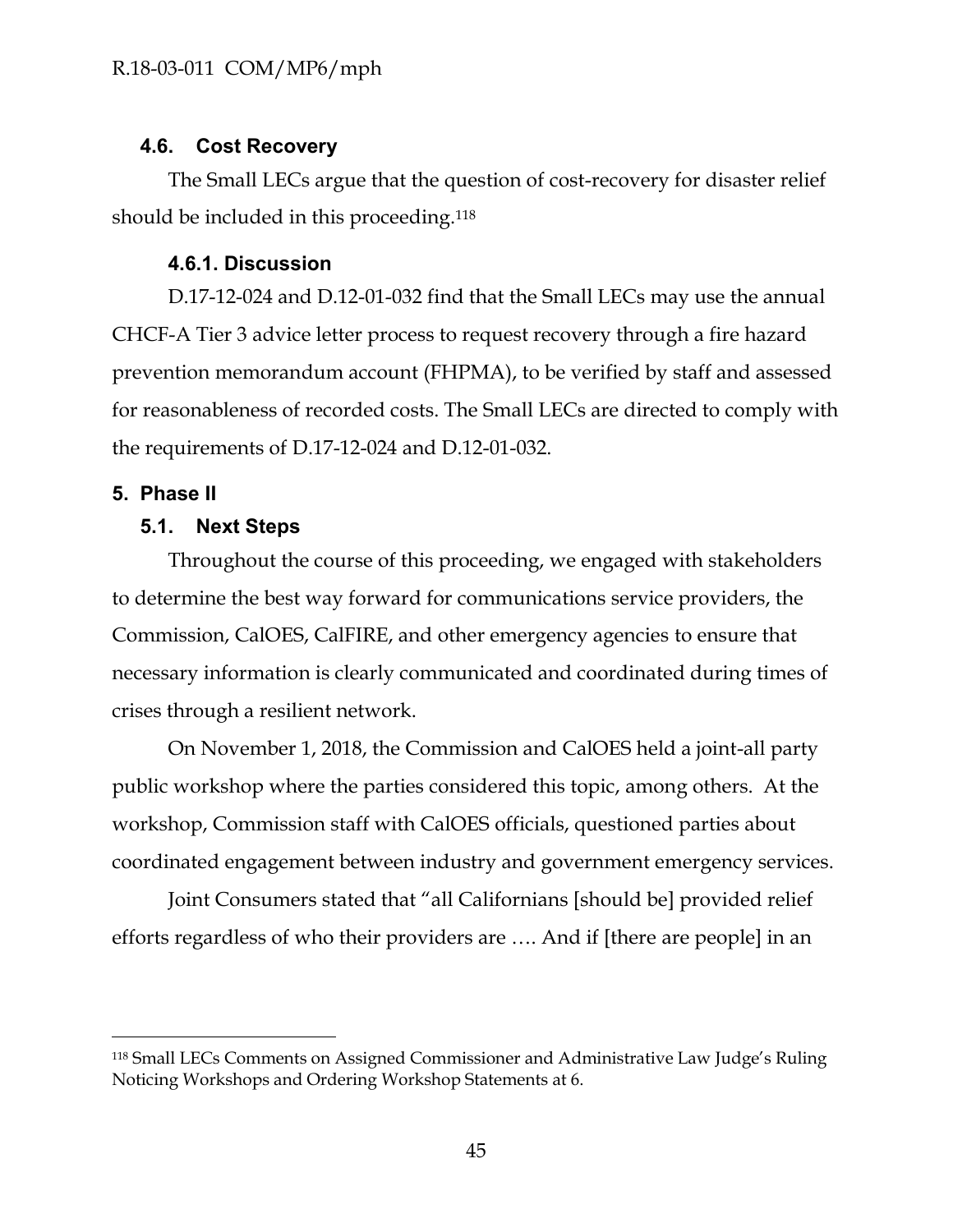area that's more sparsely populated, [those residents] might even have more need to receive [customer protections]"<sup>119</sup>

Alternatively, in response to questions presented, the carriers largely remained silent. Joint Consumers took issue with the industry's lack of response and participation at the workshop. Joint Consumers stated:

"… it is very telling, the unwillingness of respondents and carriers to respond or participate on these issues of how to serve their actual customers who are experiencing emergencies. Certainly, protections that only apply until service is restored is fundamentally inadequate when the very premise of this proceeding is to help in the recovery to customers who are impacted by a disaster. So the economic impact on a community that has suffered from wildfires, as we all know, lasts much longer than the actual duration of utility service being disrupted, and, certainly the financial relief measures that are under discussion, like availability of payment plans for people who might lose income, need to go beyond restoration of service."<sup>120</sup>

Verizon Wireless stated it has shared metrics with critical public safety entities that include customer service levels, network availability, call performance, data performance, and text performance.121 Verizon wireless also stated that, "[the] turn around [is] also variable. That's why it's not easy for the provider to put the finger on the pulse of every single issue in such a manner."<sup>122</sup>

In response, a CalOES official stated:

At the end of the day, our customers are your customers. If they can't get out to us, they can't get to anybody else. And if

<sup>119</sup> CPUC and CalOES Workshop Transcript at 92-93.

<sup>120</sup> *Id.* at 110-111.

<sup>121</sup> *Id.* at 112.

<sup>122</sup> *Id.* at 112.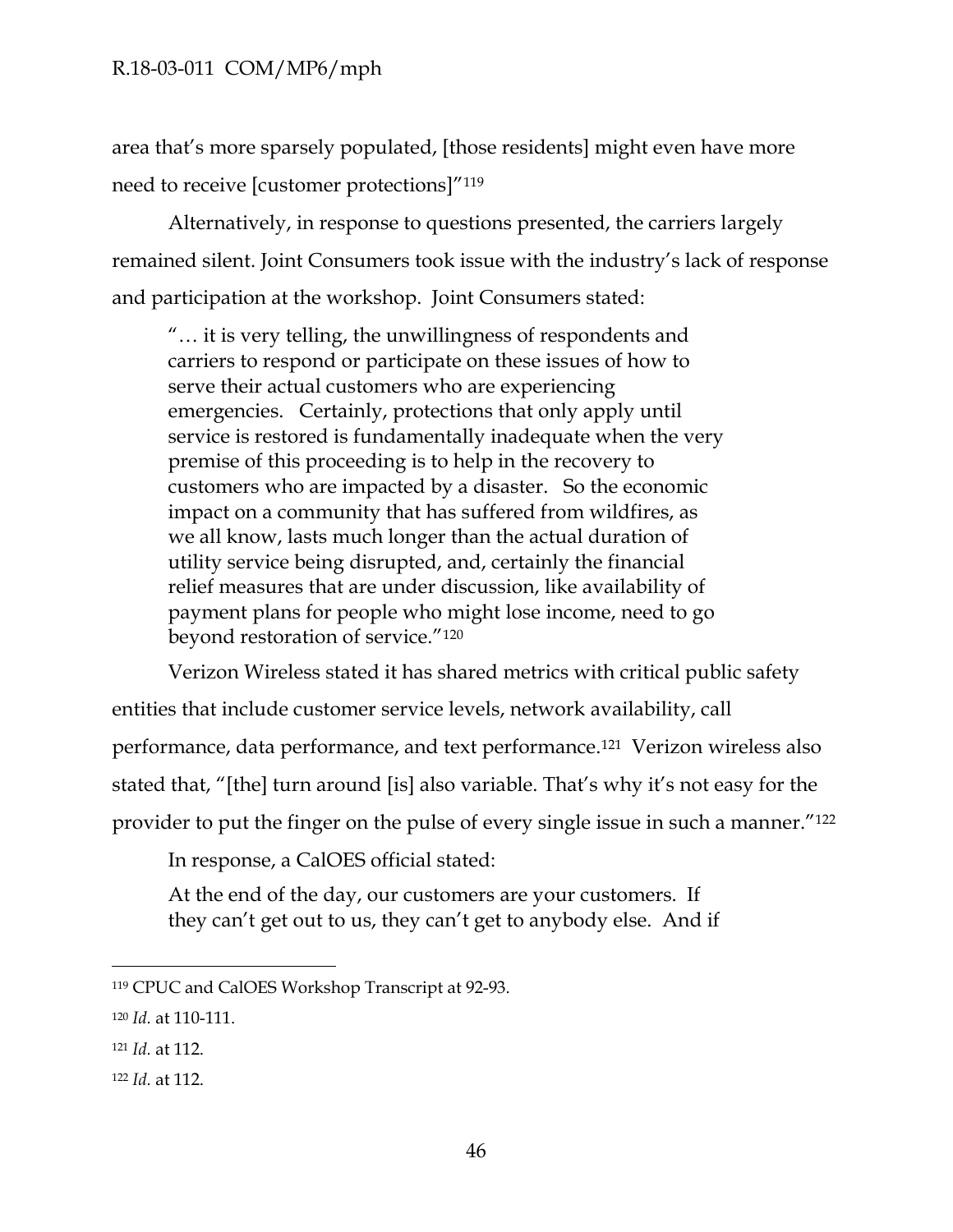we can't provide that service, your credibility and ours is going to be zero at the end of the day. I'll just make that as clear as I can. If I can't make a 9-1-1 call, if I can't hear from the cellular, and I can't do it on 9-1-1, at the end of the day, we're not going to survive, period. … We've got to be more transparent, we've got to share things in more real time. At the end of the day, we want to protect people's lives and property. That's what it's going to take… it doesn't really matter whether we're on hardline, cellular, or VoIP. If we don't develop systems so the public is aware, and we're also aware in different communities and different parts of the country, it will much harder for us to provide service that's out there.<sup>123</sup>

## **5.1.1. Discussion**

<span id="page-47-0"></span>During disasters, when people are rushing out of a threatened area or having to communicate with 9-1-1 centers, the communication link is critical for life-saving operations. Phase II of this rulemaking will focus on having a resilient and dependable communications grid that aids first responders and communicates with the public in a timely manner. California's communications system is our most essential component for public safety, and Phase II will focus on enhancing communications from this public safety component. Phase II will consider fines and citations for non-compliance with our orders. A subsequent Scoping Memo in this proceeding will be issued.

D.18-08-004 included three relief measures for California LifeLine Program participants: delay of the California LifeLine Renewal Process, suspension of the de-enrollment for non-usage rules, and the outreach methods adopted in Resolution M-4835. On May 14, 2019, the Assigned Administrative Law Judge (ALJ) issued a ruling seeking comment on a Staff Proposal for relief measures for

<sup>123</sup> *Id.* at 113-114.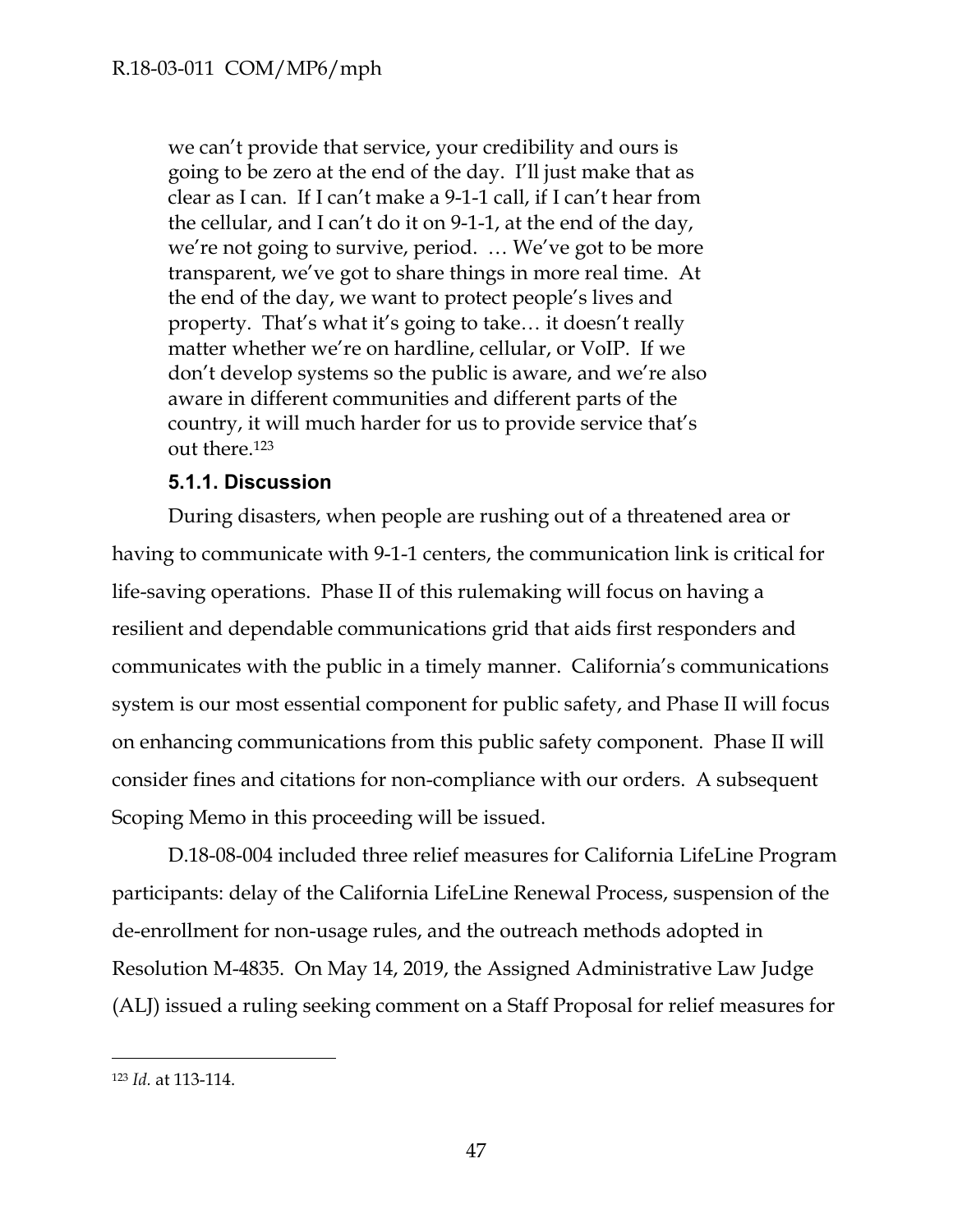California LifeLine participants residing in counties impacted by disasters. Specifically, this Staff Proposal presented options and requested comment aimed toward dealing with situations when the Federal Communications Commission does not grant the Commission a waiver of the federal Lifeline program's rules pertaining to the annual recertification process and/or de-enrollment for nonusage. Separately in this proceeding, the Commission expects to consider permanent relief measures for California LifeLine participants affected by disasters.

### <span id="page-48-0"></span>**6. Comments on Proposed Decision**

The proposed decision of President Michael Picker in this matter was mailed to the parties in accordance with Section 311 of the Public Utilities Code and comments were allowed under Rule 14.3 of the Commission's Rules of Practice and Procedure. Comments were filed on August 5, 2019, by Joint Consumers, CalTEL, Cal Advocates, the Small LECs, Cox, CCTA, AT&T, and CTIA. Reply comments were filed on August 12, 2019 by the National Consumer Law Center, CTIA, Verizon, TURN, Center for Accessible Technology, Cox, and CCTA. This decision has been revised based on comments, where appropriate.

AT&T, CTIA, and Verizon argued generally, that: (1) several of our proposed rules exceed the Commission's authority and/or are preempted by federal law; and (2) Section 710(a) prohibits applying the proposed rules to VoIP service. We disagree, as discussed above.

Joint Consumers and Cal Advocates proposed modifications to enhance the advice letter requirements of our rules in this decision as well as modifications to our findings and conclusions. The decision has been revised accordingly, where appropriate.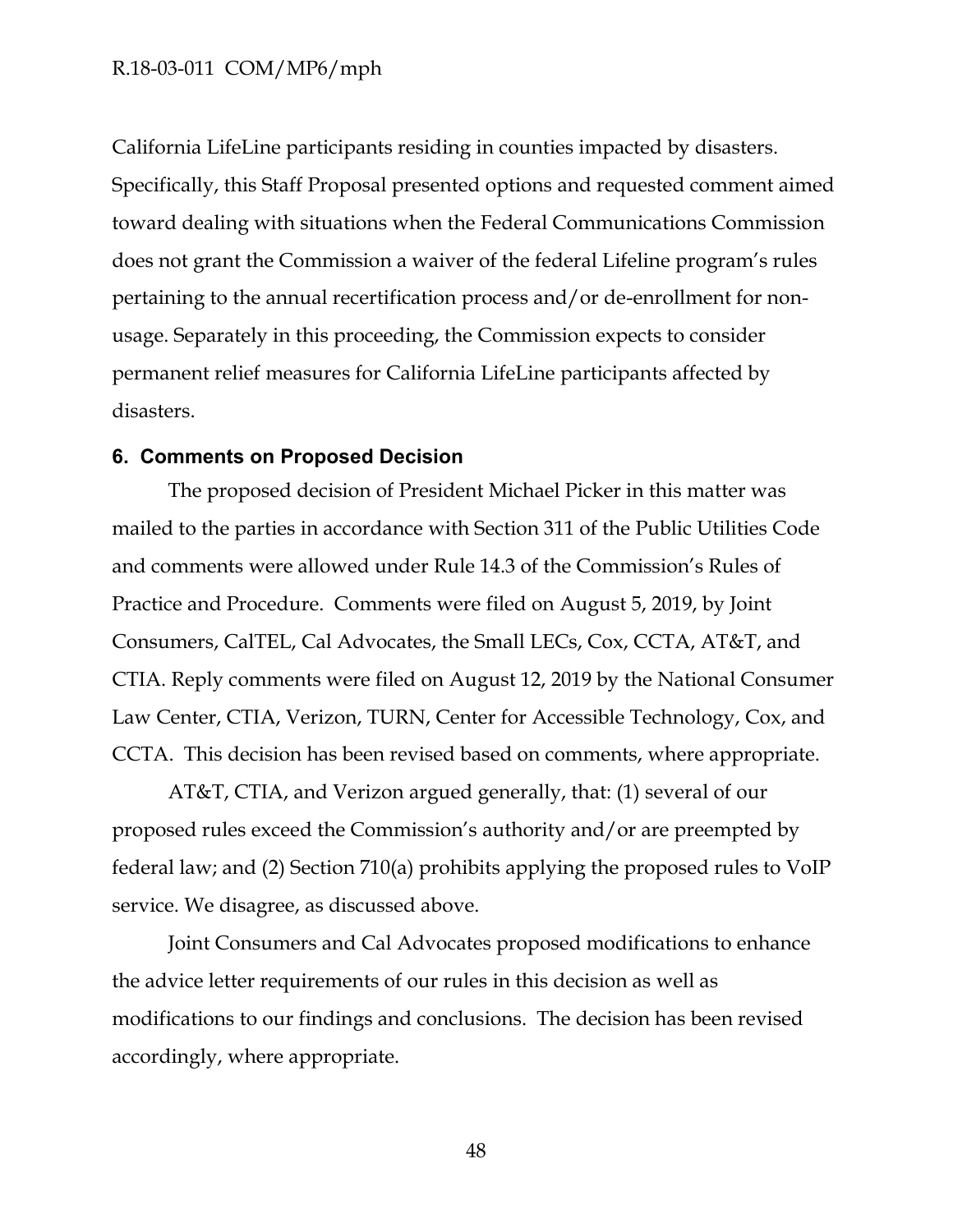TURN argues in support of our exercise of jurisdiction and provided support to clarify any ambiguity about the loaner phone requirement. In support of TURN and the National Consumer Law Center (below), Center for Accessible Technology supports the provisions of this decision as well as the comments provided by the National Consumer Law Center and TURN. We agree with TURN's arguments and proposals and have modified the decision accordingly.

The National Consumer Law Center disagreed with Cox's argument against the requirement of advice letters. We agree with the National Consumer Law Center's arguments in support of our advice letter requirements.

CALTEL, among other arguments, requested that we: (1) clarify that the mandated protections apply to small businesses and use the definition of a small business as stated in GO 133-D; and (2) permit CLECs to request a blanket exemption on an annual basis from filing advice letters when the service provider does not offer and/or charge for the services included in the mandated protections. We have modified the decision accordingly.

CCTA and Cox generally argued that: (1) the mandatory obligations should end when service is restored; (2) the mandatory obligations should only apply when the event leading to an emergency declaration is the cause of service disruption or degradation; (3) the multilingual requirements conflict with existing Commission requirements and state law and the customer awareness requirements should not be adopted; (4) the "Loaner Phone" requirement is unlawful; (5) 710(a) prohibits applying the proposed rules to VoIP service; and (6) advice letters are unnecessary in light of the requirement for carriers to have tariffs or plans in place that implement applicable customer protections. Where we agree with CCTA, the Decision has been modified accordingly. Where we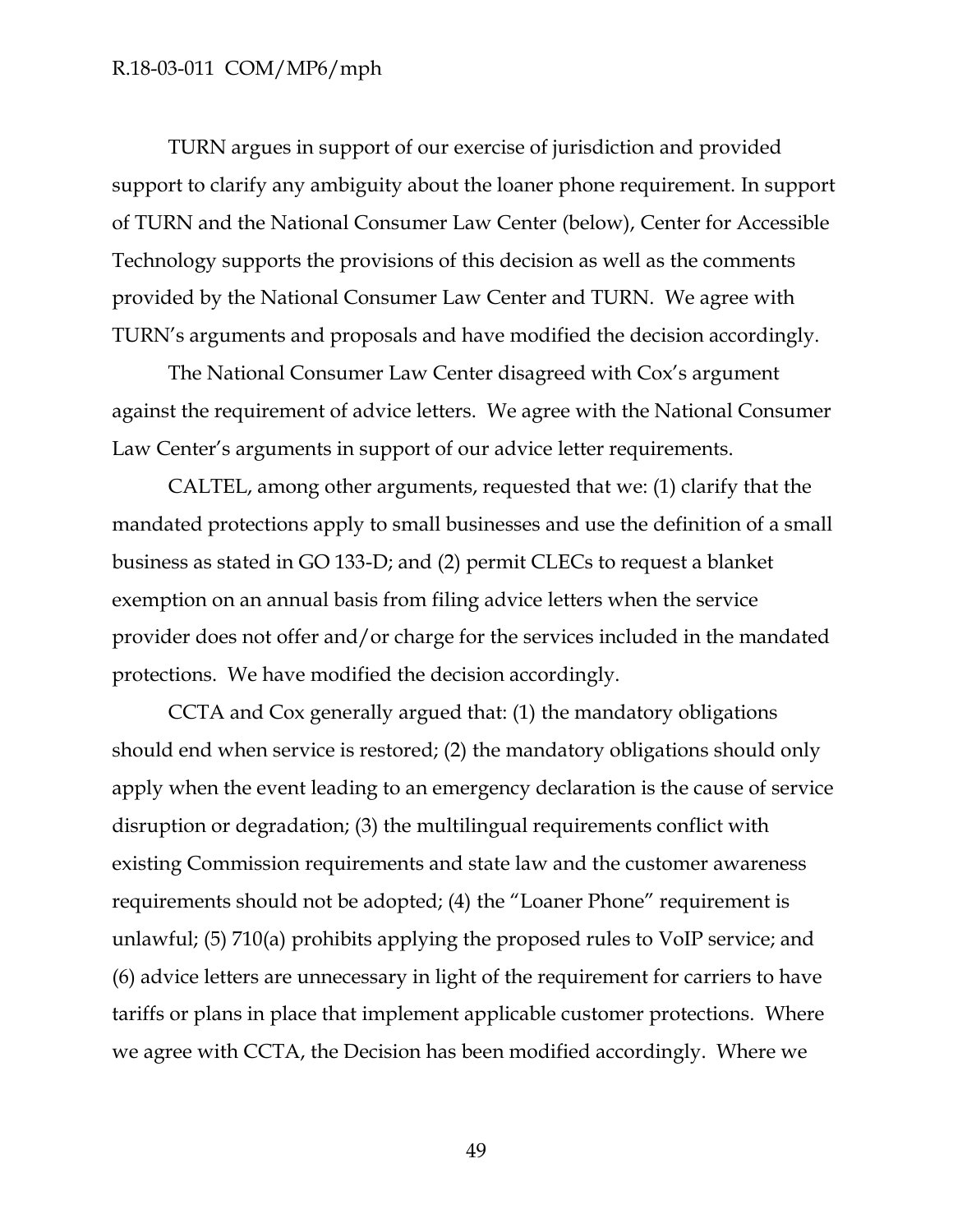disagreed with CCTA and Cox, we declined to accept their arguments and proposed modifications.

The Small LECs requested clarification on the content of the required advice letters and asked for modifications to the cost-recovery measures in this Decision. We clarified the requirements and content for the advice letters. No further clarification or modifications to the cost-recovery process already discussed for the Small LECs in this Decision are necessary.

#### <span id="page-50-0"></span>**7. Assignment of Proceeding**

Michael Picker is the assigned Commissioner and Colin Rizzo is the assigned ALJ in this proceeding.

### **Findings of Fact**

1. On October 8, 2017, multiple wildfires broke out throughout Northern California.

2. On October 9 and 10, 2017, Governor Edmund G. Brown, Jr., declared states of emergency in the Counties of Butte, Lake, Mendocino, Napa, Nevada, Orange, Solano, Sonoma, and Yuba due to fires.

3. In 2017, the Commission required California's regulated electric, natural gas, water, and sewer utilities to offer specific customer protections for those affected by the 2017 wildfires in Resolutions M-4833 and M-4835.

4. Resolution M-4833 and M-4835 offered the following customer protections for residential communications customers: (1) a waiver of the one-time activation fee for establishing Remote Call Forwarding, Remote Access to Call Forwarding, Call Forwarding features and Messaging services; (2) a waiver of the monthly rate for one month for remote call forwarding, remote access to call forwarding, call forwarding features and messaging services; (3) a waiver of the service charge for installation of service at the temporary or new permanent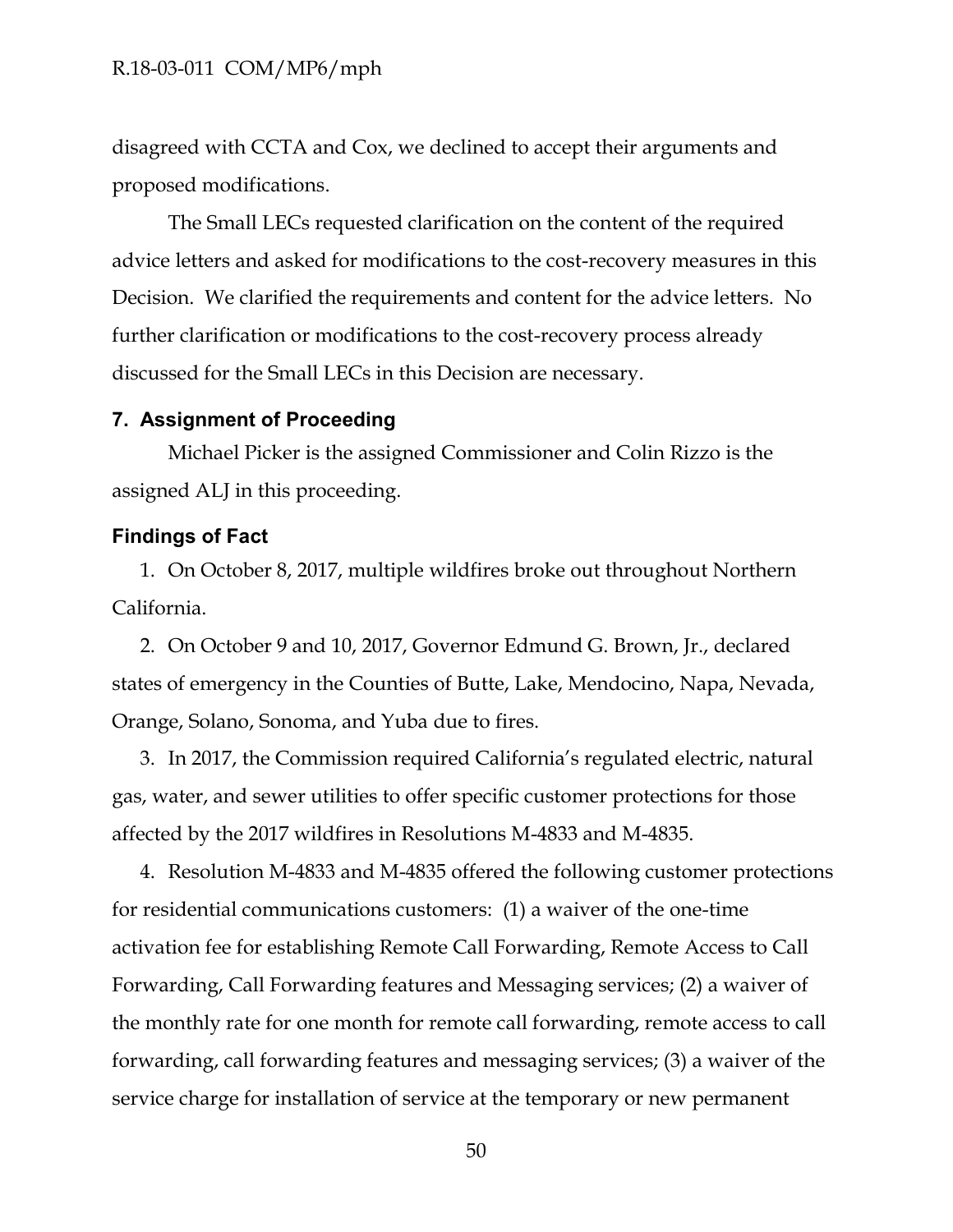location of the customer and again when the customer moves back to the original premises; (4) a waiver of the fee for one jack and associated wiring at the temporary location regardless of whether the customer has an Inside Wire plan; (5) a waiver of the fee for up to five free jacks and associated wiring for Inside Wire Plan customers upon their return to their permanent location; and (6) a waiver of the fee for one jack and associated wiring for non-Plan customers upon their return to their permanent location.

5. Decision 18-08-004 established the following the requirements applicable to wireless providers:<sup>124</sup> (1) the deployment of mobile equipment, including Cells on Wheels and Cells on Light Trucks, to supplement service in areas that need additional capacity to ensure access to 9-1-1/E9-1-1 service; (2) the provision of device charging stations in areas where impacted wireless customers seek refuge from fires; (3) the provision of WiFi access in areas where impacted wireless customers seek refuge from fires; and (4) the provision of "loaner" mobile phones to impacted customers whose mobile phones are not accessible due to the emergency. In addition, the Commission urges wireless carriers to allow customers to defer or phase payment for coverage charges for data, talk, and text for defined periods of time; and the Commission urges wireless carriers to extend payment dates for service for defined periods of time for impacted customers.

6. Resolutions M-4833 and M-4835 required LifeLine emergency protections and outreach.

7. In 2018, a series of gubernatorial states of emergency were declared as a result of wildfires in the Counties of Lake, Siskiyou, San Diego, Santa Barbara,

<sup>124</sup> D.18-08-004 at 9-10.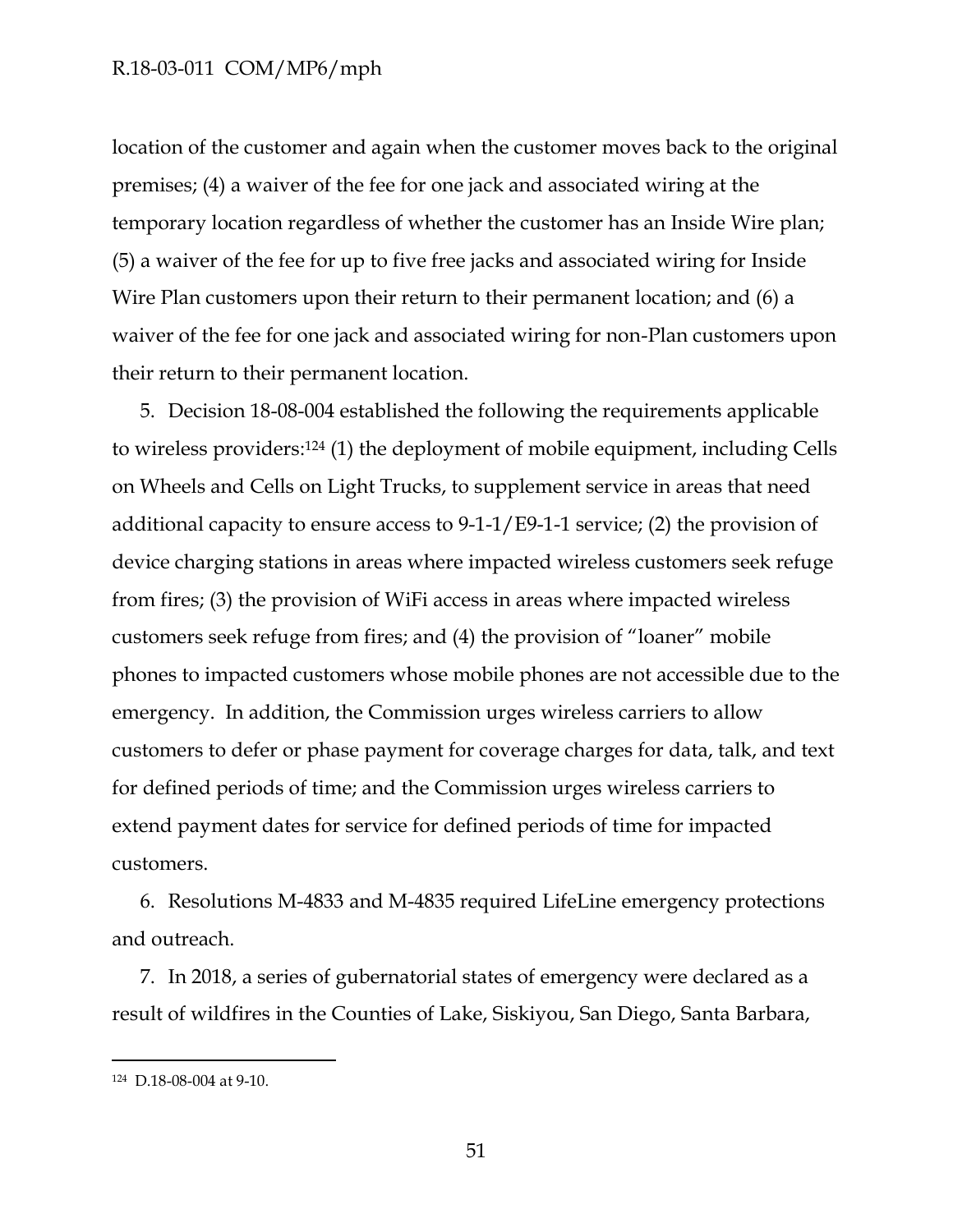Riverside, Shasta, Mariposa, Mendocino, Napa, Butte, Los Angeles, Ventura, and Colusa.

8. On August 9, 2018, the Commission issued an interim decision, D.18-08-004, affirming the provisions of Resolutions M-4833 and M-4835 as interim disaster relief emergency customer protections for utility customers.

9. United States Census data show that the top three primary languages used in California other than English and Spanish are Chinese (including Cantonese and Mandarin), Tagalog, and Vietnamese.

10.It is critical to sustain or restore essential communications functions, deliver critical communications services, and supply communications to customers and emergency officials following a declared state of emergency.

11. 2-1-1 service plays a critical role in providing information and support in times of disaster, such as evacuations, shelter, food, medical and recovery information and provides public officials with feedback from callers about changing conditions.

12. During the October 2017 wildfires, approximately 80 percent of all 9-1-1 calls came from cellular devices.

### **Conclusions of Law**

1. Pub. Util. Code §§ 216 and 234, the Commission has broad jurisdiction over "public utilities" and "telephone corporations."

2. Pub. Util. Code § 216, a "public utility" includes every "telephone corporation" where service is performed, or a commodity is delivered to the public or any portion thereof.

3. Pub. Util. Code § 234, "telephone corporation" includes "every corporation or person owning, controlling, operating, or managing any telephone line for compensation in this state."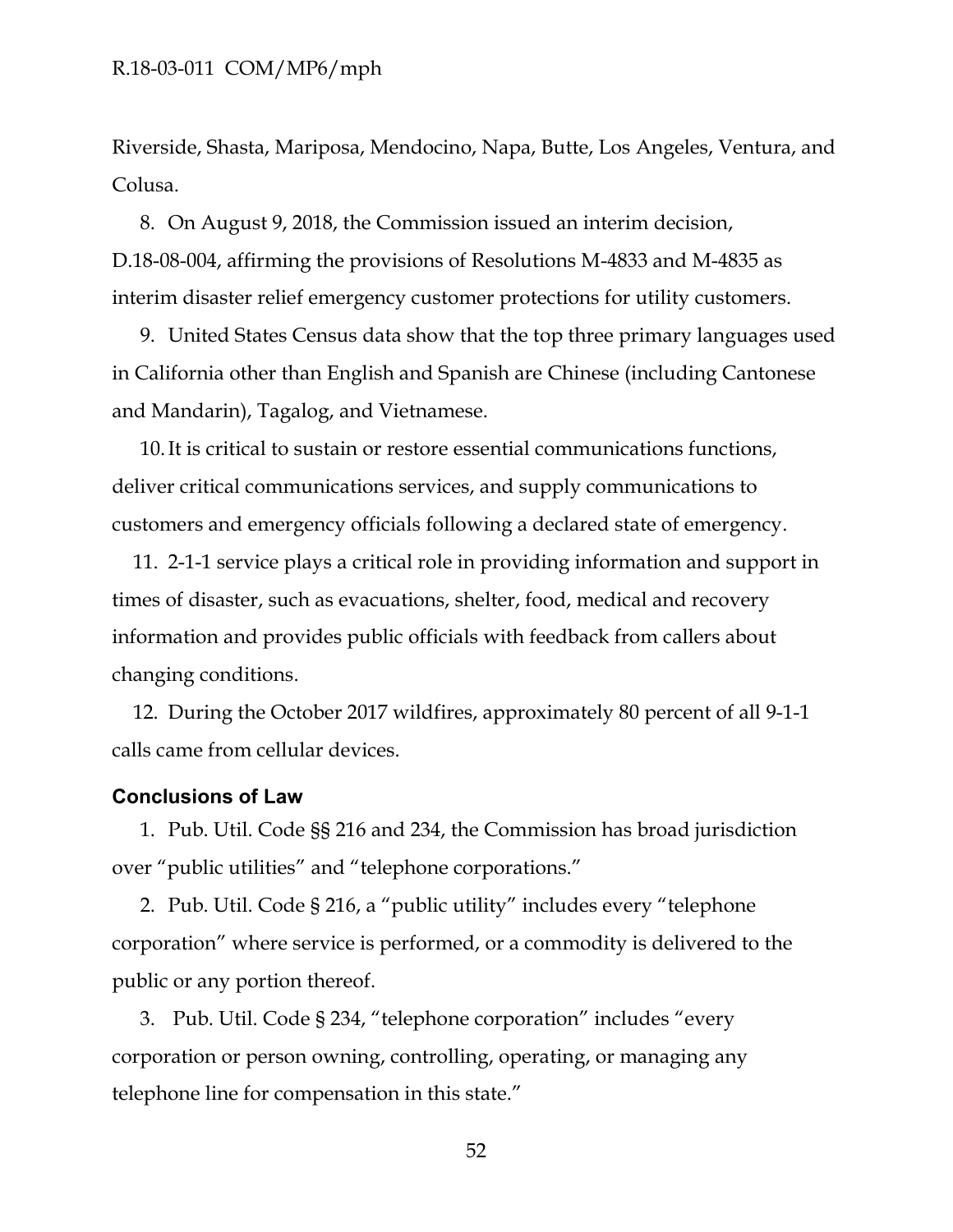4. Pub. Util. Code § 233, a "telephone line" includes "all conduits, ducts, poles, wires, cables, instruments, and appliances, and all other real estate, fixtures, and personal property owned, or controlled, operated, or managed in connection with or to facilitate communication by telephone, whether such communication is had with or without the use of transmission wires." It follows then that the means by which a telephone corporation provides service – analog, wireless technology or Internet protocol (IP) technology – does not affect whether the provider is a public utility telephone corporation.

5. Cal. Const., art. XII, §§ 1-6; Pub. Util. Code, § 701 establishes the Commission's authority over public utilities, including oversight over public utility practices and facilities.

6. Pub. Util. Code § 451 requires the Commission to ensure that utilities, including telephone corporations, "furnish and maintain such adequate, efficient, just and reasonable service, instrumentalities, equipment, and facilities … as are necessary to promote the safety, health, comfort, and convenience of its patrons, employees, and the public."

7. Pub. Util. Code §§ 761, 762 establishes the Commission's ongoing responsibility to ensure the reasonableness and sufficiency of utility facilities and may order "additions, extensions, repairs, or improvements to, or changes in" utility facilities which the Commission finds "ought reasonably to be made."

8. Pub. Util. Code § 1001 establishes the Commission's exclusive authority to grant "certificates" (i.e., a certificate of public convenience and necessity ["CPCN"]) to a public utility seeking to operate in California.

9. Pub. Util. Code § 7901 provides that a CPCN confers upon a public utility numerous benefits simultaneously with the aforementioned obligations, among others, that the Public Utilities Code and CPUC mandate. For instance, public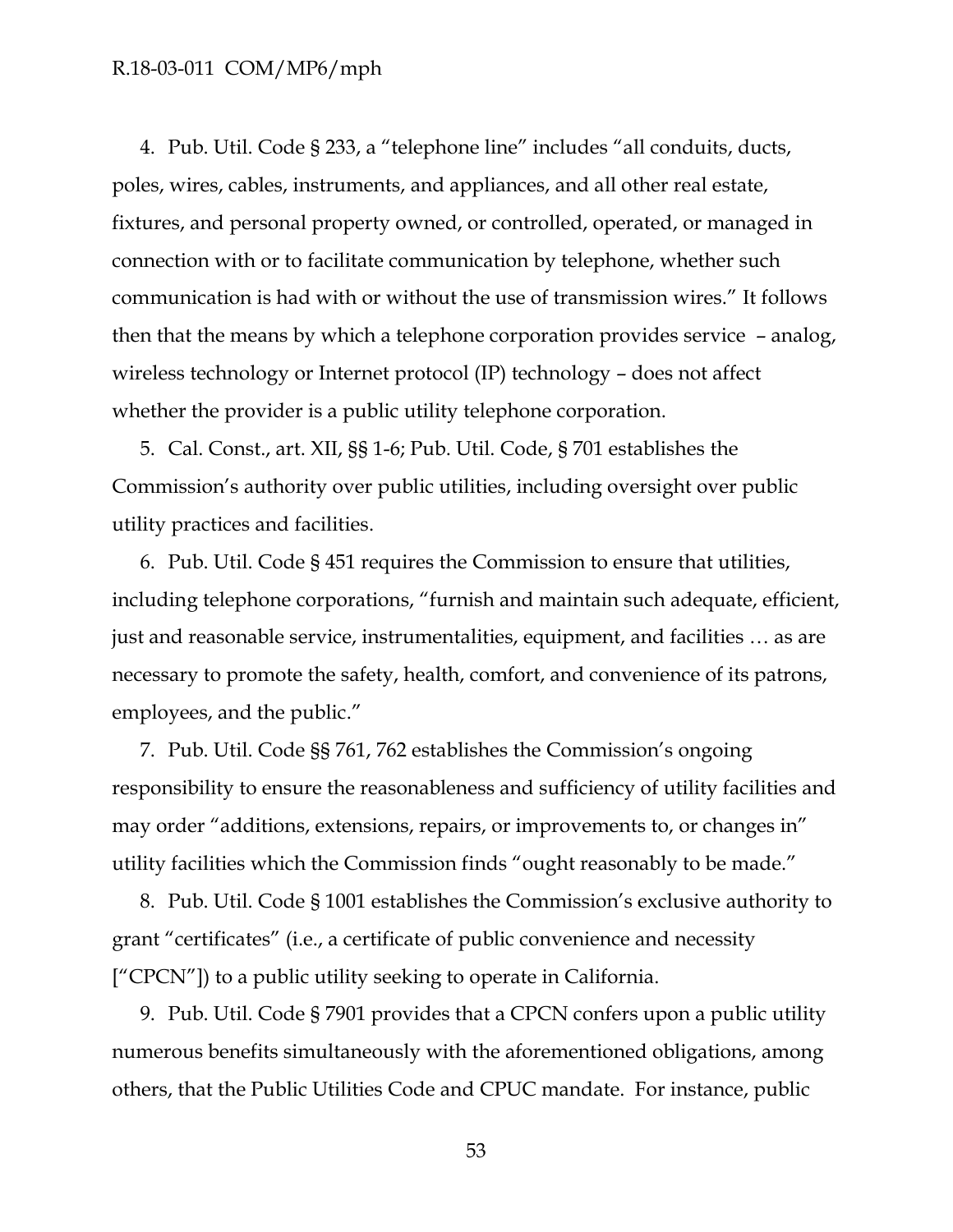utility telephone corporations have the right to interconnect with other service providers and the ability to access the public rights-of-way to build or install facilities to provide their services.

10.In the last 30 years, both federal and state laws have imposed limits on the Commission's authority over certain communications services, such as wireless service as well as VoIP and IP-enabled services, provided by telephone corporations.

11. 47 U.S.C.S. § 332, subd. (c)(3)A, a federal statute, prohibits states from regulating "the entry of or the rates charged by any commercial mobile service or any private mobile service," yet wireless service remains subject to state regulation.

12. 47 U.S.C.S. § 332, subd. (c)(3)A, a federal statute, expressly preserves state jurisdiction over all other matters not falling within the categories of rate or entry regulation, including the "other terms and conditions" of wireless service.

13.The Communications Act does not define the terms "entry" or "other terms and conditions," but the legislative history shows that consumer protection matters fall within "terms and conditions": Section 332(c)(3) provides that state or local governments cannot impose rate or entry regulation on private land mobile service or commercial mobile services; this paragraph further stipulates that nothing here shall preclude a state from regulating the other terms and conditions of commercial mobile services. It is the intent of the Committee that the states still would be able to regulate the terms and conditions of these services. *By "terms and conditions," the Committee intends to include such [] matters as customer billing information and practices and billing disputes and other consumer protection matters; facilities citing issues (e.g. zoning); transfers of control; the bundling of services and equipment; and the requirement that carriers make capacity available on a*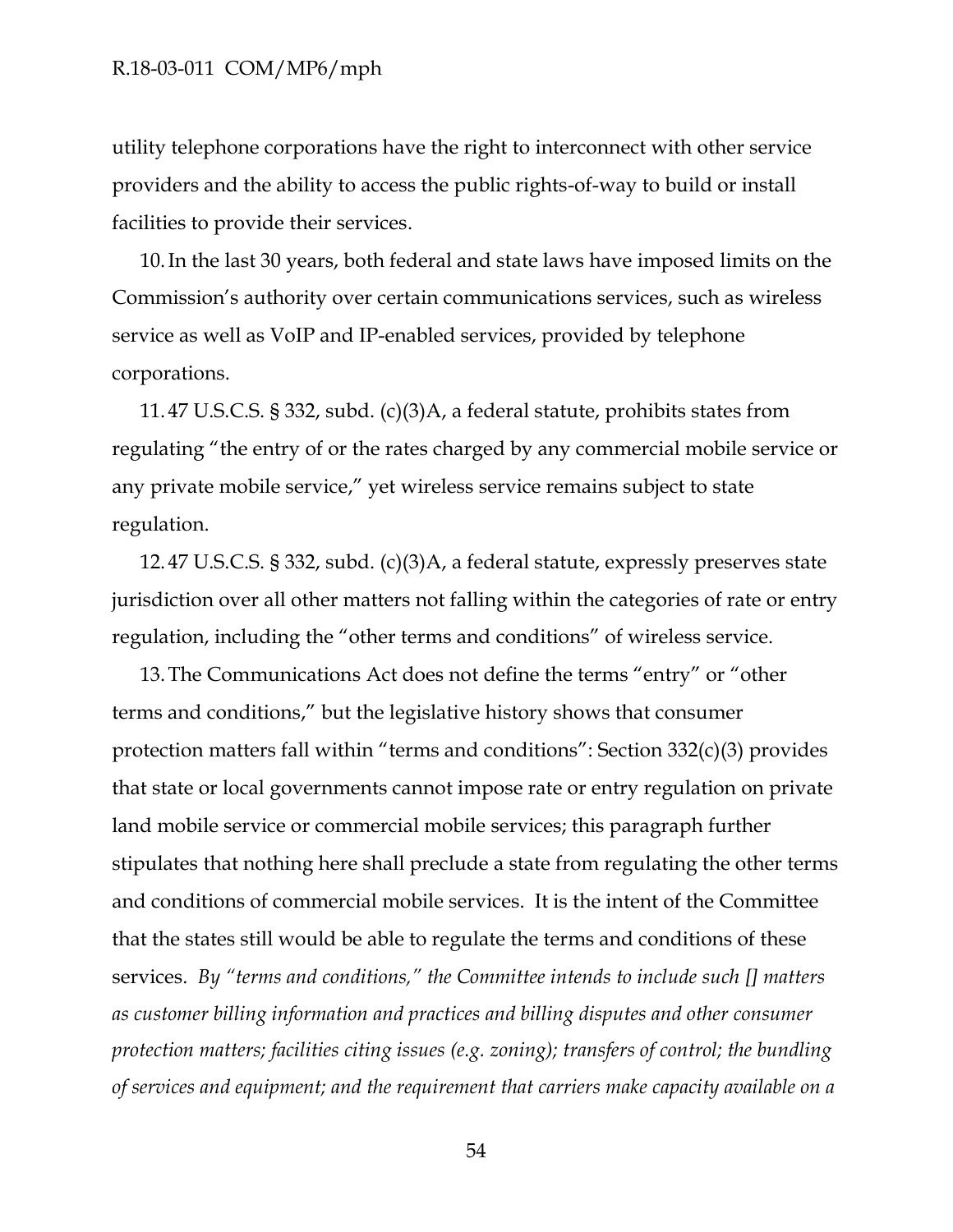*wholesale basis or such other matters as fall within a state's lawful authority. [] This list is intended to be illustrative only and not meant to preclude other matters generally understood to fall under "terms and conditions.*" Moriconi v. AT&T Wireless PCS, LLC (E.D. Ark. 2003) 280 F.Supp.2d 867, 873-874, citing H.R. Rep. No. 103-111, 103d Con. 1st Sess (1993), reprinted in 1993 U.S.C.C.A.N. 378, 588, emphasis added.

14.The Commission continues to retain broad authority over wireless service.

15.Pub. Util. Code § 710, enacted in 2015, placed more restrictions on the Commission's regulatory authority over Voice over Internet Protocol (VoIP) and other IP-enabled services.

16.Pub. Util. Code § 710 states that the Commission "shall not exercise regulatory jurisdiction or control" over VoIP and IP-enabled services "except as required or delegated by federal law, expressly provided in statute, or as provided in Section 710. The statue contains numerous exceptions preserving the Commission authority over some aspects of VoIP and IP-enabled services.

17. VoIP providers clearly fit within the plain language of the definition of a public utility "telephone corporation."

18.Both before and after Section 710 was enacted, the Commission routinely granted applications for Certificates of Public Convenience and Necessity (CPCNs) requested by VoIP providers, if the provider was otherwise eligible for a CPCN.

19.Pub. Util. Code § 1001 gives the Commission authority to grant a CPCN if the provider is a public utility telephone corporation

20.Pub. Util. Code § 710 exceptions themselves demonstrate that the Commission retains some authority over VoIP providers as public utility telephone corporations. The Commission would only have authority over, for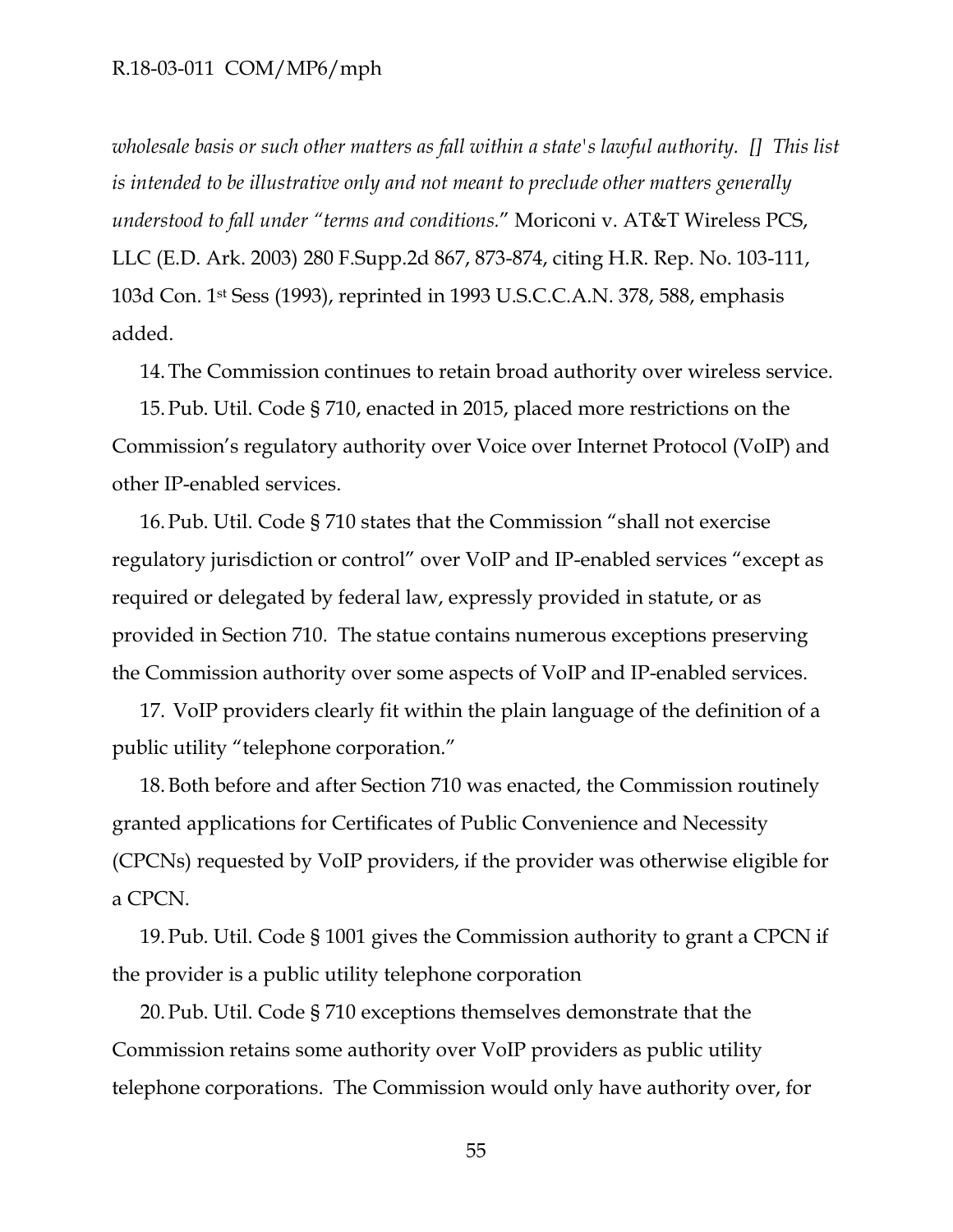example, interconnection and intercarrier compensation (exceptions Section 710(c)(3) & (c)(5)) if VoIP providers are public utility telephone corporations. From the standpoint of a customer, VoIP and traditional landline service are essentially the same. And such VoIP services are becoming more and more prevalent.

21.The use of the word "services" in Section 710 was intentional.

22.Decision 16-08-021 explained that: "pursuant to the plain language and the legislative history of the statute, Section 710 is not a blanket prohibition on the regulation of facilities over which VoIP services are transported. Section 710 contains certain exceptions relating to facilities (e.g., the Commission's authority to enforce existing requirements regarding backup power (Section 710 (c)(6)) and the Commission's authority regarding access to support structures, including pole attachments, or to the construction and maintenance of facilities pursuant to GOs 95 and 128 (Section 710 (c)(7)). Regardless of what services are being transported, the telecommunications network is interconnected. We do not believe that the Legislature intended to bar the Commission from ensuring a safe and reliable telecommunications network by allowing facilities that provide VoIP services to go unmonitored." Thus, to the extent some requirements, such as service quality, may apply to facilities or providers, and not specifically to VoIP *services*, they are allowed under section 710.

23. VoIP providers are required to offer 9-1-1 services under both state and federal law.

24. 9-1-1 service is a component of basic service as the CPUC has defined it for over 25 years, and as such, providers are required to maintain 9-1-1 tariffs on file tariffs with the CPUC circa Decision 12-12-038 [decision adopting revisions to "basic service" definition] and Section 495.7(b) ["The commission may, by rule or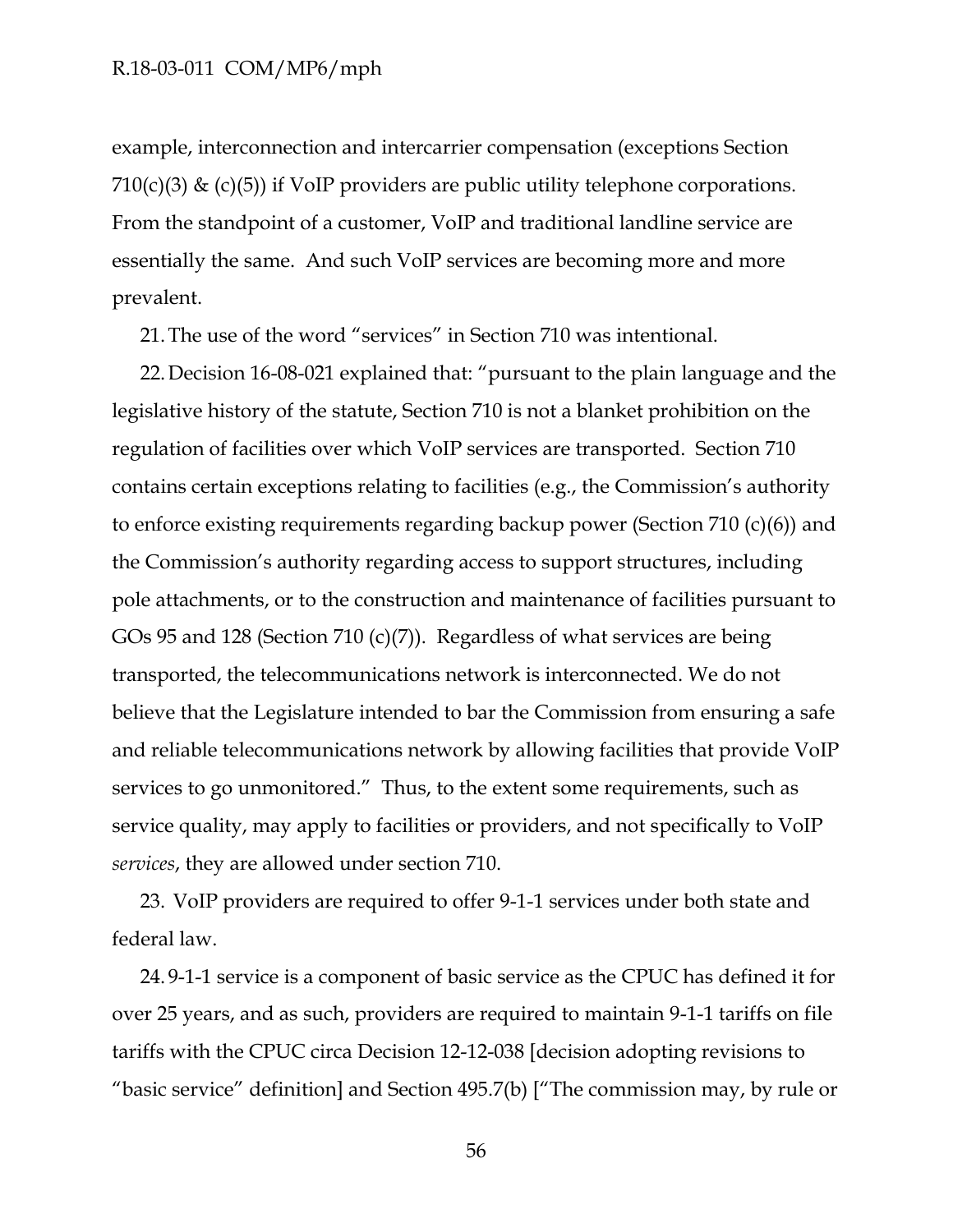order, partially or completely exempt certain telecommunications services, *except basic exchange service offered by telephone or telegraph corporations*, from the tariffing requirements of Sections 454, 489, 491, and 495." (Emphasis added.)].

25. The Commission's oversight of 9-1-1 service is contained in several sections of the Public Utilities Code: Section 742 (9-1-1 for public telephones); section 2883 (9-1-1 service and "warm lines"); Section 2889.6 (information to customers regarding 9-1-1); and Section 2892 (requiring wireless carriers to provide access to 9-1-1 service).

26.Public Utilities Code section 710 expressly states that its prohibition of VoIP regulation does not apply to 9-1-1 emergency services. Section 710 (c)(8) states: "This section does not affect or supersede" the "Warren-9-1-1-Emergency Assistance Act."<sup>125</sup> The Warren-9-1-1-Emergency Assistance Act established "9-1-1" as the primary emergency telephone number for use in California.<sup>126</sup> This Act addresses the roles of local public agencies, the Public Safety Communication Division, within the Office of Emergency Services, and the Attorney General. While the Commission recognizes the primary role of the Office of Emergency Services (OES) to implement the 9-1-1 system, as the agency with primary jurisdiction over telephone corporations, the Commission, would have the authority to enforce/implement requirements that support 9-1-1 service.

27.The Commission also retains authority to regulate 9-1-1/E9-1-1 services regardless of what technology is used to provide the service. The customer protection rules adopted in this decision relate to the provision of basic service, 9-1-1 service, and access to the network in the event of an emergency. As such,

 $\overline{a}$ 

<sup>125</sup>Gov. Code § 53100 et seq.

<sup>126</sup> Gov. Code, §§ 53100, 53111.)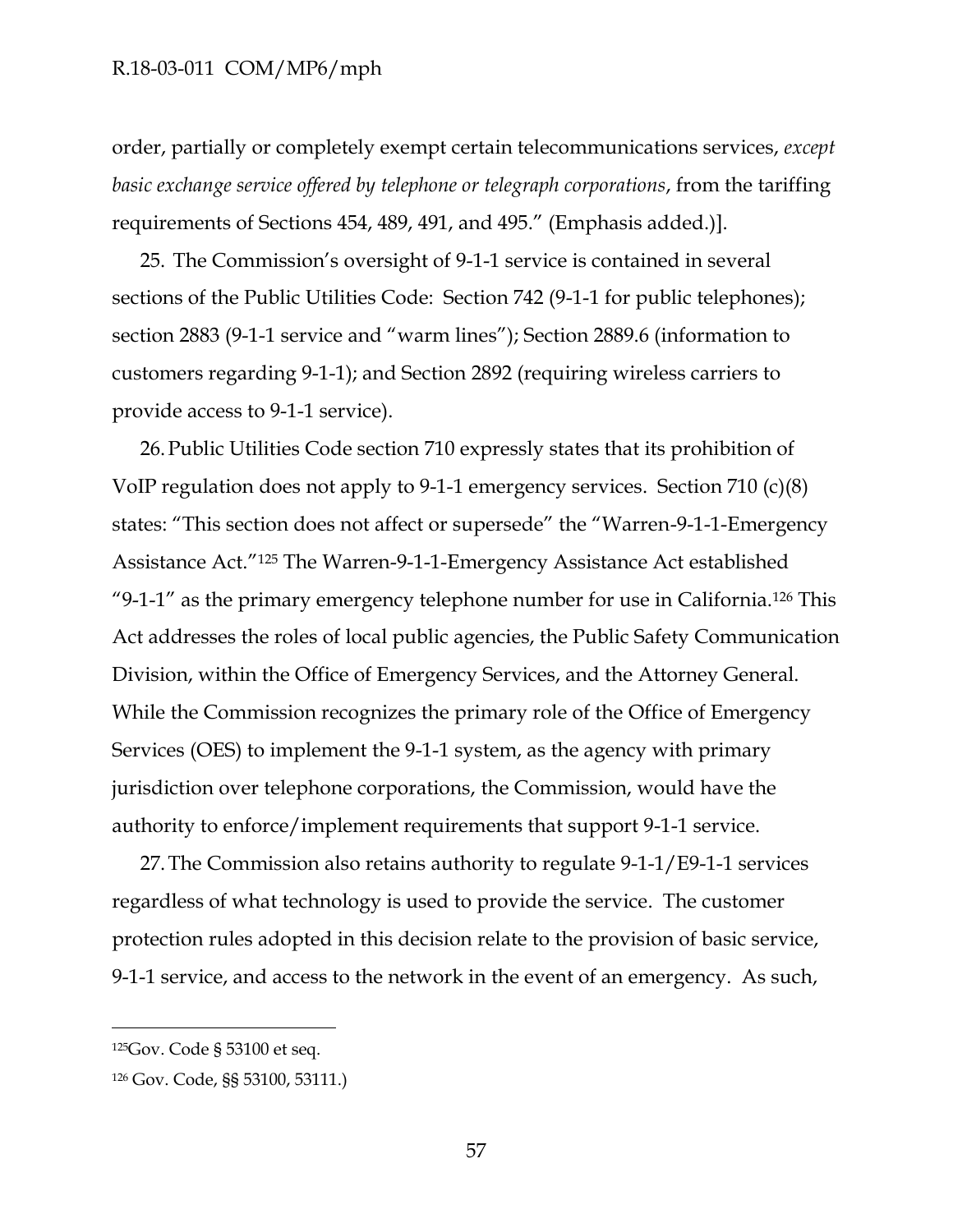we do not believe that adopting and enforcing these protections are prohibited by Section 710.

28. 47 USC 332(c)(3)(A) does not preempt state police power, and that is what we exercise here, in adopting measures to ensure public safety through a functioning communications network in the event of one or more emergencies.

29.D.16-08-021 holds that the duty to furnish and maintain safe equipment and facilities that provide just and reasonable service falls squarely on telephone corporations operating in California. There is no regulatory taking where the regulations merely maintain the status quo. It is reasonable to identify examples of facilities-based and non-facilities based landline providers, for the purposes of this decision, as 9-1-1/E9-1-1 providers, LifeLine providers, providers of Voice-Over-Internet Protocol (VoIP), Carriers of Last Resort (COLRs), and other landline providers that do not fall into the aforementioned groups.

30.It is reasonable to identify examples of wireless providers (*e.g*., those that provide access to E9-1-1 and/or LifeLine services) as category (2A) facilitiesbased wireless providers and as category (2B) non-facilities-based wireless providers (*e.g.,* resellers and mobile virtual network operators).

31.It is reasonable to require the landline providers, as defined in Conclusion of Law 13, and wireless providers, as defined in Conclusion of Law 14, to implement the emergency customer protections when the governor of California or the president of the United States declares a state of emergency and where the state of emergency has disrupted the delivery or receipt of utility service and/or the degradation of the quality of utility service to communications service provider customers.

32.It is reasonable to define disruption of the delivery or receipt of service when a disaster(s) has resulted: (1) loss of dial tone; (2) no connection or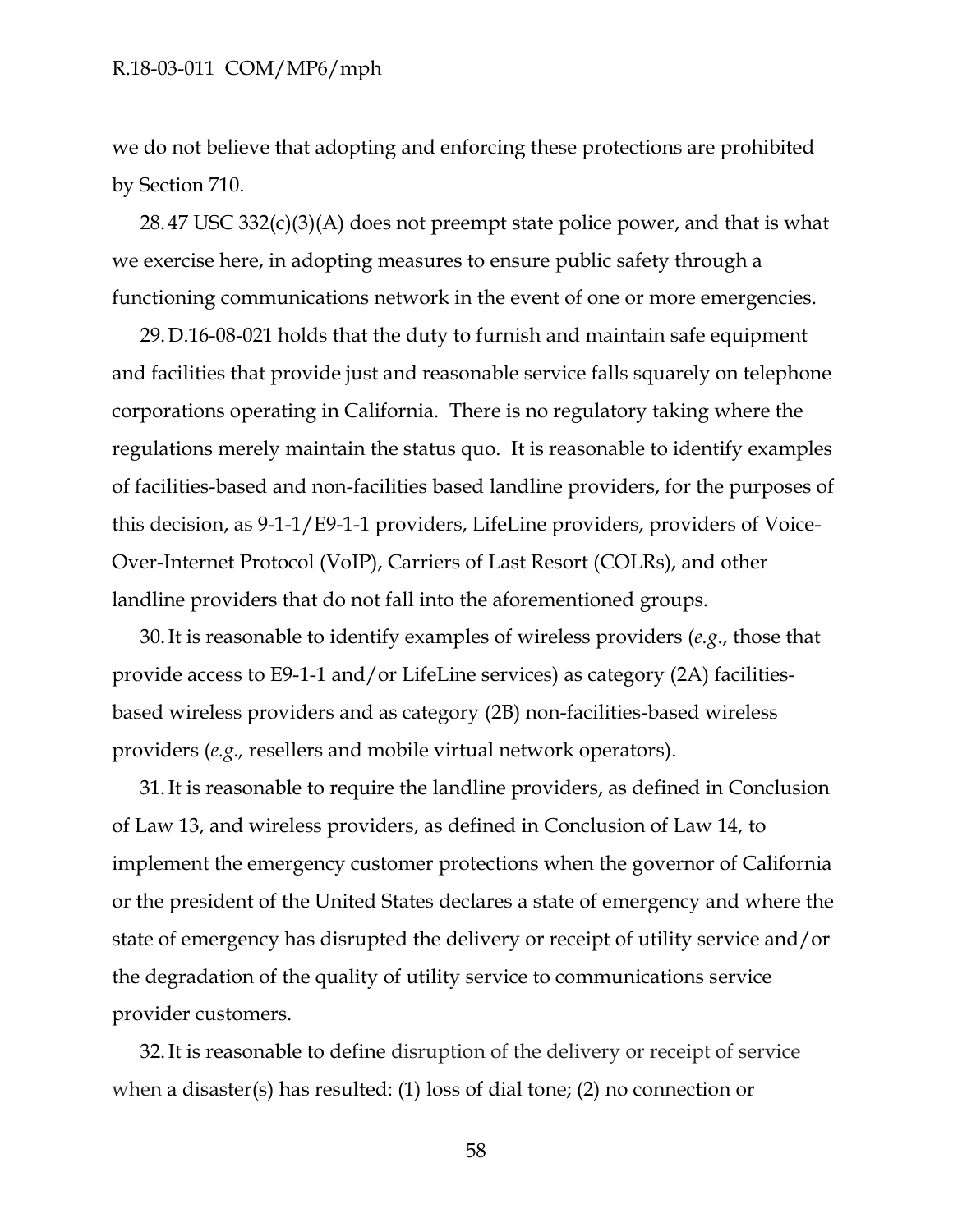otherwise non-functioning service; (3) cannot make or receive a voice call because the disaster has rendered the service nonfunctional and is unable to make a 9-1-1 call.

33.It is reasonable to define degradation of service where the disaster(s) that led to an emergency declaration has rendered the service as not being completely out, but callers still encounter poor service quality, including, but not limited to, static, failure to connect, fast busy signal, and/or dropped calls, including 9-1-1 calls.

34.It is reasonable to adopt a 24-hour threshold for service disruption or degradation as a trigger for certain customer protections (*e.g*., waiver of fees for call forwarding) while other customer protections may need to be deployed less than 24 hours after loss of service (*e.g*., deployment of Cells on Wheels and Cells on Light Trucks).

35.It is reasonable for all customers whose communications service is disrupted or degraded, within an area that is declared to be in a state of emergency by the governor of California or president of the United States to be covered under the protections set forth here.

36.It is reasonable to exempt a state of emergency for drought conditions from this Decision.

37.It is reasonable to apply these protections to both residential and small business customers. The definition of residential and small business customers shall be the same definition the Commission has previously adopted in General Order (GO) 133-D: a customer is a separate account number for voice service, or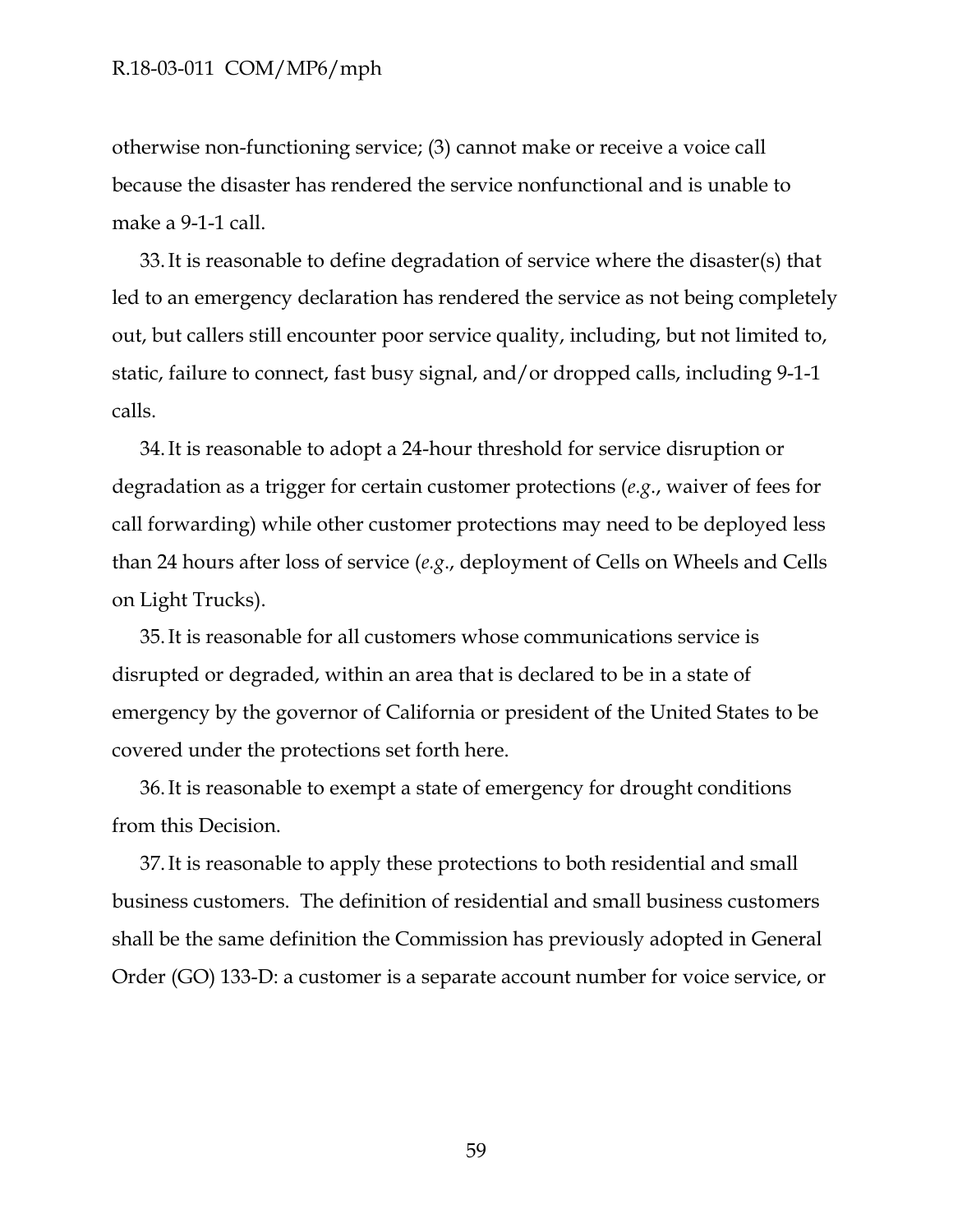bundle of services, including voice, and includes small business (5 lines or less) and residential customers.<sup>127</sup>

38.It is reasonable to prohibit the conclusion of the implementation of the mandated customer protections no sooner than twelve (12) months from the date of the emergency proclamation or as appropriately determined by the Governor's Office of Emergency Services. It is reasonable to require the landline providers, as defined in Conclusion of Law 13, to provide the following mandated protections to their customers who are in a disaster-affected area under a covered emergency declaration by the governor of California or president of the United States: (a) waiver of one-time activation fee for establishing remote call forwarding, remote access to call forwarding, call forwarding features and messaging services; (b) waiver of the monthly rate for one month for remote call forwarding, remote access to call forwarding, call forwarding, call forwarding features, and messaging services; (c) waiver of the service charge for installation of service at the temporary or new permanent location of the customer and again when the customer moves back to the premises; (d) waiver of the fee for one jack and associated wiring at the temporary location regardless of whether the customer has an inside wiring plan; (e) waiver of the fee for up to five free jacks and associated wiring for inside wiring plan customer upon their return to their permanent location; and (f) waiver of the fee for one jack and associated wiring for non-Plan customers upon their return to their permanent location.

39.It is reasonable to require the category 2A wireless providers, as defined in Conclusion of Law 14, to give customers who are in a disaster-affected area

<sup>127</sup> GO 133-D, Section 1.3 (Definitions), (g).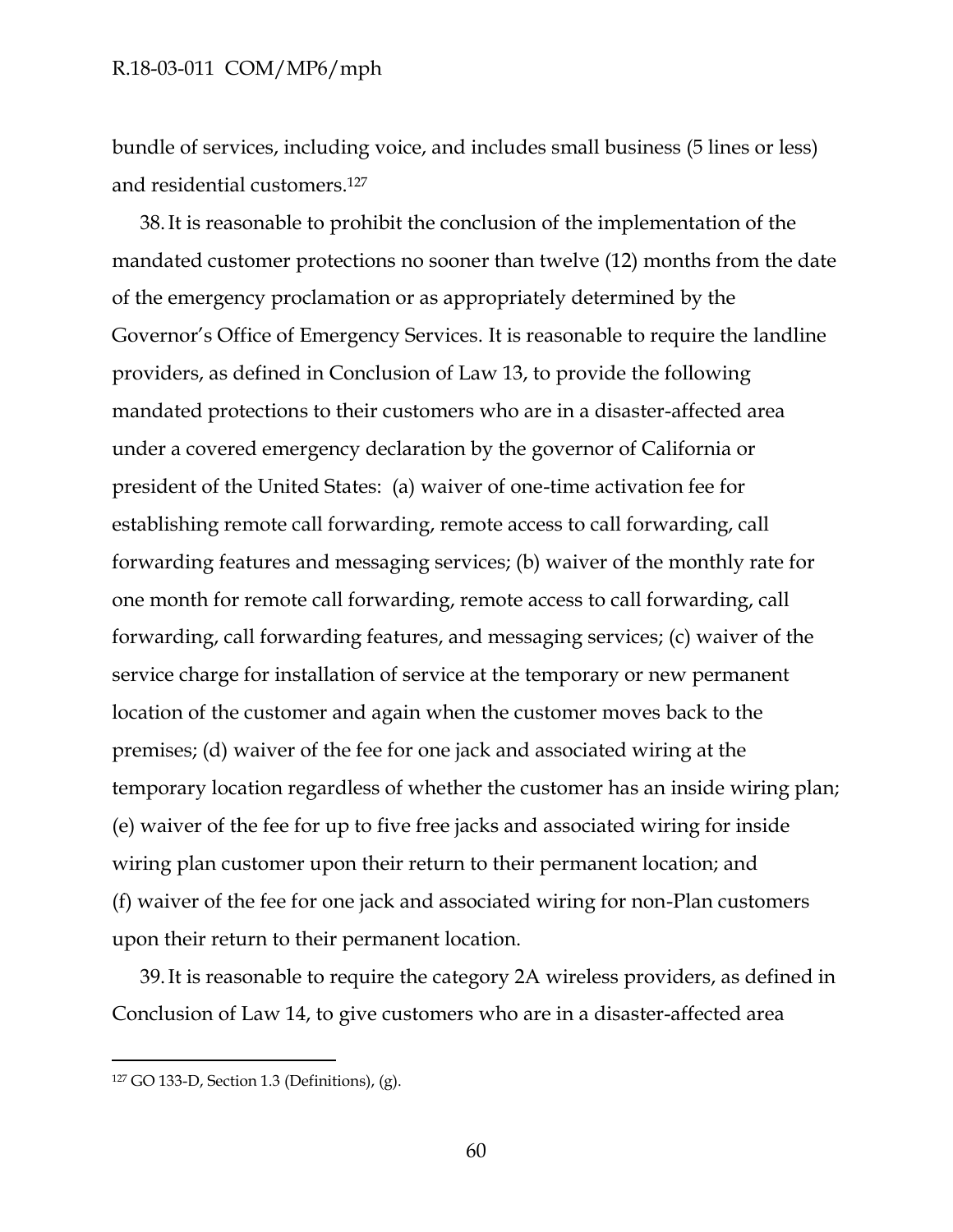under a covered emergency declaration by the governor of California or president of the United States: (a) deployment of mobile equipment, including Cells on Wheels and Cells on Light Trucks, to supplement service in areas that need additional capacity to ensure access to 9-1-1/E9-1-1 service; (b) provide device charging stations in areas where impacted wireless customers seek refuge from fires; (c) provide WiFi access in areas where impacted wireless customers seek refuge from fires; (d) provide mobile phones for customers seeking shelter from a disaster to use temporarily at a county or city designated shelter; (e) to consider allowing customers to defer or phase payment for coverage charges for data, talk, and text for defined periods of time; (f) to consider providing temporary replacement phones for customers who phones were lost or damaged as a result of a disaster or evacuation. The relief measures create a floor of customer protections beyond which the category 2A wireless providers may offer additional relief measures, including those tailored to specific customers' needs; and (g) extending payment dates for service for defined periods of time for impacted customers.

40.It is reasonable to require the category 2B wireless providers, as defined in Conclusion of Law 14, to provide the following mandated protections to their customers who are in a disaster affected area under a covered emergency declaration by the governor of California or president of the United States: (a) to provide mobile phones for customers seeking shelter from a disaster to use temporarily at a county or city designated shelter; (b) consider allowing customers to defer or phase payment for coverage charges for data, talk, and text for defined periods time; (c) to consider extending payment dates for service for defined periods of time for impacted customers; and (d) to consider providing temporary replacement phones for customers whose phones were lost or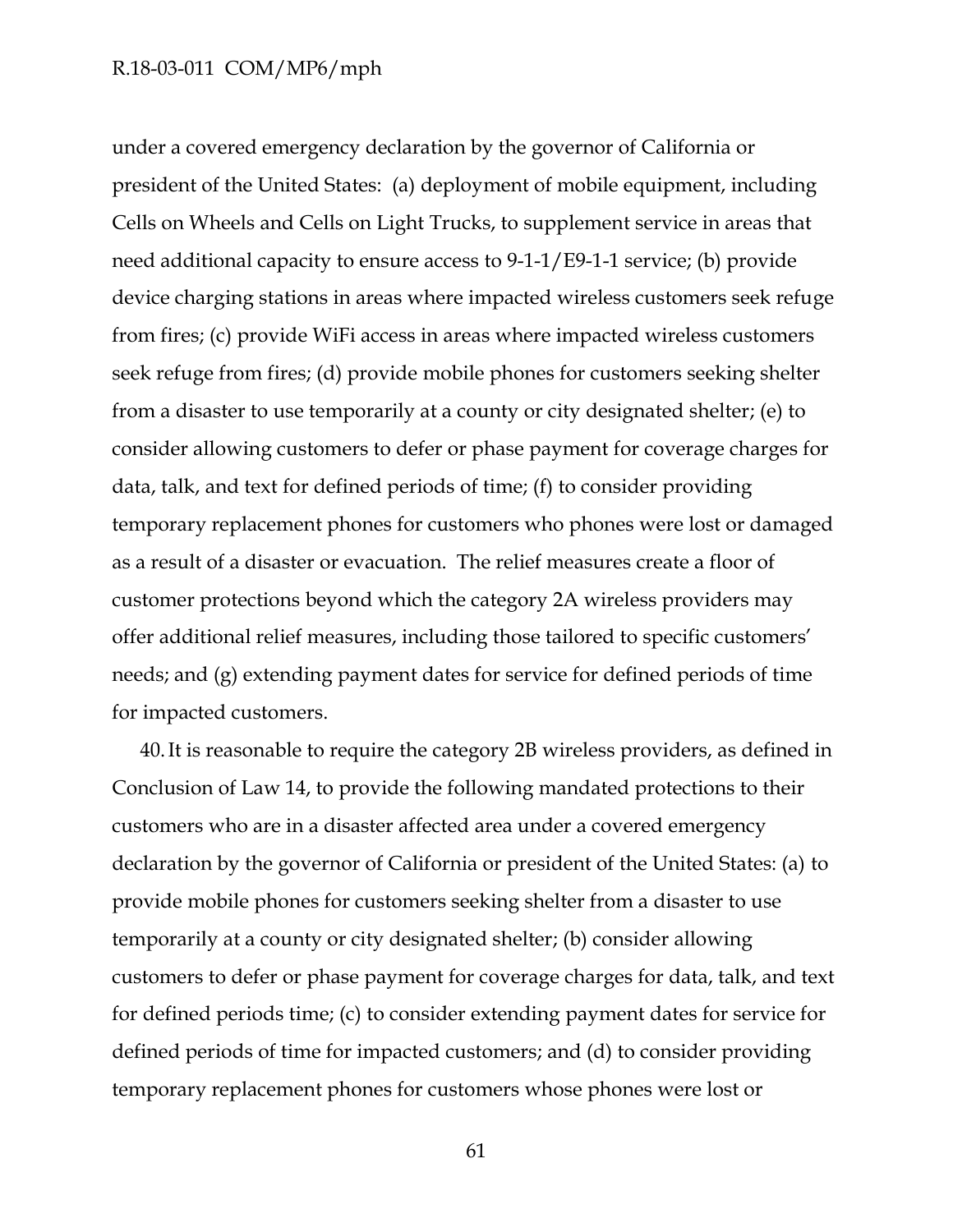damaged as a result of a disaster or evacuation. The relief measures create a floor of customer protections beyond which the category 2B wireless providers may offer additional relief measures, including those tailored to specific customer needs.

41.It is reasonable to require the landline providers, as defined in Conclusion of Law 13, and wireless providers, as defined in Conclusion of Law 14, to file a Tier 1 Advice Letter within 15 days of a declared state of emergency attesting that they have complied with all required actions, designated based on the type of service they provide.

42.It is reasonable to require the landline providers, as defined in Conclusion of Law 13, and wireless providers, as defined in Conclusion of Law 14, to file a Tier 1 Advice Letter documenting compliance with the mandates in this decision, twelve months following a qualifying event.

43.It is reasonable to allow a service provider to request a blanket exemption via a letter on an annual basis from the Director of the Communications Division that explains that none of the adopted protections are applicable to its services or customers, and require that provider to send another Tier 1 advice letter in the event that any of the protections in fact, become applicable.

44.It is reasonable to require all Tier 1 Advice Letters, in compliance with this Decision, to be filed on the service list of this rulemaking to ensure that all interested parties have the opportunity, through timely and efficient means, to receive notice and review these filings.

45.It is reasonable to give the landline providers, as defined in Conclusion of Law 13, and wireless providers, as defined in Conclusion of Law 14, the discretion to apply or implement additional relief efforts that are unique to its customer experience, to the specific type of damage resulting from a disaster, or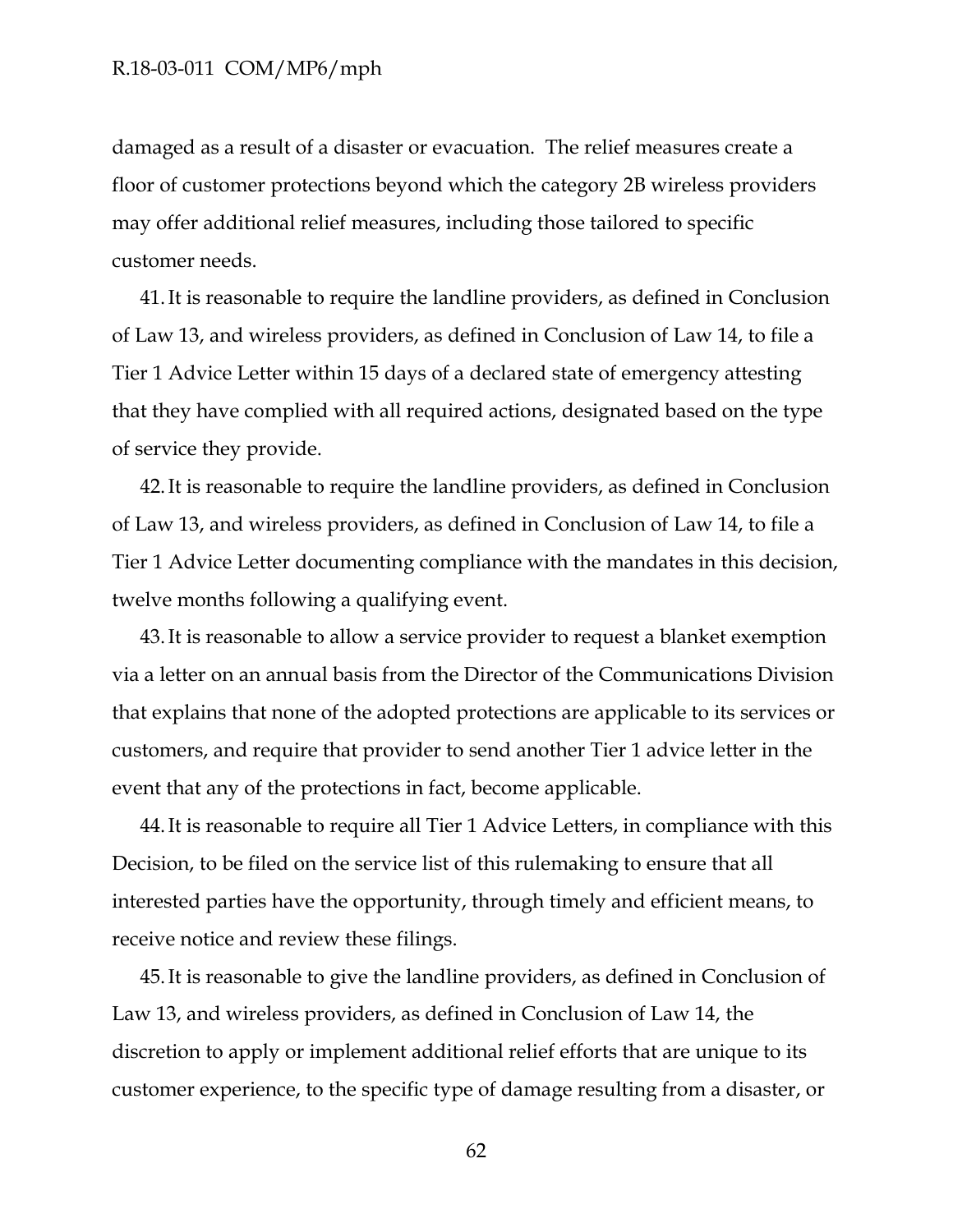to apply applicable customer protections for customers indirectly affected by the disaster when fairness and equity require auxiliary efforts to supplement the rules set forth here.

46. 2-1-1 service plays a critical role in providing information and support in times of disaster, such as evacuations, shelter, food, medical and recovery information and provides public officials with feedback from callers about changing conditions.

47.It is reasonable to require the landline providers, as defined in Conclusion of Law 13, to work collaboratively with Commission staff and our sister government agencies on measures to instill greater awareness of 2-1-1 services.

48.It is reasonable to require the landline providers, as defined in Conclusion of Law 13, and wireless providers, as defined in Conclusion of Law 14, to conduct the following outreach and awareness to their customers that clearly communicate the customer protections before a disaster occurs and during a disaster: (a) community outreach; (b) webpages; (c) outbound emails; (d) media advisories; (e) social media posts; (f) outbound dialing; (g) customer contact centers to provide customers impacted by the disaster information regarding service interruptions, restoration efforts, along with relief support; (h) community outreach centers; (i) targeted outreach to highly impacted customers; (j) direct mail; (k) newsletters; (l) city/county assistance centers; (m) trained staff at local assistance centers to work in-person with impacted customers; (n) partnering with community-based organizations that serve income-eligible customers to ensure awareness of available customer protections; (o) local governments; (p) radio; and (q) communicate customer protections in accessible formats for customers with disabilities impacting their ability to use standard forms of communications. Providers shall have the flexibility to utilize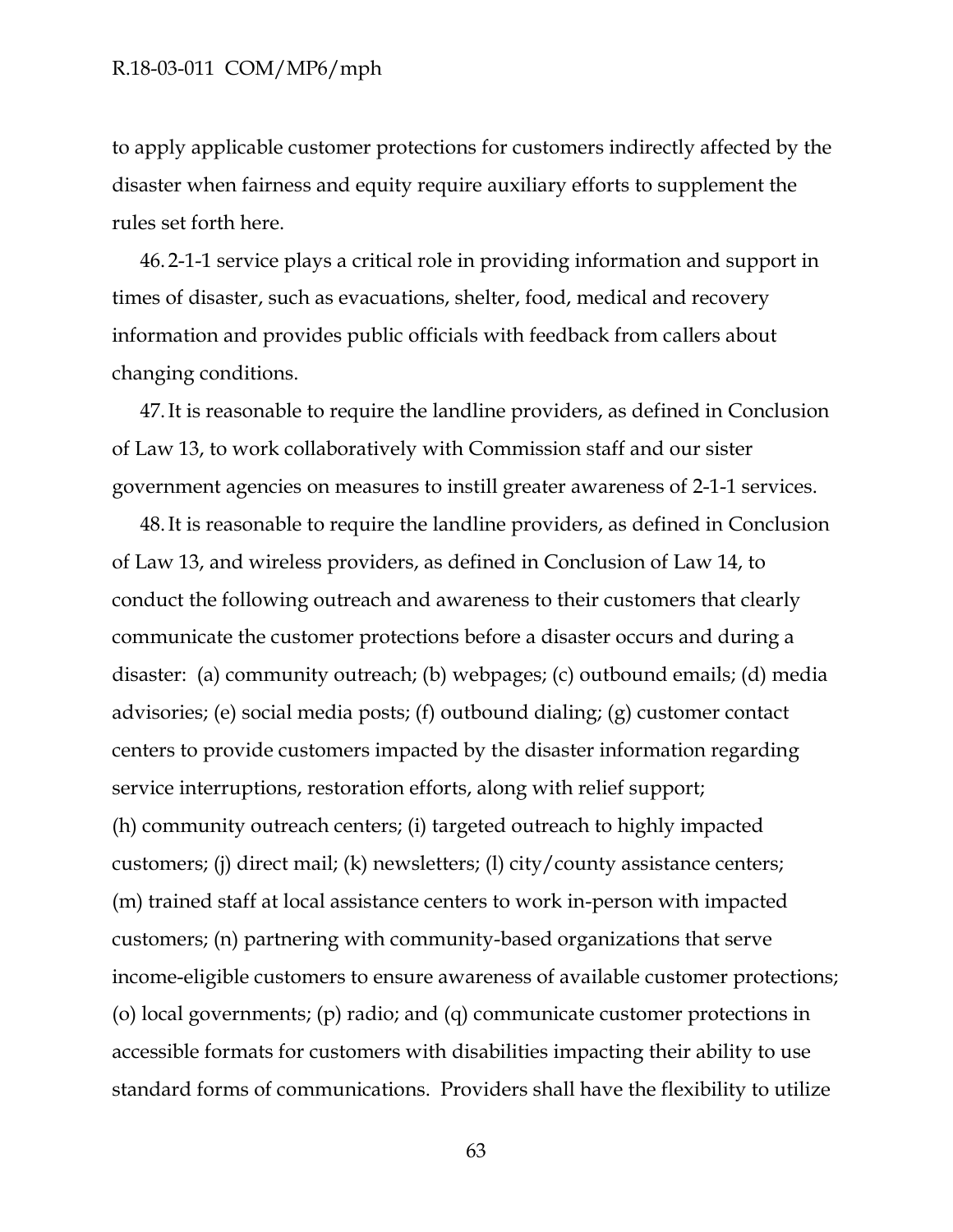these communication mediums and outreach measures where and how appropriate.

49.It is reasonable to require the landline providers, as defined in Conclusion of Law 13, and wireless providers, as defined in Conclusion of Law 14, to begin conducting outreach to their customers about these protections upon the effective date of this decision.

50.It is reasonable to require the landline providers, as defined in Conclusion of Law 13, and wireless providers, as defined in Conclusion of Law 14, to have flexibility to create a mix of tactics utilized at strategic times to reach customers and aid them in their understanding of the emergency disaster relief programs.

51.It is reasonable to require the landline providers, as defined in Conclusion of Law 13, and wireless providers, as defined in Conclusion of Law 14, to communicate the timelines of the customer protections clearly to customers.

52.Official notice is taken, pursuant to Rule 13.9 of the Commission's Rules of Practice and Procedure, that United States Census data shows that the top three primary languages used in California other than English and Spanish are Chinese (including Cantonese and Mandarin), Tagalog, and Vietnamese.

53.It is reasonable to require the landline providers, as defined in Conclusion of Law 13, and wireless providers, as defined in Conclusion of Law 14, to communicate these emergency disaster relief customer protections in English, Spanish, Chinese (including Cantonese and Mandarin), Tagalog, and Vietnamese as well as Korean and Russian, where these languages are prevalent within the communications service provider service territories. It is reasonable for the customer outreach to be communicated in accessible formats for customers with disabilities impacting their ability to use standard forms of communication.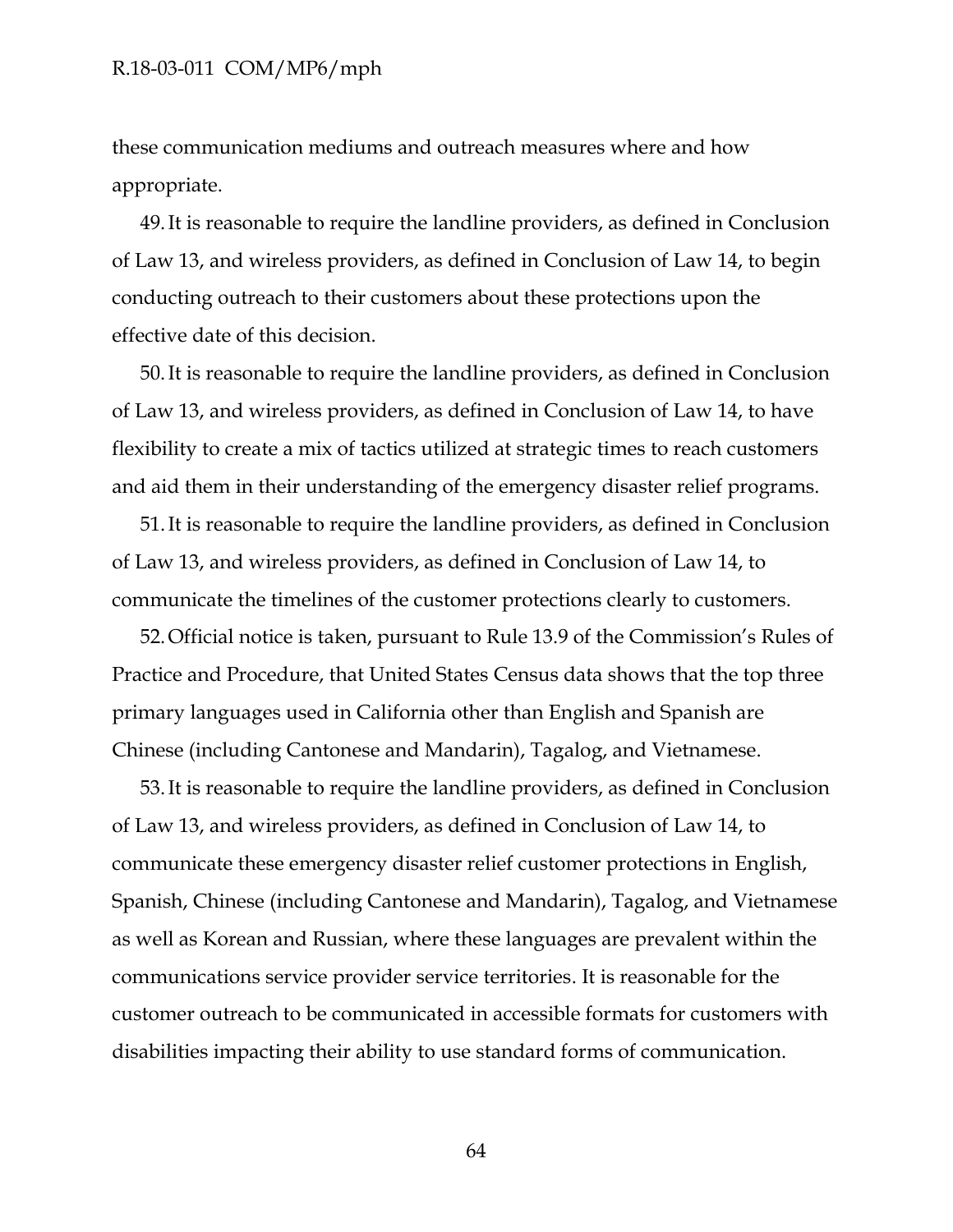54.It is reasonable to adopt additional language outreach requirements in other proceedings, including adding less prevalent languages, with appropriate process.

55.It is reasonable to require the Small Independent Local Exchange Carriers to use the annual California High Cost Fund-A advice letter process, as stated in Decision 17-12-024 and Decision 12-01-032, to request recovery through a fire hazard prevention memorandum account (FHPMA), to be verified by staff and assessed for reasonableness of recorded costs.

### **ORDER**

### <span id="page-65-0"></span>**IT IS ORDERED** that:

1. The Commission's adopted emergency disaster customer relief protections shall apply to facilities-based and non-facilities-based landline providers (*e.g*., 9-1-1/E9-1-1 providers, LifeLine Providers, providers of voice-over-internet protocol, Carriers of Last Resort, and other landline providers that do not fall into the aforementioned groups), and wireless providers' (*e.g*., those that provide access to E9-1-1 and/or LifeLine services, specifically those that are facilitiesbased wireless providers and those that are non-facilities-based wireless providers such as resellers and mobile virtual network operators) customers in affected areas in a state of emergency declared by the California Governor's Office or the President of the United States and shall remain in effect pursuant to the timelines established in this Decision. The interim protections for California LifeLine participants adopted in Decision 18-08-004 remain in effect until permanent protections for the California LifeLine Program are adopted separately in this proceeding. Nothing in this Decision bars or otherwise prohibits the communications service providers from implementing their own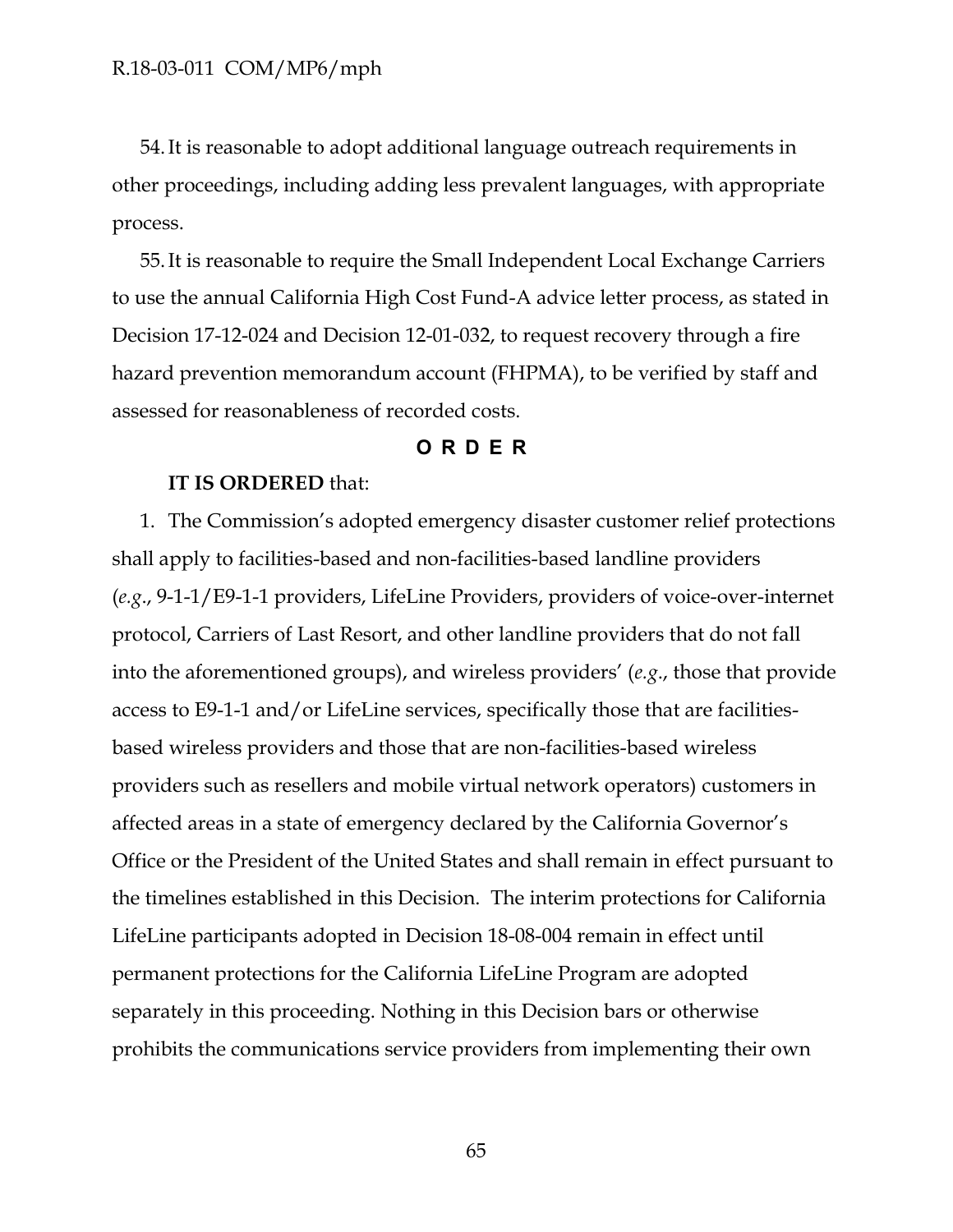disaster assistance programs to supplement these adopted emergency customer protections.

2. In the event the governor of California or a president of the United States declares a state of emergency which has either resulted in the loss or disruption of the delivery or receipt of utility service and/or resulted in the degradation of the quality of utility service, landline and wireless providers, as identified in Ordering Paragraph 1, shall file a Tier 1 Advice Letter within 15 days of the Governor's or President's state of emergency proclamation reporting compliance with implementing this Decision's mandated emergency disaster relief customer protections and outreach activities. These Advice Letters should include which of the required relief measures the provider has implemented, which of the required relief measures the provider will implement pending an FCC Lifeline waiver, which of the required relief measures do not apply because the provider either does not provide or does not charge for that service, and which relief measures, if any, the provider is offering in addition to the required measures. A service provider may request a blanket exemption via a letter on an annual basis from the Director of the Communications Division that explains that none of the adopted protections are applicable to its services or customers, and require that provider to send another Tier 1 advice letter in the event that any of the protections in fact, become applicable.

3. Landline providers, as defined in Ordering Paragraph 1, shall provide the following mandated protections to their customers who are in a disaster-affected area under a covered emergency declaration by the governor of California or president of the United States: (a) waiver of one-time activation fee for establishing remote call forwarding, remote access to call forwarding, call forwarding features and messaging services; (b) waiver of the monthly rate for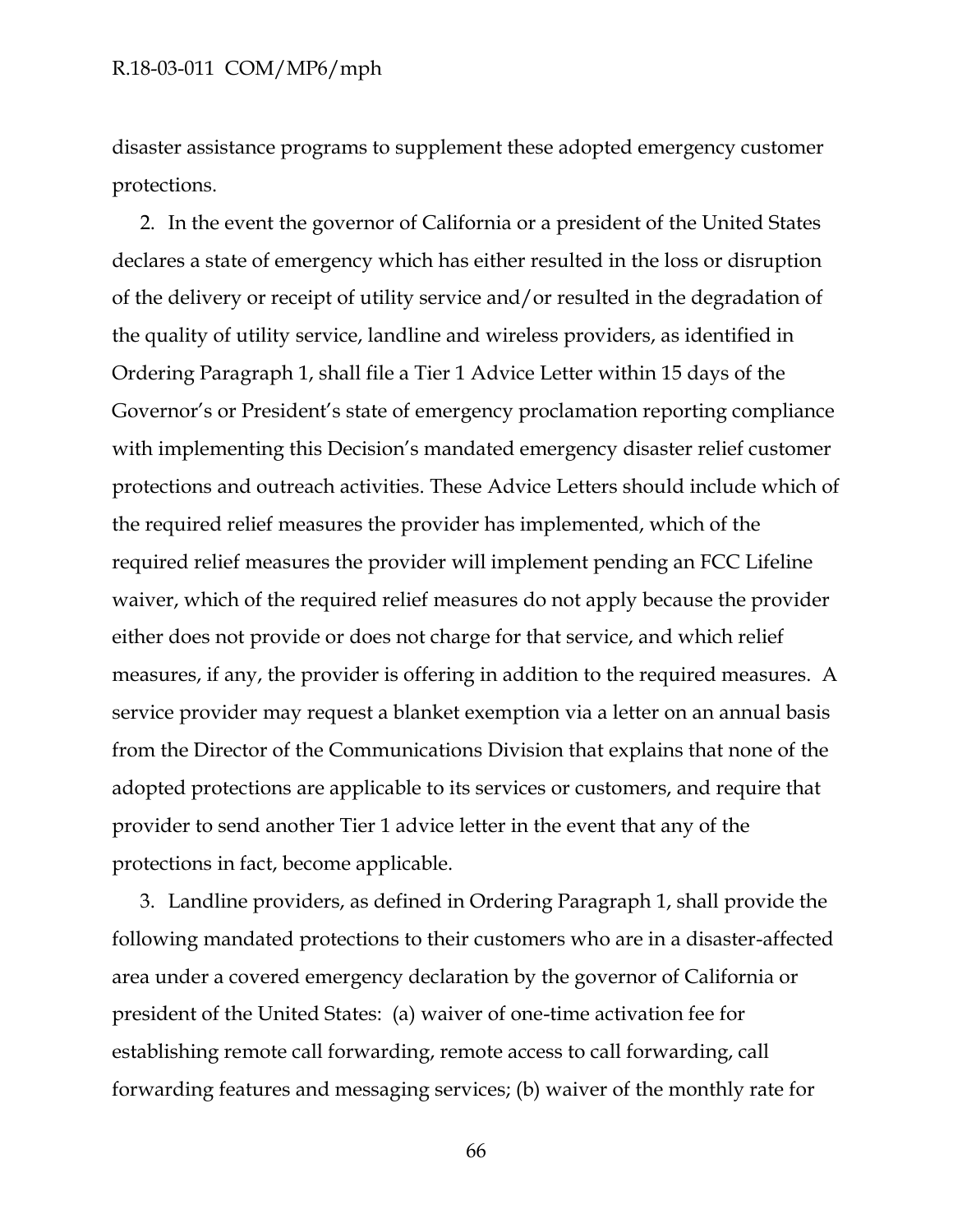one month for remote call forwarding, remote access to call forwarding, call forwarding, call forwarding features, and messaging services; (c) waiver of the service charge for installation of service at the temporary or new permanent location of the customer and again when the customer moves back to the premises; (d) waiver of the fee for one jack and associated wiring at the temporary location regardless of whether the customer has an inside wiring plan; (e) waiver of the fee for up to five free jacks and associated wiring for inside wiring plan customer upon their return to their permanent location; and (f) waiver of the fee for one jack and associated wiring for non-Plan customers upon their return to their permanent location.

4. Facilities-based wireless providers, such as those that provide access to E9- 1-1 and/or LifeLine services shall provide the following mandated protections to their customers who are in a disaster affected area under a covered emergency declaration by the governor of California or president of the United States: (a) deploy of mobile equipment, including Cells on Wheels and Cells on Light Trucks, to supplement service in areas that need additional capacity to ensure access to 9-1-1/E9-1-1 service; (b) provide device charging stations in areas where impacted wireless customers seek refuge from fires; (c) provide WiFi access in areas where impacted wireless customers seek refuge from fires; (d) provide mobile phones for customers seeking shelter from a disaster to use temporarily at a county or city shelter; (e) consider allowing customers to defer or phase payment for coverage charges for data, talk, and text for defined periods time; (f) consider extending payment dates for service for defined periods of time for impacted customers; (e) to consider providing temporary replacement phones for customers whose phones were lost or damaged as a result of a disaster or evacuation. The relief measures create a floor of customer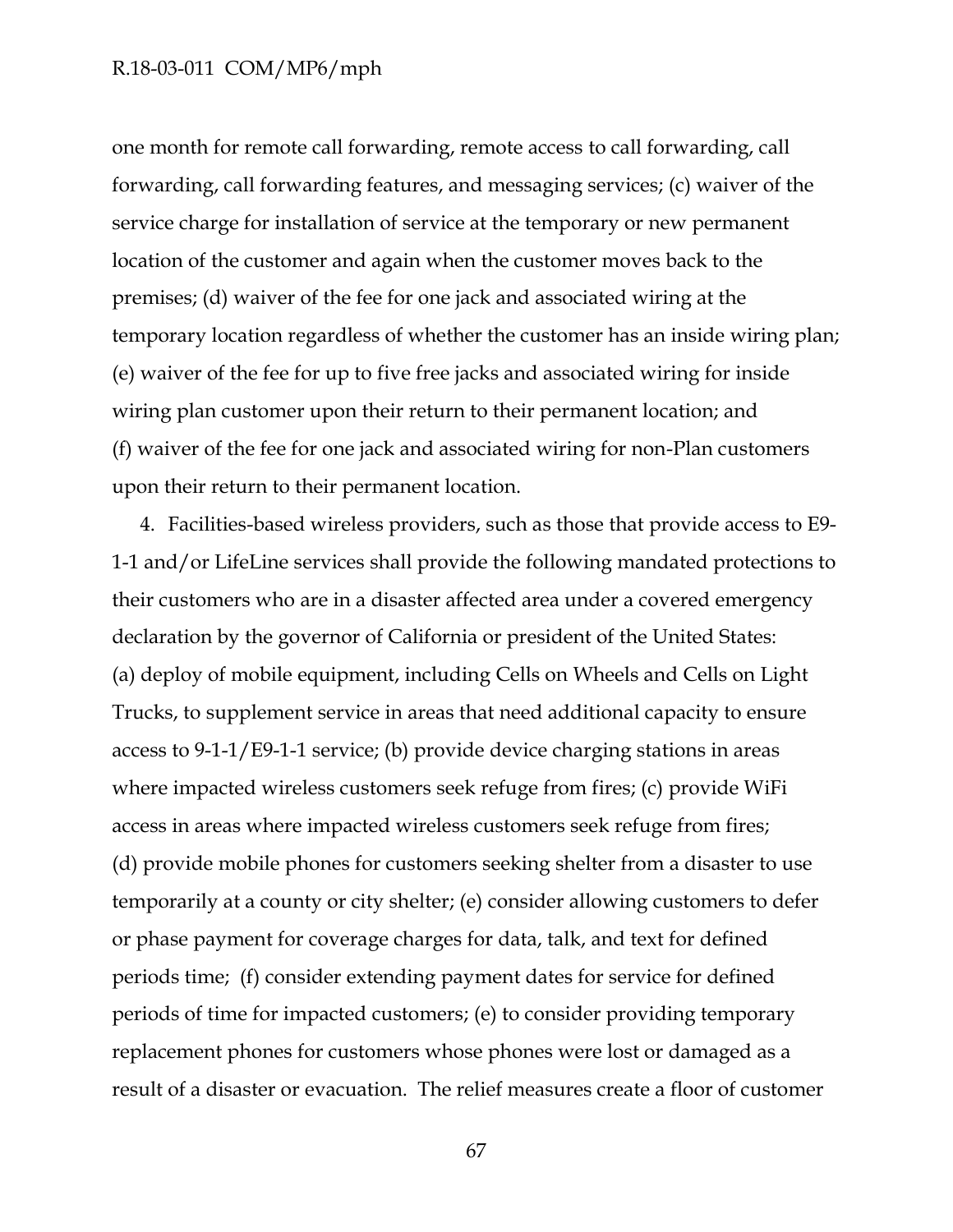protections beyond which the category 2A wireless providers may offer additional relief measures, including those tailored to specific customers' needs.

5. Non-facilities based wireless providers, wireless resellers and mobile virtual network operators that provide access to E9-1-1 and/or LifeLine services shall provide the following mandated protections to their customers who are in a disaster affected area under a covered emergency declaration by the governor of California or president of the United States: (a) provide mobile phones for customers seeking shelter from a disaster to use temporarily at a county or city designated shelter; (b) consider allowing customers to defer or phase payment for coverage charges for data, talk, and text for defined periods of time; and (c) consider extending payment dates for service for defined periods of time for impacted customers; and to consider providing temporary replacement phones for customers whose phones were lost or damaged as a result of a disaster or evacuation. The relief measures create a floor of customer protections beyond which the category 2B wireless providers may offer additional relief measures, including those tailored to specific customers' needs.

6. Nothing in this proceeding is intended to conflict with, change, or supersede the outcomes of Rulemaking 18-12-005 where we adopted deenergization (public safety power shut off) guidelines.

7. Landline and wireless providers, as identified in Ordering Paragraph 1, shall file a Tier 1 Advice Letter at the default, 12-month conclusion of customer protection period, or as reasonably determined by the Governor's Office of Emergency Services, detailing the mandated protections offered to the customer affected by the disaster, the start and end periods customers received the emergency customer protections, the outreach efforts conducted, the customer impacts, and basic metrics – that can be measured or estimated– such as the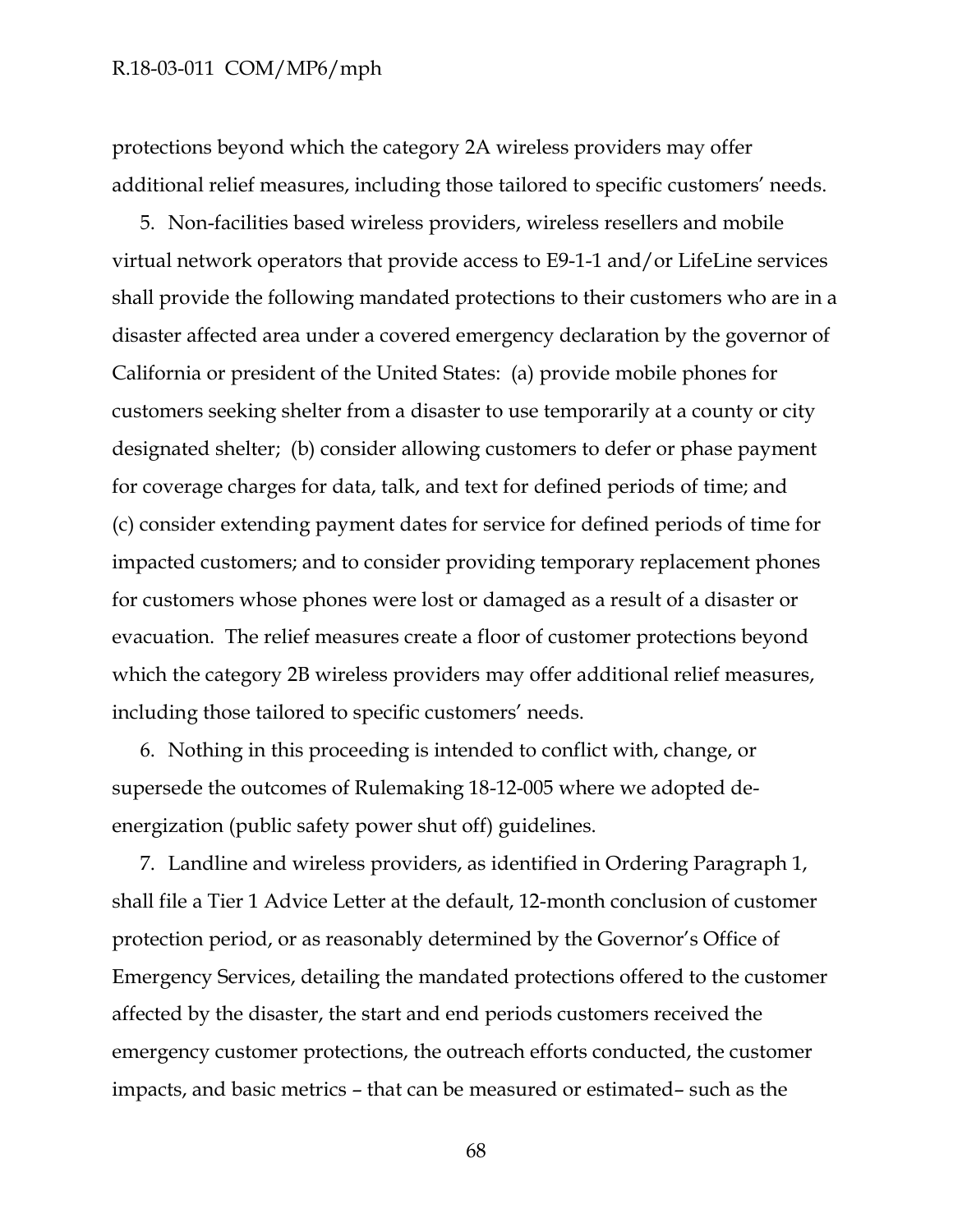number of consumers that received each of the available protections over the course of the year. All Tier 1 Advice Letters, in compliance with this Decision, shall be filed on the service list of this rulemaking to ensure that all interested parties have the opportunity, through timely and efficient means, to receive notice and review these filings.

8. Landline and wireless providers, as identified in Ordering Paragraph 1, shall file a Tier 1 Advice Letter 60 days from the effective date of this decision, setting forth a plan for customer outreach of these protections in English, Spanish, Chinese (including Cantonese and Mandarin), Tagalog, and Vietnamese, as well as Korean and Russian where those languages are prevalent within the landline and wireless service providers' (as identified in Ordering Paragraph 1) service territories. The customer outreach shall also be communicated in accessible formats for customers with disabilities impacting their ability to use standard forms of communication.

9. Landline providers, as identified in Ordering Paragraph 1, shall work collaboratively with Commission staff and our sister government agencies on measures to instill greater awareness of 2-1-1 services.

10. Landline and wireless service providers, as identified in Ordering Paragraph 1, shall begin conducting outreach to their customers about these protections upon the effective date of this decision.